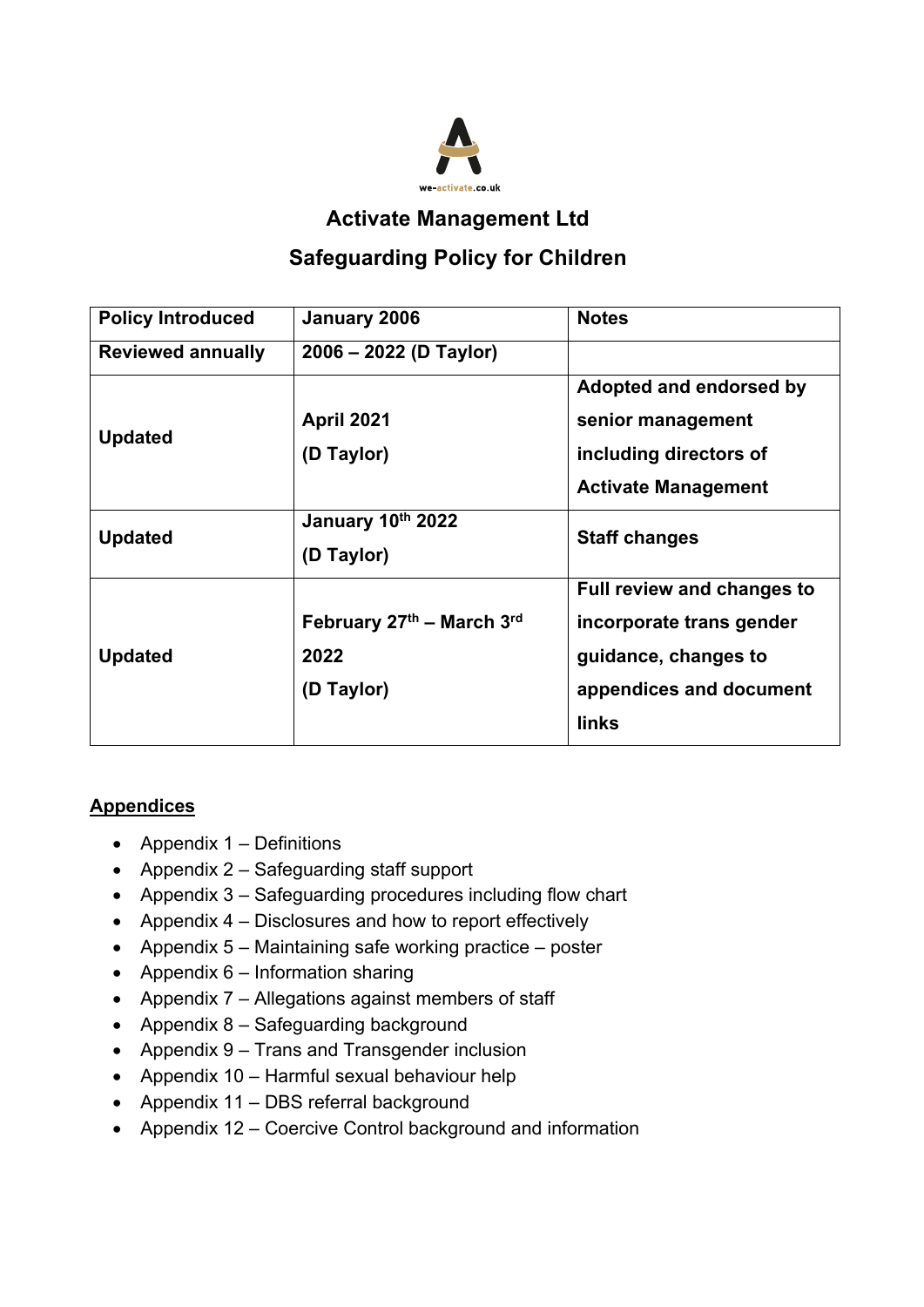# **Terminology & Definitions**

# **Children - For the purpose of this document and for Activates safeguarding policies and procedures, children are defined as:**

"Any person under the age of 18 years"

Activate has a separate Safeguarding Policy for Adults which is provided to staff within their training and through the Activate staff portal.

Additional detailed definitions of child and adult at risk can be found in **Appendix 1**

# **Abuse and Neglect**

Abuse and neglect are forms of maltreatment to an individual. These terms refer to a violation of an individual's human and civil rights by any other person(s) and include serious physical and sexual assaults as well as cases where the standard of care does not adequately support the individual's health or development.

Abuse to children or adults at risk may consist of a single act or repeated acts and may be an act of neglect, or omission or it may occur when a vulnerable person is persuaded to enter into a financial or sexual transaction to which they have not consented or cannot consent. Children and adults at risk may be abused or neglected through the infliction of harm, or through the failure to act to prevent harm. Abuse can occur in any relationship or in an institution or community setting and may result in significant harm to or exploitation of the individual

Abuse can also take place using electronic communication. Abuse can occur within all social groups regardless of religion, culture, social class or financial position. Children and Adults may be abused by those known to them or, more rarely, by a stranger. Adults, children, peers, paid or voluntary workers, health or social care workers may abuse them. Often people do not realise they are abusing and sometimes the stress of caring can cause a carer to act out of character.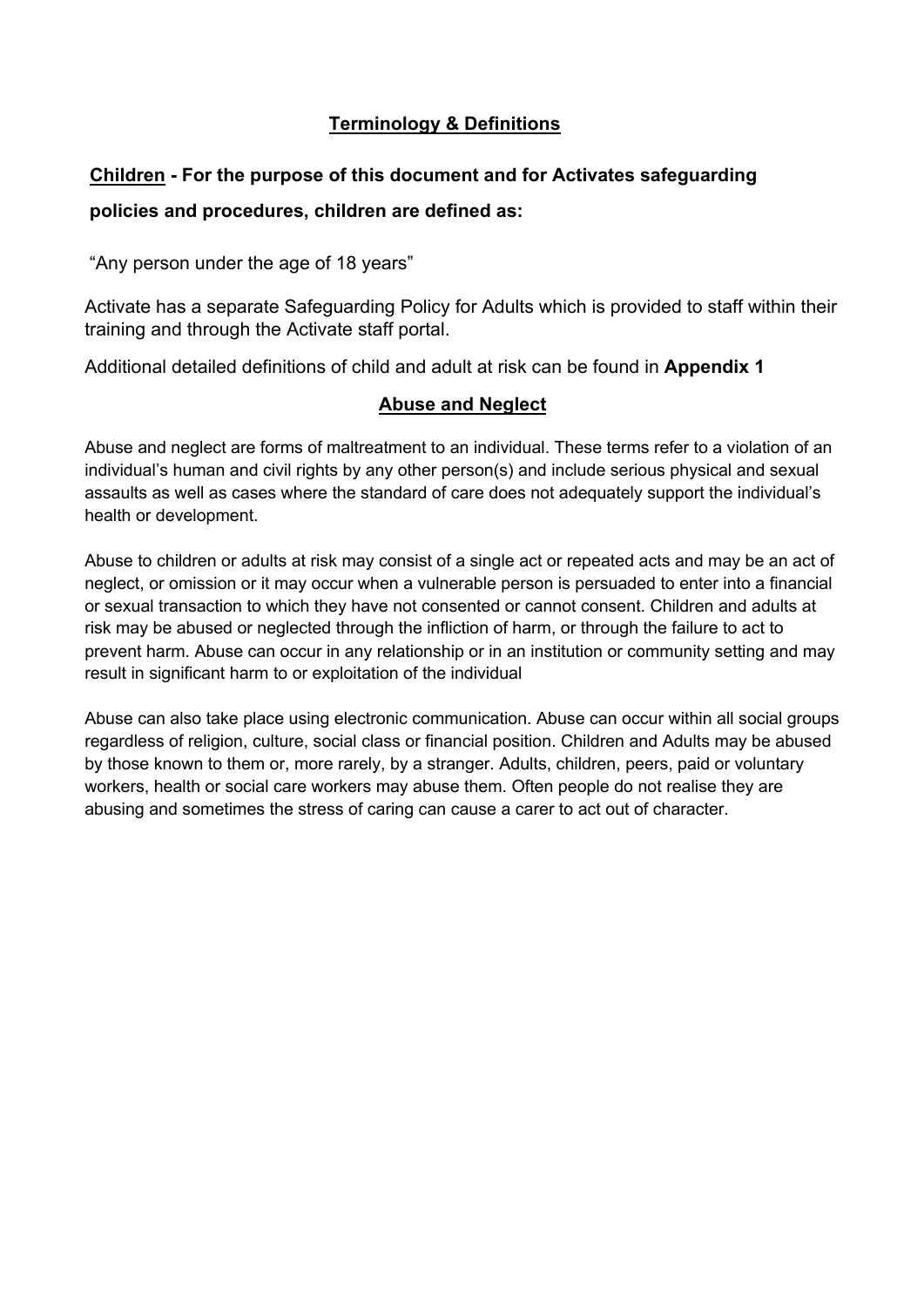# **Key contact details**

# **Designated Safeguarding Lead (National)**

Dom Taylor – dom@we-activate.co.uk 0121 227 4385

- o Responsible for the overall safeguarding policy and procedures including ensuring that all staff receive effective training.
- o Responsible for overseeing the reporting of safeguarding incidents across programmes and liaising with external bodies as required.

# **Trained Designated Safeguarding Officers (National & Regional as identified)**

- Oliver Uffindall (NCS Director National) oliver@we-activate.co.uk 0121 227 4385
- Tom Swainston (Head of Activate Camps) tom@we-activate.co.uk 0121 227 4385
- Sarah Bell (NCS) (Regional Manager South West / South East) sarah@we-activate.co.uk 0121 227 4385
- Sammi Woodward (NCS) (Regional Manager East Midlands / East / West Midlands) sammi@we-activate.co.uk 0121 227 4385
	- o Responsible for regional delivery of safeguarding policies & procedures, staff training & supervision, & implementation of the required policies & procedures.
	- o Regional support mechanism for the reporting and management of safeguarding issues raised, including liaison with LSCB as required.

# **External Contacts**

In the event of none of the above being available a list of suitable and related external contacts can be found within programme packs during the programme seasons.

# **Legislation and relevant guidance:**

Activate is committed to ensuring that policies and procedures remain up to date and are reflective of current legislation and guidance, currently including:

| The Children Act 1989 & 2004 (as amended)                                         | <b>Female Genital Mutilation Act 2013</b>                                                |  |
|-----------------------------------------------------------------------------------|------------------------------------------------------------------------------------------|--|
| Children and Social Work Act 2017                                                 | Sexual Offences Act 2003                                                                 |  |
| Safeguarding Vulnerable Groups Act 2006                                           | Modern Slavery Act 2015                                                                  |  |
| Protection of Freedoms Act 2012                                                   | Equality Act 2010                                                                        |  |
| Working together to safeguard children 2018                                       | Data Protection Act 2018                                                                 |  |
| Keeping children safe in education 2018, updated<br>and amended in September 2021 | UN Convention on the rights of the child 1989                                            |  |
| Childcare act 2006 (as amended in 2018)                                           | What to do if you're worried a child is being<br>abused: Advice for practitioners (2015) |  |
| <b>Prevent Duty</b>                                                               |                                                                                          |  |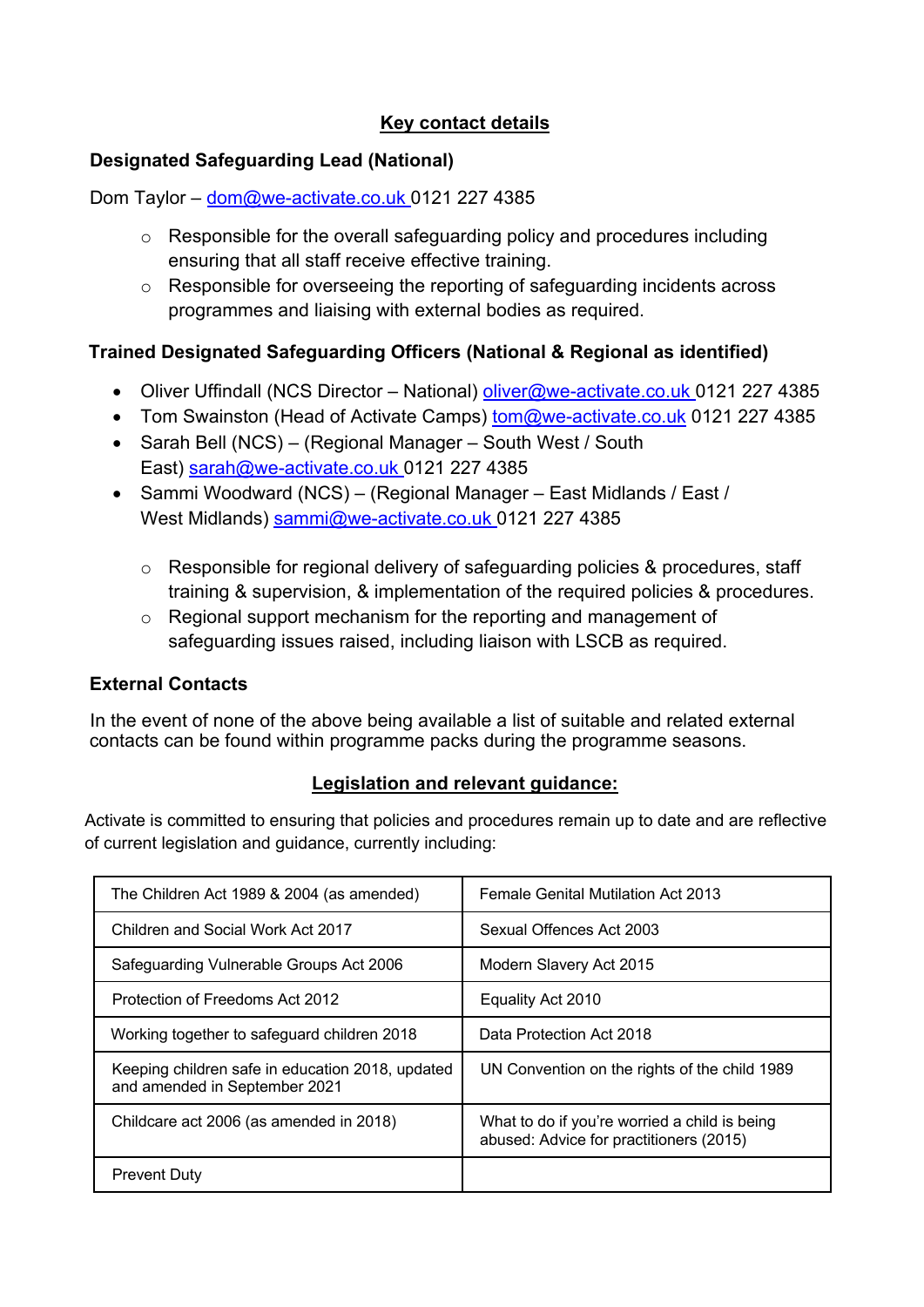# **Policy Statement**

Activate Management Ltd provides sport and activity to children aged between 4.5 – 17 years old in a variety of settings and venues across the UK. This is delivered primarily in day camps or residential activities but also extends to delivery of the NCS programme.

Activate acknowledges the duty of care to safeguard and promote the welfare of children and adults at risk and is committed to ensuring safeguarding practice reflects statutory responsibilities, government guidance and complies with best practice and Ofsted and any other regulatory body requirements. Activate is committed to working with all relevant partners and statutory bodies to ensure that safeguarding policies and procedures are met, and legislation complied with.

This document can be viewed alongside other Activate policies and procedures which contribute to the overall strategy to ensure the safeguarding of children and adults remains paramount. The additional documents include:

- Safeguarding Policy Adults
- Activate Digital Safeguarding Policy
- Equality & Diversity
- Anti-Bullying Procedure
- Whistle Blowing Policy
- Safer Recruitment Document
- Anti-trafficking and slavery policy
- Working with children and young people code
- Prevent Policy
- Mobile & Social Media Guidance/E-Safety Policy
- Staff Code of Conduct Appendix
- Complaints Policy

This policy recognises that the welfare and interests of participants are paramount in all circumstances. It aims to ensure that regardless of age, gender, religion or beliefs, ethnicity, disability, sexual orientation or socio economic background, all participants

- Have a positive and enjoyable experience at all Activate activities in a safe and child centered environment
- Are protected from abuse whilst participating in programmed sessions or outside of the activity whilst the child is in our care. There are four primary categories of abuse (Physical, sexual, emotional, and neglect); in addition to these we also take account of "Bullying" as a form of abuse. Definitions of these can be found within the "Safeguarding Procedures" section of the Parents Guide.

Activate acknowledges that some children, including disabled children and young people or those from ethnic minority communities, can be particularly vulnerable to abuse and we accept the responsibility to take reasonable and appropriate steps to ensure their welfare.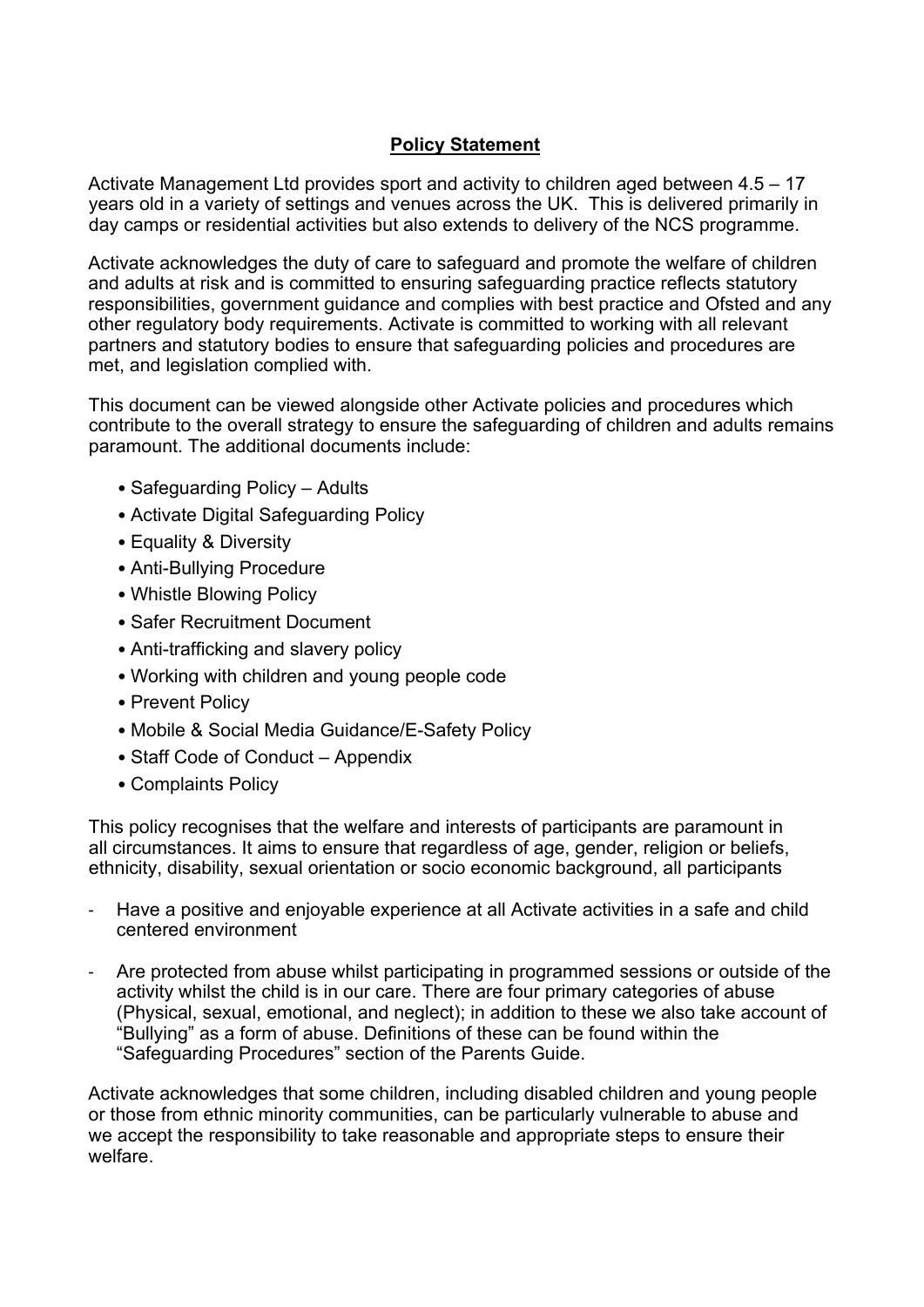As part of our safeguarding policy Activate will:

- Promote and prioritise the safety and wellbeing of all participants
- Ensure everyone understands their roles and responsibilities in respect of safeguarding and is provided with appropriate learning opportunities to recognise, identify and respond to signs of abuse, neglect and other safeguarding concerns relating to participants
- Ensure appropriate action is taken in the event of incidents/concerns of abuse and support provided to the individual/s who raise or disclose the concern. Activate will respond to incidents or reports of abuse quickly, and always within 24 hours.
- Ensure that confidential, detailed and accurate records of all safeguarding concerns are maintained and securely stored
- Prevent the employment/deployment of unsuitable individuals
- Ensure robust safeguarding arrangements and procedures are in operation.

The policy and procedures will be widely promoted and are mandatory for **everyone**  involved in Activate. Failure to comply with the policy and procedures will be addressed without delay and may ultimately result in dismissal/exclusion from the organisation.

This policy forms part of Activates' safeguarding procedures, there are additional specific procedures in place for use in instances of bullying and for 'Peer on Peer' abuse as referenced in the Governments Safeguarding Children in Education document.

### **Activate Staff and their role in reducing incidents**

Activate recognises the need to ensure that staff are provided with the necessary skills to deliver high quality programmes. Activate is also committed to ensuring that can embed the following principles into their work.

- A culture of listening to vulnerable groups to be embedded.
- Safe working practice for working with potentially vulnerable groups which help to protect children and staff and volunteers and reduce the risk of allegations being made. See the 'Safe Working Practice' poster provided to staff, at the end of this document.

### **Scope**

The following types of abuse are covered by this policy and within training provided to staff:

- Domestic Abuse / Coercive Control
- Sexual Abuse
- Neglect
- Online Abuse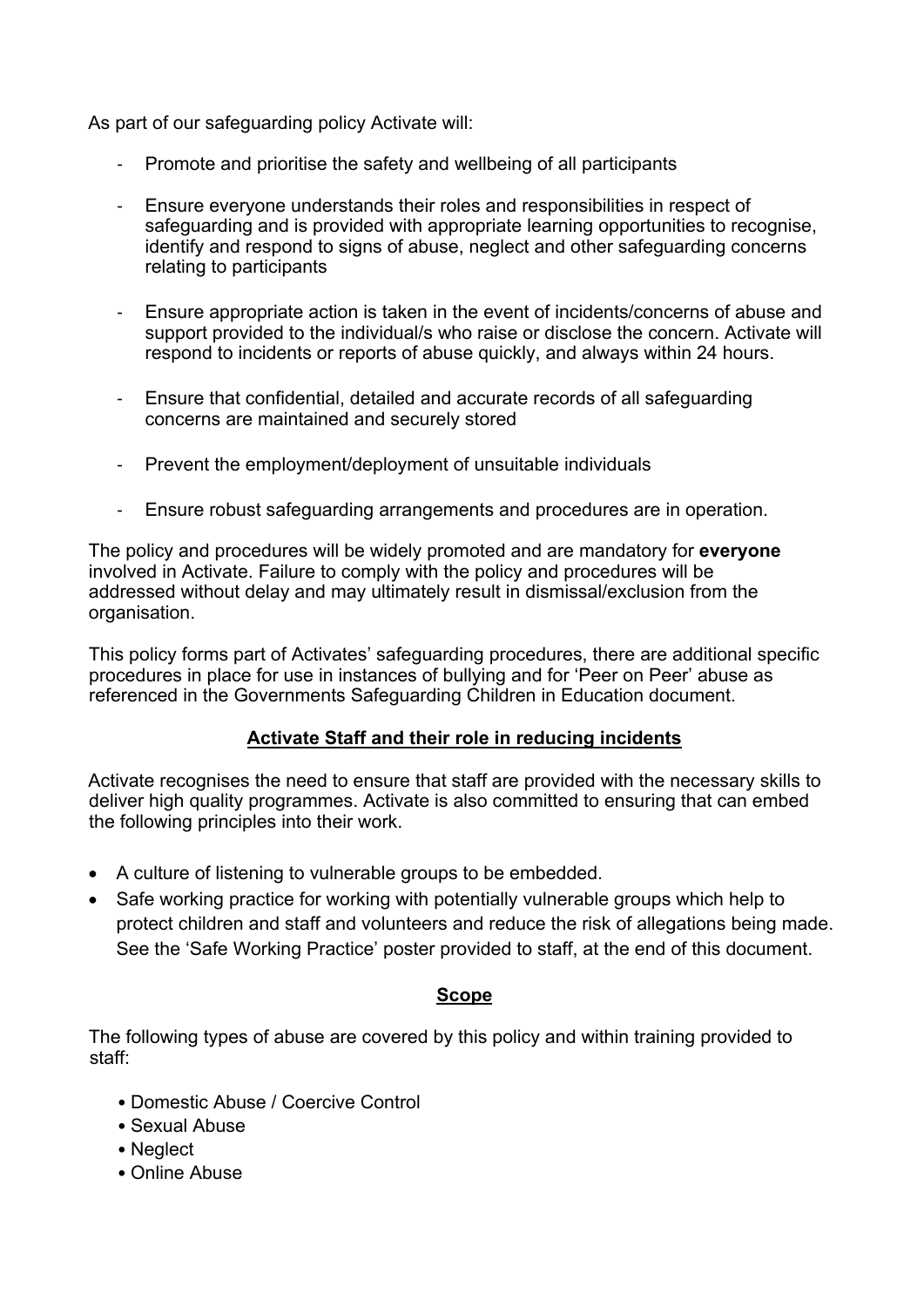- Physical Abuse
- Emotional Abuse
- Child Sexual Exploitation
- Female Genital Mutilation (FGM)
- Bullying and Cyber Bullying
- Child Trafficking
- Grooming
- Harmful Sexual Behaviour
- Financial or Material Abuse
- Modern Slavery
- Discriminatory Abuse
- Radicalisation / Extremism ('Prevent')
- Peer on Peer (Contextualised Safeguarding)

# **Training**

- All staff will be trained on safeguarding, including responsibilities surrounding 'Prevent', 'Cyber Safety', and 'Modern Slavery'
- Staff will be trained on how to monitor and how to report safeguarding issues including a clear chain of command and reporting process Identified in the appendix as Safeguarding Procedures. Activate focuses on **'Recognise, Respond, Report'** as a process.
- Training will be reviewed regularly (at least annually and/or when legislation or guidance changes)
- Staff training is recorded on the Activate Staff training portal as well as within individuals training records.
- Staff training will reflect the requirements of our various partner organisations these include but are not limited to, Ofsted, The NCS Trust, Pharos, The NSPCC, Government bodies.

### **Monitoring**

The policy will be reviewed annually, or in the following circumstances:

- Changes in legislation and/or government guidance
- As required by the Local Safeguarding Children Board, UK Sport and/or Home Country Sports Councils and Ofsted
- As a result of any other significant change or event.

This policy is our general statement on child safeguarding and welfare. This policy should be viewed along with the additional policies and procedures related to Activate and our activities as identified above.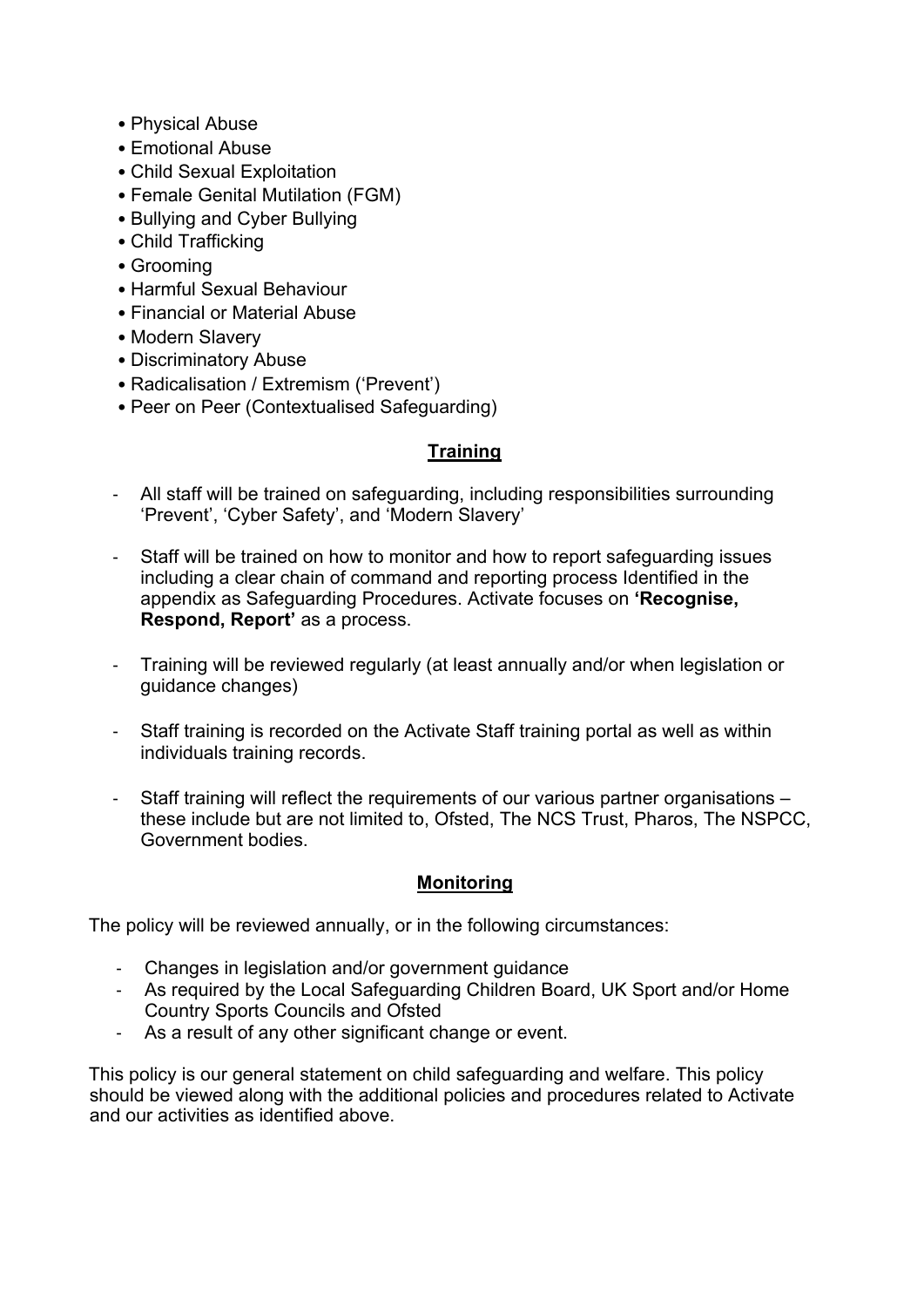# **Designated Persons**

Activate has clearly identified Designated Persons responsible for safeguarding.

The Designated Persons within Activate have a combined responsibility for safeguarding and will be led by the Designated Safeguarding lead, all Safeguarding staff will:

- Take responsibility for promoting positive safeguarding procedures and the implementation of good practice within his/her area of responsibility.
- Receive information from and ensure appropriate advice is given to all Staff, temporary staff, agency staff and volunteers.
- Record information on the Proactive Reporting system; assess incoming information promptly and take appropriate action.
- Ensure staff are familiar with procedures for referrals, and where and when to make appropriate use of these.
- Be aware of and have the contact details of the local safeguarding children's board and all other relevant agencies and make sure all Staff know where this information is held and their responsibilities if they are required to contact these people.
- Support other organisations and agencies in an Early Help assessment. These should be kept under constant review and a referral made to Children's Social Care if the child or young person's situation doesn't improve
- Ensure that the local safeguarding children's team keep the Designated Person informed of safeguarding matters as appropriate including the opportunities for training provided by the Local Safeguarding Partnership Board in their area.
- Ensure the safeguarding leads for external partners for example, delivery partners are known and their details are readily available to all relevant Staff.
- Make sure all Staff within their geographical area of responsibility are aware of their role and how to contact them or their deputy (where applicable) in their absence.
- Ensure that participants and parents/carers have access to safeguarding information and processes.
- Assess the safeguarding development needs of all staff and ensure that steps are taken to spread good practice, and that all staff are fully familiar with this policy and procedures and any updates to this policy are clearly communicated to all - including third party providers.
- When an alert is raised, consider whether parents/carers need to be contacted and if any doubt speak to the Safeguarding Lead, or head of programme (Camps or NCS)
- Monitor the number of safeguarding concerns; keeping confidential records for up to 7 seven years of incidents and feed back to their programmes and their Operations Director on the quality of their safeguarding work as required and annually.
- Have additional Advanced safeguarding training that will be refreshed every 2 years

# **Reporting**

- Activate includes safeguarding and all aspects associated within this document/policy as requiring to be reported.
- Safeguarding issues must be reported to the regional safeguarding lead and all safeguarding concerns will be investigated fully and recorded. Reports should be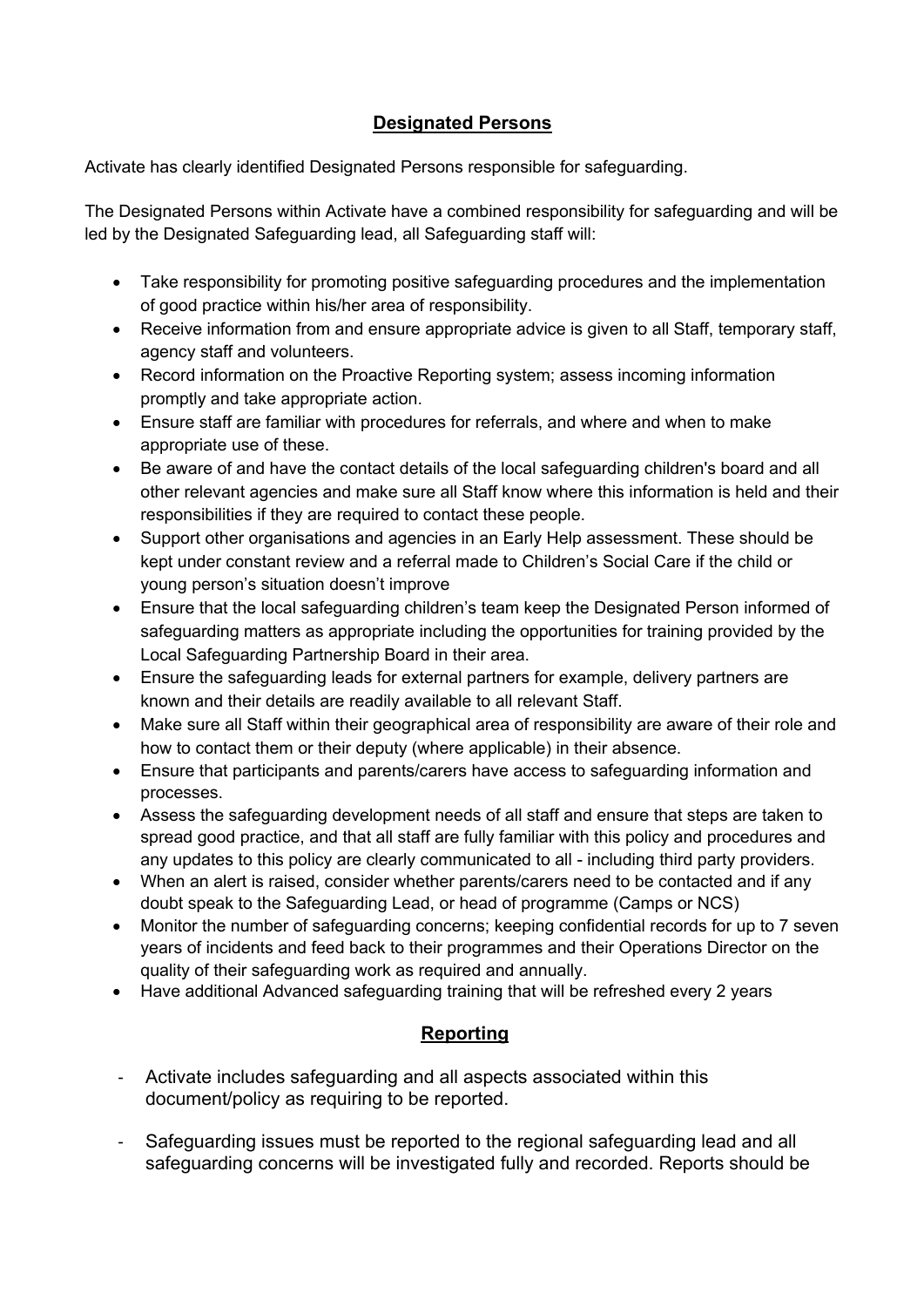made as soon as a disclosure or incident is apparent and this should always be done within 1 hour of the initial raising of the issue.

- Safeguarding issues or suspicions will also be reported to external bodies as required within safeguarding legislation, best practice, and statutory requirements. This will be completed by Safeguarding trained staff within 24 hours of a report being made.
- Staffs are trained on their responsibilities including what and when to report, and methods of reporting.

During project weeks Activate will operate a 24 hour Safeguarding and Incident phone line. This will be provided to all staff and will be the first line of reporting in the event of a safeguarding concern or incident.

This phone line will only be manned by staff who have completed advanced safeguarding training. The line will be manned on a rota basis with clear communication to staff on responsibilities.

Activate has assigned the following person as our designated safeguarding lead:

Dom Taylor (Operations Director) – dom@we-activate.co.uk 0121 227 4385

### **Definitions and Coverage**

Definitions of the types of abuse, together with signs and symptoms are included in the attached appendices (Appendix 8)

Staff are made aware of the need to report allegations of abuse including those that may not have occurred whilst in the care of Activate (Historical allegations of abuse)

### **Safeguarding Procedures Background**

Activate acknowledges the importance of protecting children from abuse. All complaints, allegations or suspicions are taken seriously. We will not promise confidentiality, however, we have strict guidelines on sharing information, which we adhere to (see appendix 6).

The specific details on how complaints, allegations, or suspicions are reported is detailed in the appendix 3.

### **Whistle Blowing**

Activate has a separate Whistle Blowing procedure on which staff have been trained and in which are contained separate whistle blowing procedures.

Staff are made aware of their statutory requirements for safeguarding and the requirement to report all safeguarding concerns. As a result this policy and procedures take precedent over all other procedures in the event of a safeguarding concern or disclosure.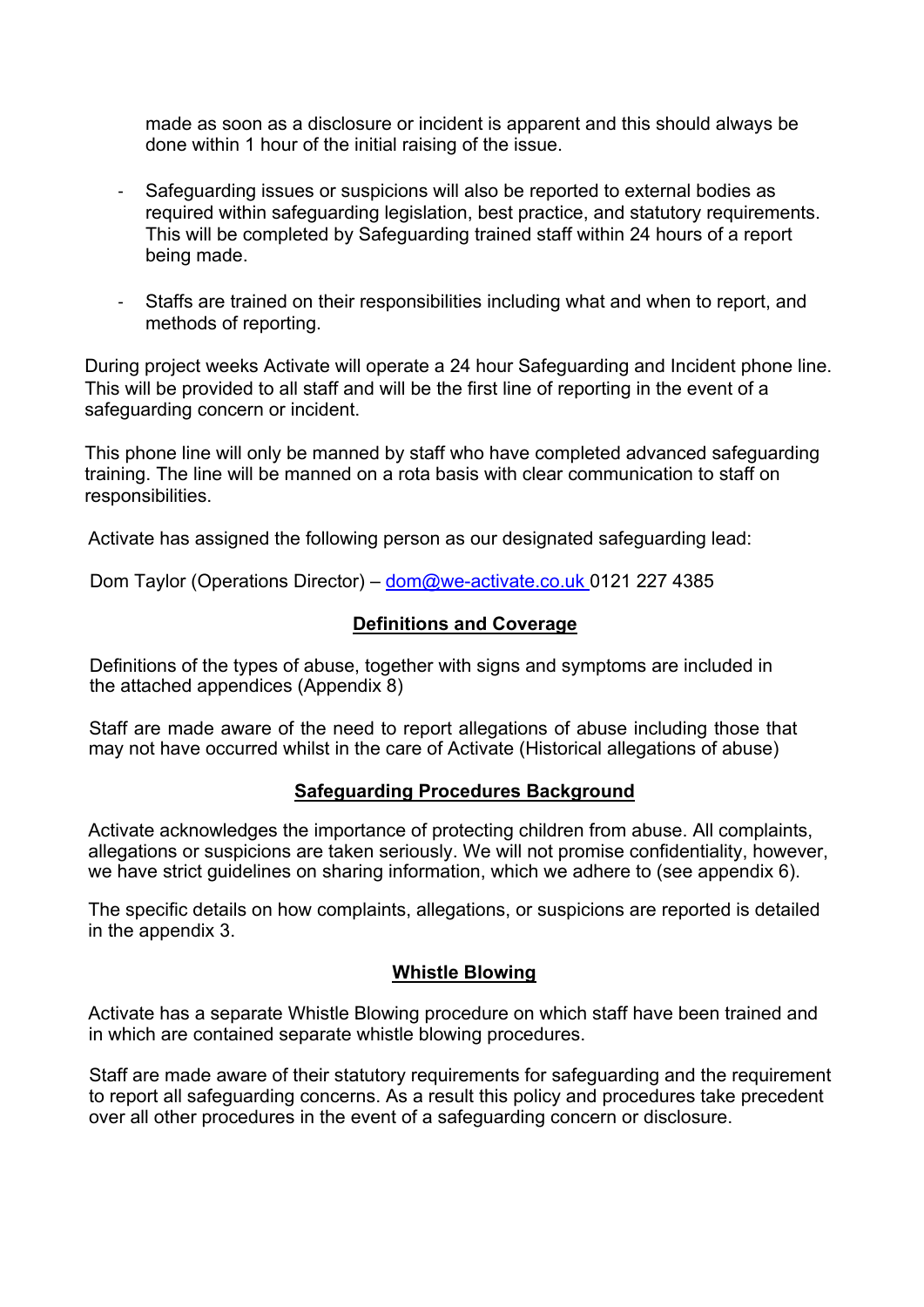### **DBS Referrals**

Activate recognises its responsibilities surrounding the legal requirement and best practice advice to make referrals to the DBS if the recognised conditions are met.

Activate uses the government provided information on how to make referrals as well as using the online referral form as and when required. This information can be found at https://www.gov.uk/guidance/making-barring referrals-to-the-dbs#introduction

All safeguarding staff at Activate are aware of these responsibilities and the process which must be followed. The process used and further details are contained as an appendix at the end of this policy.

Referrals will only be made in line with the guidance provided by the UK Government including the specific advice of whether to make a referral when an allegation is made, or when someone is temporarily suspended. Referrals will be made by one central contact at Activate (Normally the head of recruitment, under supervision and with guidance from the Operations Director.

Further details can be found in appendix 11

#### **Safeguarding Responsibilities for Staff**

All Activate Staff are directly responsible for ensuring that all participants are safe from abuse, danger or harm - or the risk of this occurring.

#### **Recognise, Respond, Report**

All people working with participants – whether engaged directly by Activate or in Partnership, must, therefore:

- Immediately report any concerns to their line manager or, in their absence, the 'Designated Safeguarding Officer', if abuse against participants may have taken place in the workplace or may be taking place outside the workplace or is likely to take place in either location.
- All Staff should know who their Designated Safeguarding Officer (DSO) is and how to contact them. Staff may also use the 24 hour on call safeguarding line operated during peak programme times
- Be vigilant for any signs of significant harm and avoidable danger potentially coming to participants from any source.
- Participants who have an additional need which covers Special Educational Need and Disability (SEND) could be more susceptible to abuse or harm due to their level of understanding or awareness to what may be taking place, and their possible inability to express or disclose. Staff will need to be more vigilant to potential signs of harm.

Watch out for evidence of the following being presented by any participant:

- $\circ$  Any unlawful victimisation due to 'protected characteristics' see the Equality & Diversity policy for details of protected characteristics.
- $\circ$  Exploitation including financial abuse, sexual exploitation, forced marriage, radicalisation, Modern Slavery.
- o Being subjected to emotional abuse.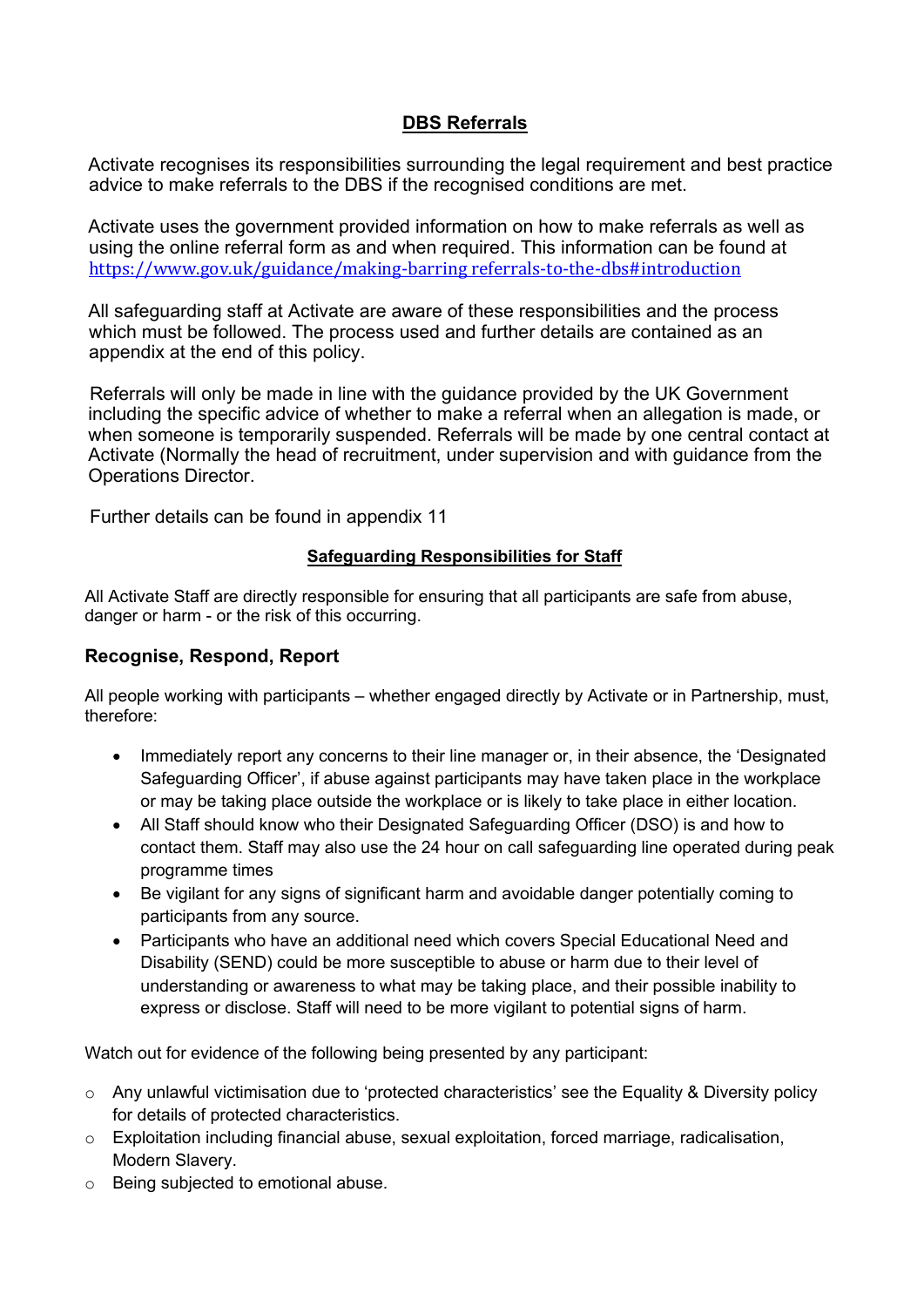- o Being the victim of crime or the fear or tangible threat of crime.
- o Being prone to accidents, where this leads to suspicion that these may not genuinely be accidents.
- $\circ$  Being in a potentially unsafe physical environment, rough sleeping or in the case of a young person, being missing from care or home.
- $\circ$  Being subject to sexual and/or physical abuse, including domestic violence.
- o Any reference to historic abuse (that is to be treated the same as if the Incident alert refers to current abuse taking place).
- o Bullying.
- o Cyber-bullying or any other form of on-line abuse
- o Referencing Female Genital Mutilation (FGM). Under the Serious Crime Act 2015, FGM is a now a criminal offence in the UK for anyone involved in carrying this out. FGM is a form of abuse and needs to be reported as a safeguarding concern if disclosed
- o Self-harm.
- o Self-neglect.
- $\circ$  Neglect, by person (s) formally responsible for the care of the individual.
- $\circ$  Reporting that they are being bullied, exploited, harassed or harmed by their peers, otherwise known as Peer on Peer abuse. This could take the form of inappropriate touching, initiation violence, grooming, sexual violence / harassment, physical abuse, or sexting. It can take place as part of domestic abuse, child sexual exploitation, harmful sexual behaviour or serious youth crime or violence
- o Poor or irregular attendance, or persistent lateness
- o Regularly arriving and then going 'missing' from the programme, or leaving without permission / agreement to do so
- o Domestic abuse where control and coercion are prevalent, and can take the form of physical, psychological/emotional, financial or sexual abuse. The Serious Crime Act 2015 now makes it a criminal offence for controlling or coercive behaviour to be committed within an intimate or family relationship. Appendix 12 gives more detail about Coercive control.

### **External partners, and providers of activities to participants**

All external partners, providers, and guest speakers on programmes will be assessed to ensure that they are suitable for delivery on Activate programmes.

Activate will make our safeguarding policy and procedures available to all contractors and will make staff aware of our ongoing safeguarding responsibilities even when contractors are running activities. We also request any contractor safeguarding policies and procedures where relevant.

Activate has the following in place which support our procedures and ensure that all subcontractors or hire venues are assessed and receive and understand the information required to maintain the safety of our staff and participants.

- o External Providers Policy
- o Contractor hire letter and checks
- o Venue hire letter
- o Transport providers checklist

All visitors to Activate activities will be supervised by Activate staff as we maintain our duty of care to participants and recognise that this duty cannot be passed over to any third party.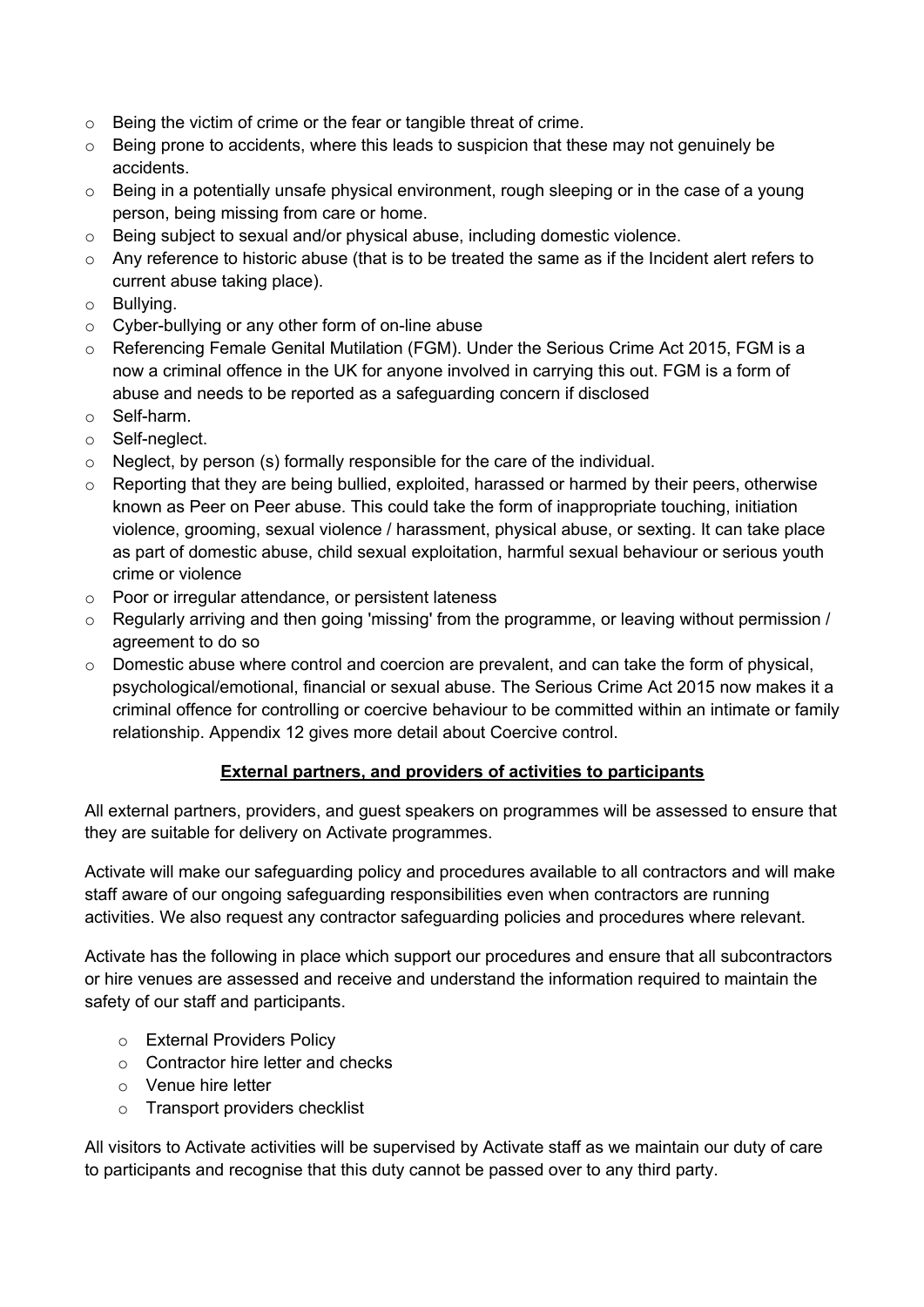### **Appendix 1 – Definitions**

### **Definition of 'Adult at Risk' (Vulnerable Adult), 'Child' and Young Person within the Scope of this Policy.**

### **Adult at Risk**

The Department of Health defines an adult at risk as a person of 18 years or older who:

- has needs for care and support (whether or not the local authority is meeting any of those needs) and;
- is experiencing, or at risk of, abuse or neglect; and
- as a result of those care and support needs, is unable to protect themselves from either the risk of, or the experience of abuse or neglect.

In more detail, it is a person who is also (any one or more of the below):

- In residential accommodation
- In sheltered accommodation
- Receiving domiciliary care
- By virtue of an order of a court, under supervision by a person exercising functions for the purposes of Part 1 of the Criminal Justice and Court Services Act
- Receiving welfare services of a prescribed description (normally those provided by Mental Health and Social Care organisations and/or their agents/providers)
- Receiving any service or participates in any activity provided specifically for adult at risks
- Requiring assistance in the conduct of their own affairs
- Receiving a service or participating in an activity which is specifically targeted at people with agerelated needs, disabilities or prescribed physical or mental health conditions. (Age-related needs include any needs associated with frailty, illness, disability or mental capacity.)

#### **Child**

The Statutory Guidance for Safeguarding Children defines a child as:

"Anyone who has not yet reached their 18th birthday. The fact that a child has reached 16 years of age, is living independently or is in further education, is a member of the armed forces, is in hospital or in custody in the secure estate, does not change his/her status or entitlements to services or protection."

The Children Act 1989 defines a Child in Need as:

"A child who is unlikely to achieve or maintain a reasonable level of health or development, or whose health and development is likely to be significantly or further impaired without the provision of services; or a child who is disabled. Local authorities are required to provide services for children in need for the purposes of safeguarding and promoting welfare".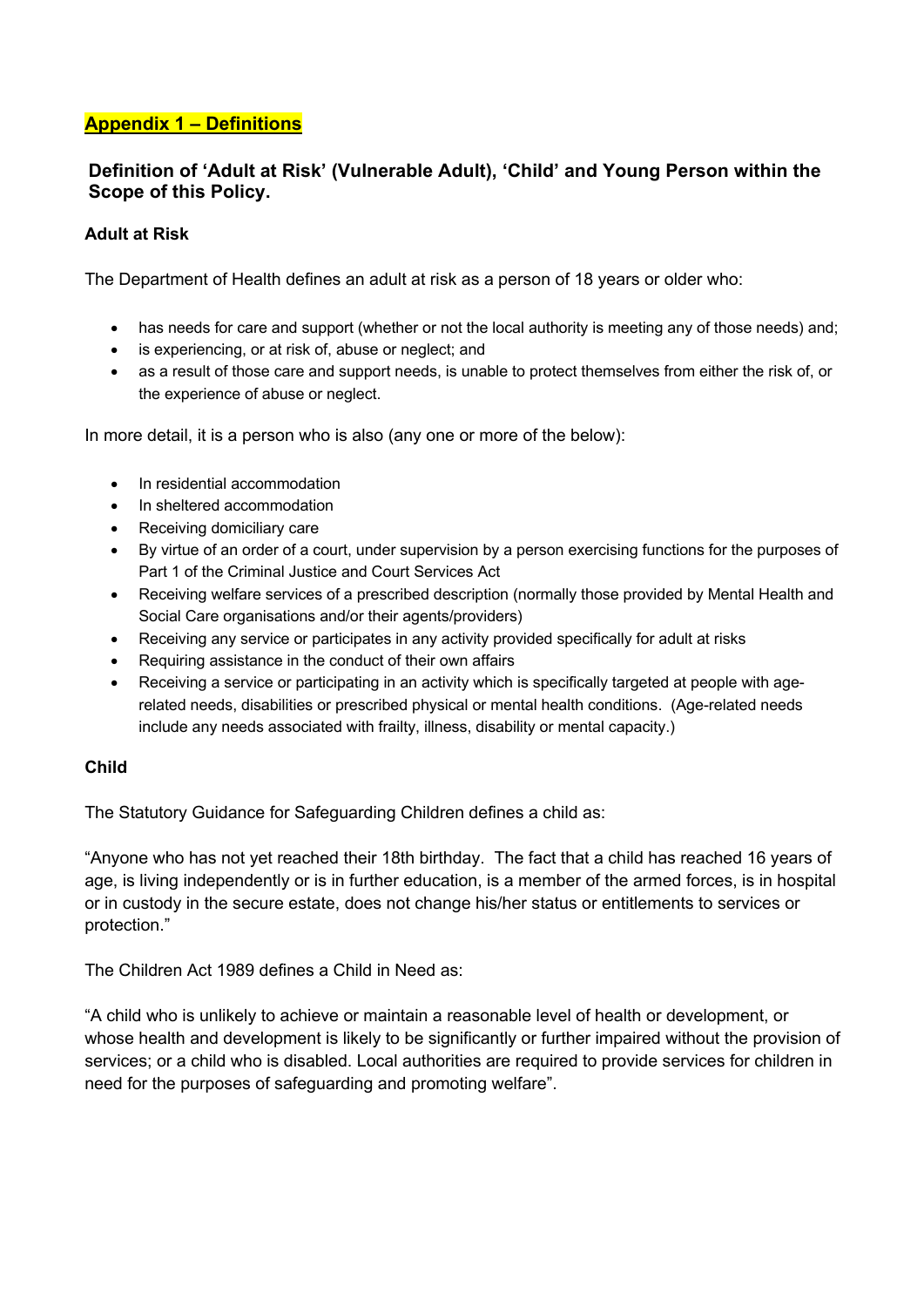### **Young Person**

Most legislation, regulation and guidance refers to 'child' or 'children'. The term 'young person' is used in this policy and procedure out of respect for young people in their teenage years who they and others would not deem to be a 'child'. However, for safeguarding purposes where the term 'child' is used, it is applicable to all young people who are under Once 18, adult legislation becomes applicable unless the young person - attaining that age - has been in the care of the local authority where there are some instances when children's legislation does still apply until the age of 25.

This policy, therefore, includes all 16 and 17 year olds who may be in receipt of working age benefits and any other person on any programme who is not yet 18 who could be participants in many of our programmes. Furthermore, the Home Office definition of domestic abuse now also incorporate 16-17 year olds as victims.

### **Looked after children and previously looked after children**

"A previously looked after child potentially remains vulnerable and all staff should have the skills, knowledge and understanding to keep previously looked after children safe. When dealing with looked after children and previously looked after children, it is important that all agencies work together and prompt action is taken on concerns to safeguard these children, who are a particularly vulnerable group."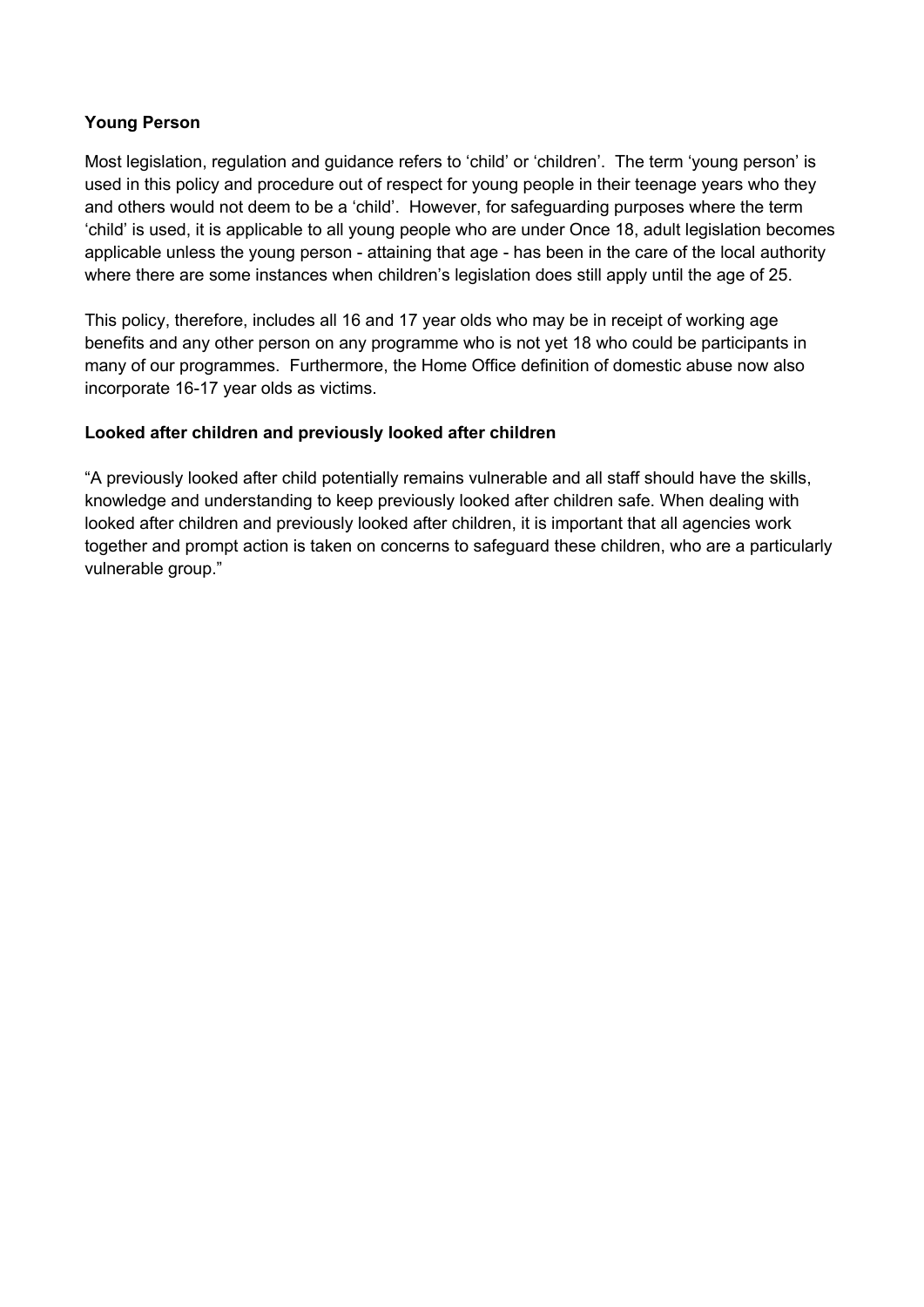### **Appendix 2 – Safeguarding Staff Support**

Provided to staff during training and available via staff portal at all times as a reminder:

#### **1 – Recognise**

Know the signs and indictors that tell you some is not quite right. What you are **told**, what you **see** and sometimes what you **do not see**. 

#### **2 – Respond**

**DO:** Listen, Stay calm, Believe, Do not judge, Reassure, Check for immediate danger Gain consent, Explain the next steps. 

**DON'T**: JUDGE, Dismiss, Make promises, Jump to conclusions, Accuse. 

#### **3 – Report**

Your first port of call **is your on duty designated person**! Who is that? Find out! They can give advice, give a different prospective, and identify the next steps. **The safeguarding number will be displayed on your staff lanyard** and is available 24/7 during programmes

#### **4 – Record**

Regardless of whether you believe it to be just a concern or a full incident, complete an incident report on the **Proactive Reporting** system – flag it as amber or red if you are unsure of what to do

**A concern** is something that has, could, might or maybe happen. You have reason to think that an individual may need help, you are worried, or you wish to flag something

**An incident** is currently or has happened where intervention from your designated safeguarding officer or professional services is needed now.

#### **5 - Realise The Risk**

Who is at risk are you? are they? If anyone is at **immediate risk of harm**, then call **999**. Do you need to keep yourself safe. Do you need to de-escalate a situation? Does the Participant need to be risk assessed? What measures to you need to put in place?  

#### **Low level concerns**

The reporting of low level concerns is essential and could provide Activate with essential support in identifying more serious safeguarding concerns.

#### **What is a low-level concern?**

A low-level concern is any concern that an adult has acted in a way that:

- is inconsistent with the staff code of conduct, including inappropriate conduct outside of work
- doesn't meet the threshold of harm or is not considered serious enough for Activate to refer to the local authority.

Low-level concerns are part of a spectrum of behaviour. This includes:

- inadvertent or thoughtless behaviour
- behaviour that might be considered inappropriate depending on the circumstances
- behaviour which is intended to enable abuse.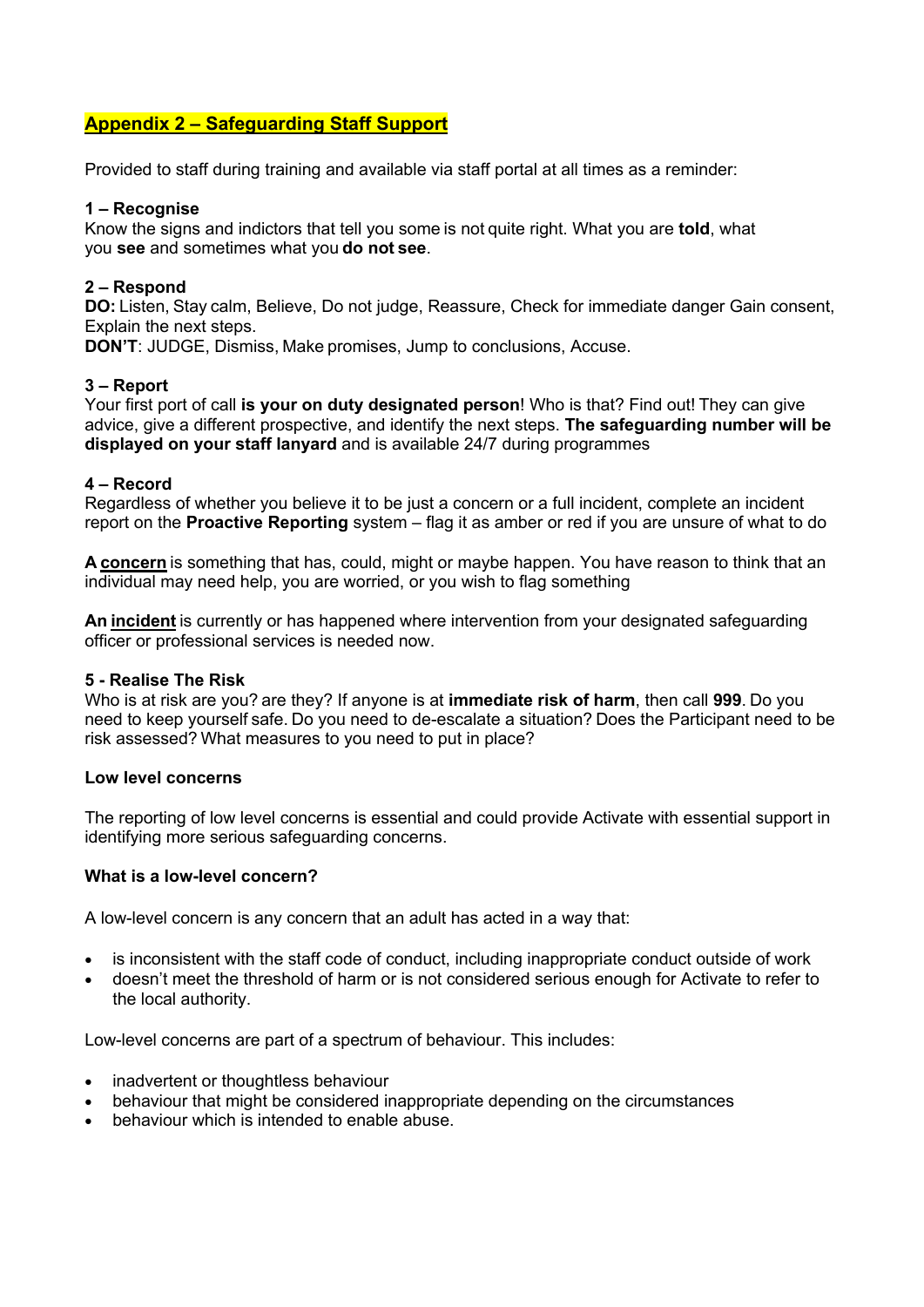Examples of such behaviour could include:

- being over friendly with children
- having favourites
- adults taking photographs of children on their mobile phone
- engaging with a child on a one-to-one basis in a secluded area or behind a closed door
- using inappropriate sexualised, intimidating or offensive language.

#### Reminder for dealing with suicidal thoughts

- People think about suicide for many different reasons. **Don't try and understand.**
- If you are worried that someone may be thinking about suicide, talk to them. **Ask them direct questions about how they are feeling. Ask them if they have a plan?**
- IS THERE AN IMMEDIATE RISK TO A PERSON? -IF YES CALL 999
- **Listen**, Don't judge, **Write it all down**.
- Tell them that you need to pass this on to your safeguarding lead. **Gain consent.**
- If someone tries to end their life, **this is not your fault**.

Helping someone with suicidal thoughts is likely to have a big impact on you. Support is available to you from Activate.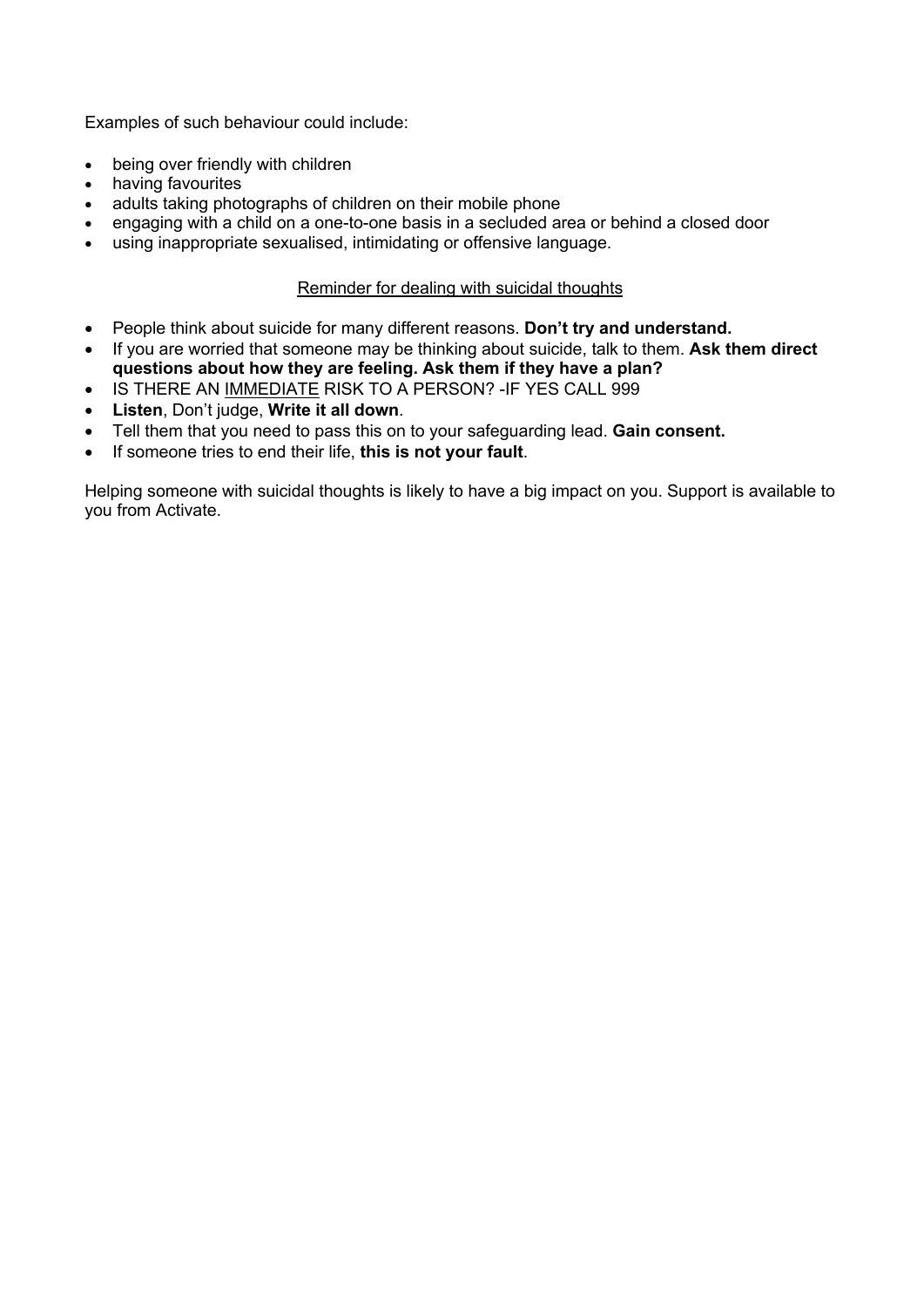### **Appendix 3 – Safeguarding Procedures**

Staff may be aware of safeguarding issues through:

- Observations of the child changes in behaviour/mood/demeanour or physical signs that are a cause for concern.
- An child confiding in an adult with something that raises a cause for concern.
- Another parent/carer reporting concerns they may have.
- Another agency contacting the setting, such as housing, to discuss the person.

The following procedure is to be followed if any staff member or person working on behalf of Activate has any concern that abuse or neglect has, is or is likely to occur irrespective of where this abuse and/or neglect may be taking place.

There is a simple to follow Safeguarding Flowchart to help, shown at the bottom of this section.

This could mean taking action if, for example, a child or young person discloses in a leadership programme that they are being bullied by other family members or if the child raises concerns about the actions of a member of staff or the behaviour/s of another participant on the programme.

### **Recording the Allegation**

A full record should be made within 2 hours of the nature of the allegation and any other relevant information using the Proactive Reporting system and any additional sheets required recording:

- The date and time
- The place where the alleged abuse happened
- Names of all present
- The name of the complainant, and, where different, the name of the child who has allegedly been abused
- The nature of the alleged abuse
- A description of any injuries observed
- A drawing of the body indicating where the area of concern is
- The account which has been given of the allegation
- The Site Manager will inform the parent/carer that a referral is taking place unless it is considered that this could put the child at more risk.

If a concern is raised by a participant, Staff must:

- Tell the participant that you will need to discuss this with your immediate line manager.
- Tell the participant that we have a Duty of Care to ensure their wellbeing and safety and may not be able to guarantee absolutely confidentiality and we may need to report any areas of concern we identify to the appropriate authorities where it's felt that the disclosure has, or may, put the participant at risk of significant harm.
- Ask whether they need a private room to discuss this further, ask them to detail the facts to you and take notes of exactly what was said. Do not ask leading questions, though please do encourage them to detail the facts.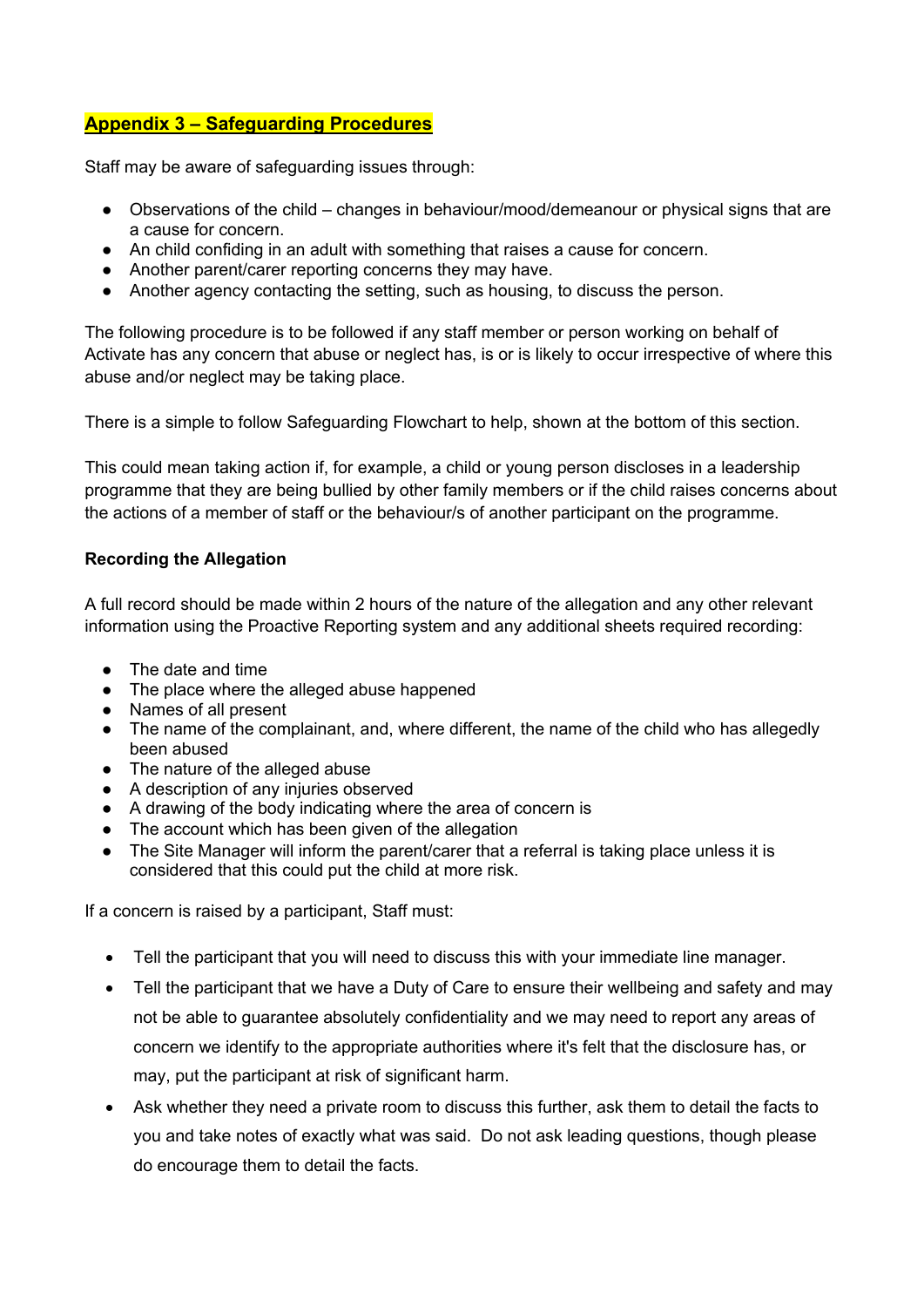- Do not display emotional reactions, whatever is being said just get them to tell you the facts.
- If the disclosure highlights an immediate concern then type up your notes on the **Proactive Reporting system and mark as Red**. Send the report on Proactive but also speak to your line manager as soon as is practically possible to discuss. If your immediate line manager is not available, you must contact the Designated Safeguarding staff on duty if he/she is also not available. In exceptional circumstances – where the young person may be in immediate danger – you may need to report this to the police, and Children's Social Care, but every attempt must be made to contact your line manager or the safeguarding staff on duty.
- If the disclosure doesn't present an immediate safeguarding concern, then the disclosure still needs to be reported on the **Proactive Reporting** system
- Contact your line manager immediately following the interview and, in his/her absence contact the Safeguarding team.
- Do not discuss what the participant has told you with anyone other than your line management or unless someone else has a 'need to know' e.g. a co-worker who may have witnessed an incident.
- Where your line manager is not the 'Designated Safeguarding Person', he/she will discuss the situation with the appropriate safeguarding lead for your programme.
- The safeguarding team will be responsible for ensuring that any further appropriate action either on the part of Activate or in consultation with other bodies or organisations is carried out.
- In some circumstances, if the disclosure is of a major concern involving sexual or serious physical abuse and the line manager is not available, contact could be made directly to Children's Social Care and/or the police – particularly if the child/young person seems to be in immediate danger.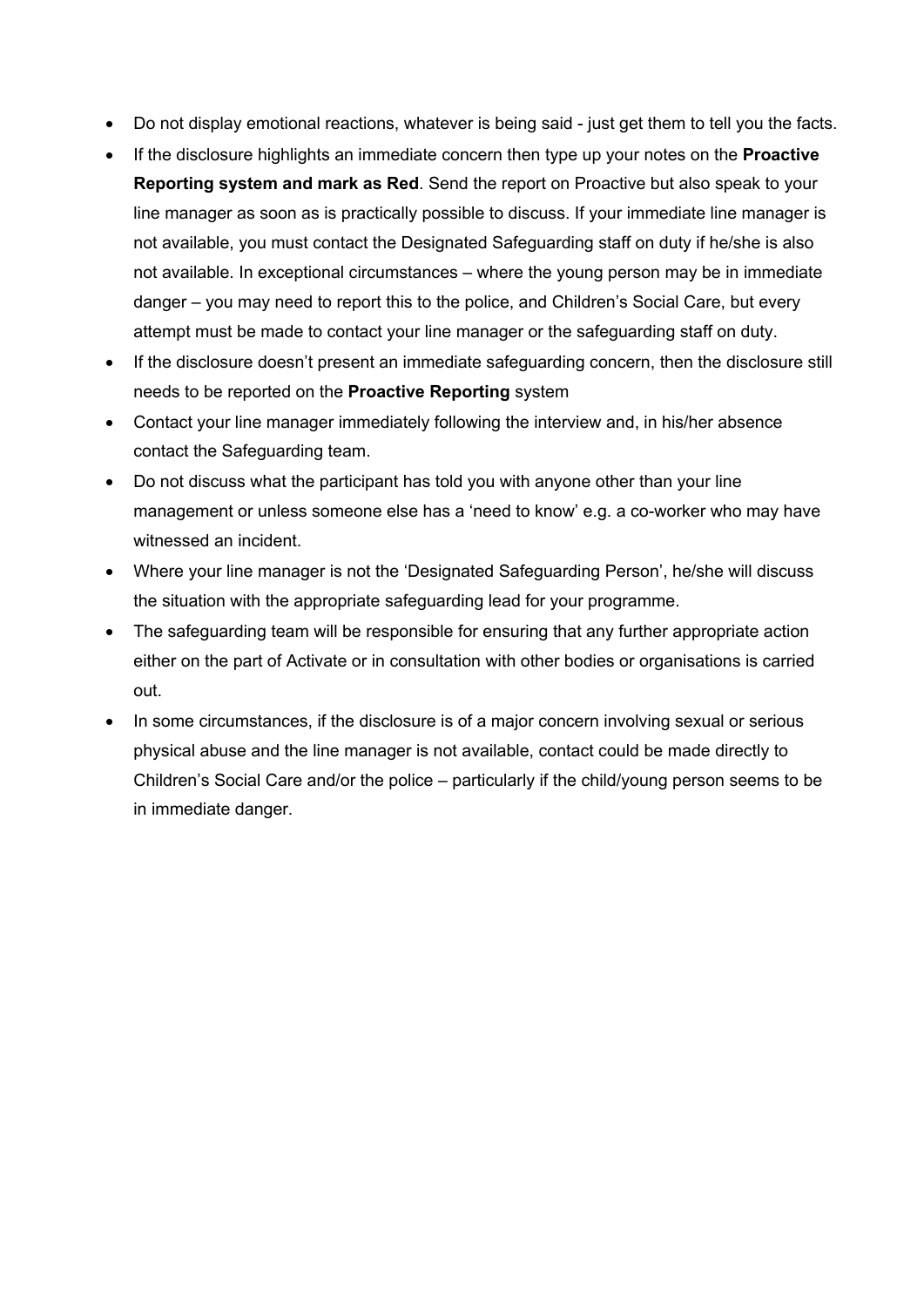

# **Safeguarding Flow chart**

**Safeguarding concern raised by participant or others**



# **Immediate Risk / Danger**

Immediate danger – Call 999 Call Line Manager or Safeguarding Number

### **NO Immediate Risk**

activate

Call line manager for advice and if advised Call Safeguarding number

**Safeguarding Lead + Other Staff (Activate delivery and regional) Gather information and evidence**

**Complete Proactive Report** Share with Regional DSO

**Immediate Concern Regional DSO will share with National DSO/DSL**

**NO Immediate Concern**

**DSO / DSL Refer to:**

**Local Authority Childrens' Social Care Team**

**And/or**

**Police, CAMHS**

**Line Managers to support staff to:**

**Signpost to Early Help Services**

**GP**

**Samaritans Housing Services Young Minds**

**Refer to internal support**

**Onsite welfare officer Health Professional**

**Monitor the participant closely**

**If a member of staff is involved, contact regional manager or safeguarding number directly for guidance**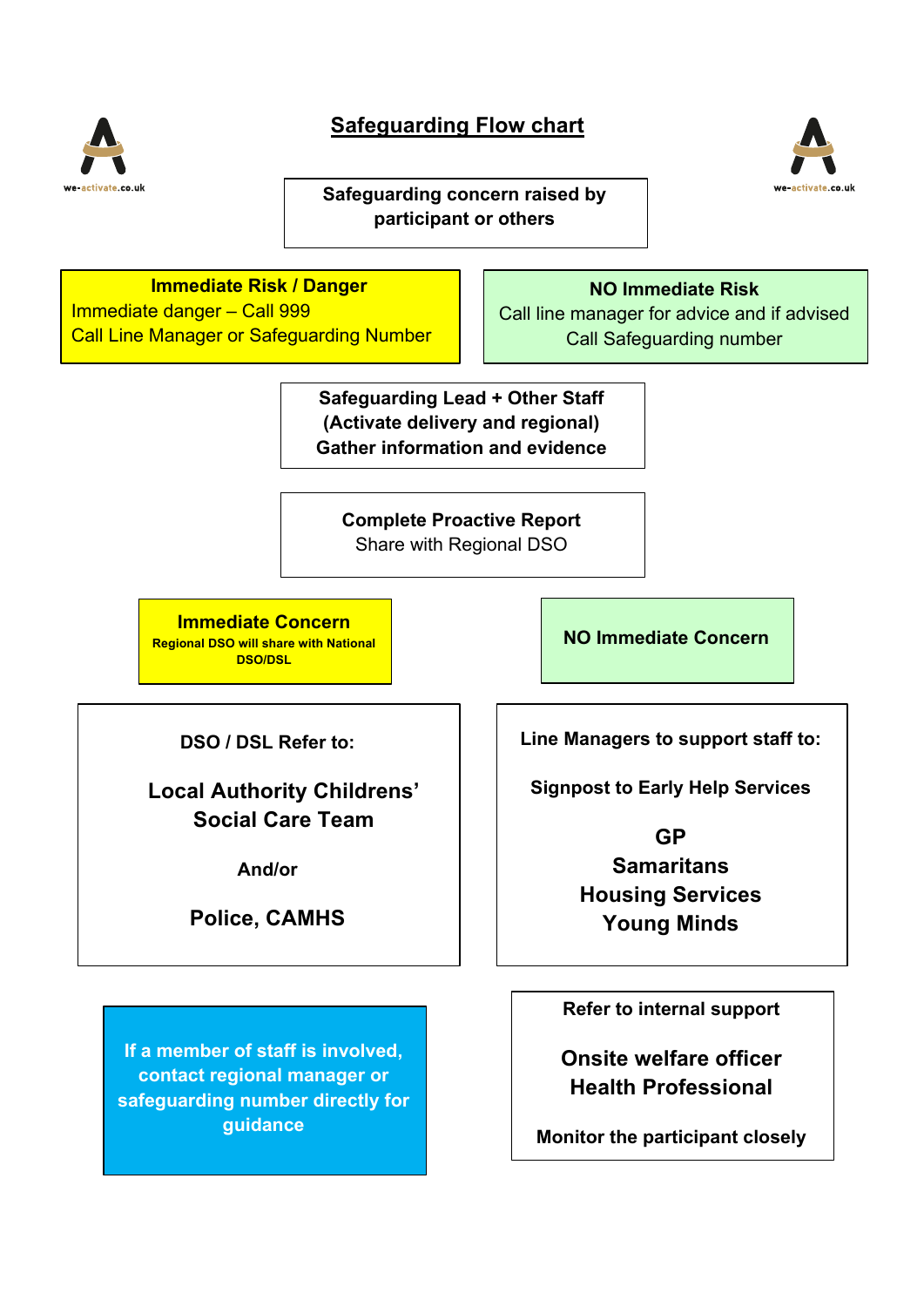### **Appendix 4 – Disclosures and how to report effectively**

It is when you are told something that indicates that the person is currently, or has previously been subject to a form of abuse. If a participant discloses to you something that is of a safeguarding concern, all staff have a duty of care to ensure that they **immediately report the concern to their line manager**, and then follow one of two pathways:-

(a) If the disclosure relates to a serious, or potentially serious incident, i.e., threatening suicide or risk of immediate physical harm to themselves or others then contact the Activate safeguarding team immediately either using the number on your staff lanyard, or by referring to the contacts on the above policy. If there is an immediate risk of danger or harm then contact 999 immediately.

(b) If the disclosure relates to a safeguarding concern which is not an immediate concern, nor requires immediate intervention, i.e., low mood / withdrawn, untidy or unkempt, this too needs to be discussed with your line manager, however details of this will need to be recorded by the member of staff or line manager on the Proactive Reporting System.

Anything disclosed to you will need to be recorded verbatim, or in the words of the person telling you, so that it is a true and accurate account of what they have said. The participant must be told that you have a **duty of care** to report all safeguarding concerns that are reported to you in line with the business' safeguarding policy and procedures, and **you should never promise confidentiality.**  You must always try to obtain consent from the participant to share the information that has been disclosed.

If the participant is under 18 years of age then consent should be obtained from their parent / carer, unless doing so would put the child or young person at more risk, i.e., the allegation is about the parent/carer. In these situations advice needs to be sought immediately from children's social care.

Sensitive and confidential information should only be divulged on a need-to-know basis, and the decision to share any information related to it will be made by the Designated Person.

Completed copies of any notes made **should not** be saved on your desktop, or mobile device or shared with other members of staff. One copy of the completed notes if taken on paper should be kept by the Safeguarding team in a secure locked draw / cabinet.

If you are unclear about any of these processes, please speak to your line manager, your Designated Safeguarding person or the business' Safeguarding Lead.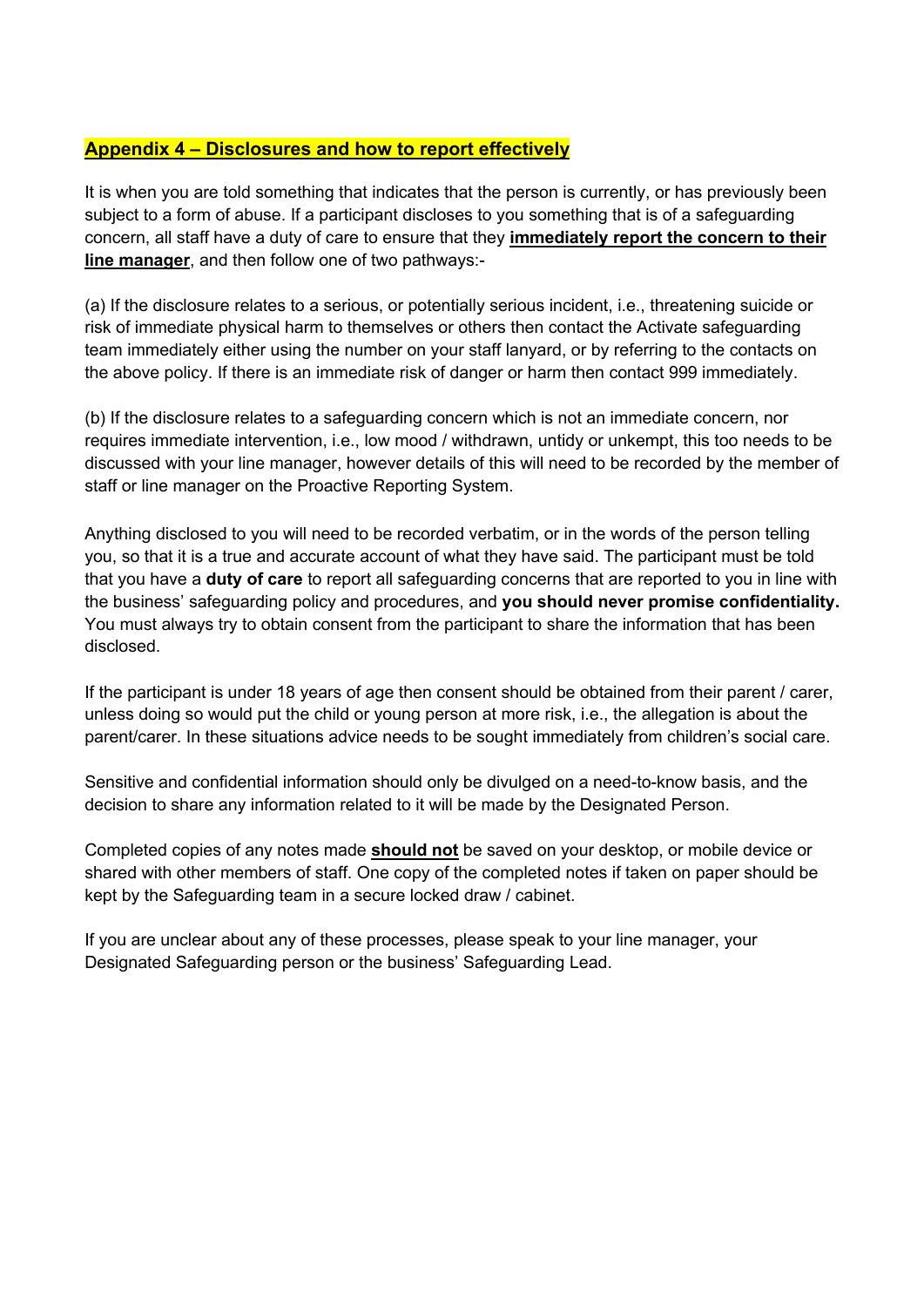# **Appendix 5 - Maintaining Safe Working Practice - Poster**



# **Maintaining Safe Working Practice**

**Keeping staff and participants safe** 



**Complete all Activate** training required for your role before you begin. **KNOW YOUR ROLE** 



Read, understand, and **follow Activate** policies and procedures at all times



**Report any concerns or** disclosures as soon as they occur. Using Activate procedures



**Carry the contact details** of your key people at all times - line manager, safeguarding number







Be open and honest at all times, never promise confidentiality



Do not offer lifts to young people outside the agreements of your position



Do not accept personal or 'friends' requests on social networking sites



Be aware of photography rules, do not take images or share images if not permitted by Activate



Do not engage in personal email, text, messaging, or phone conversations with your participants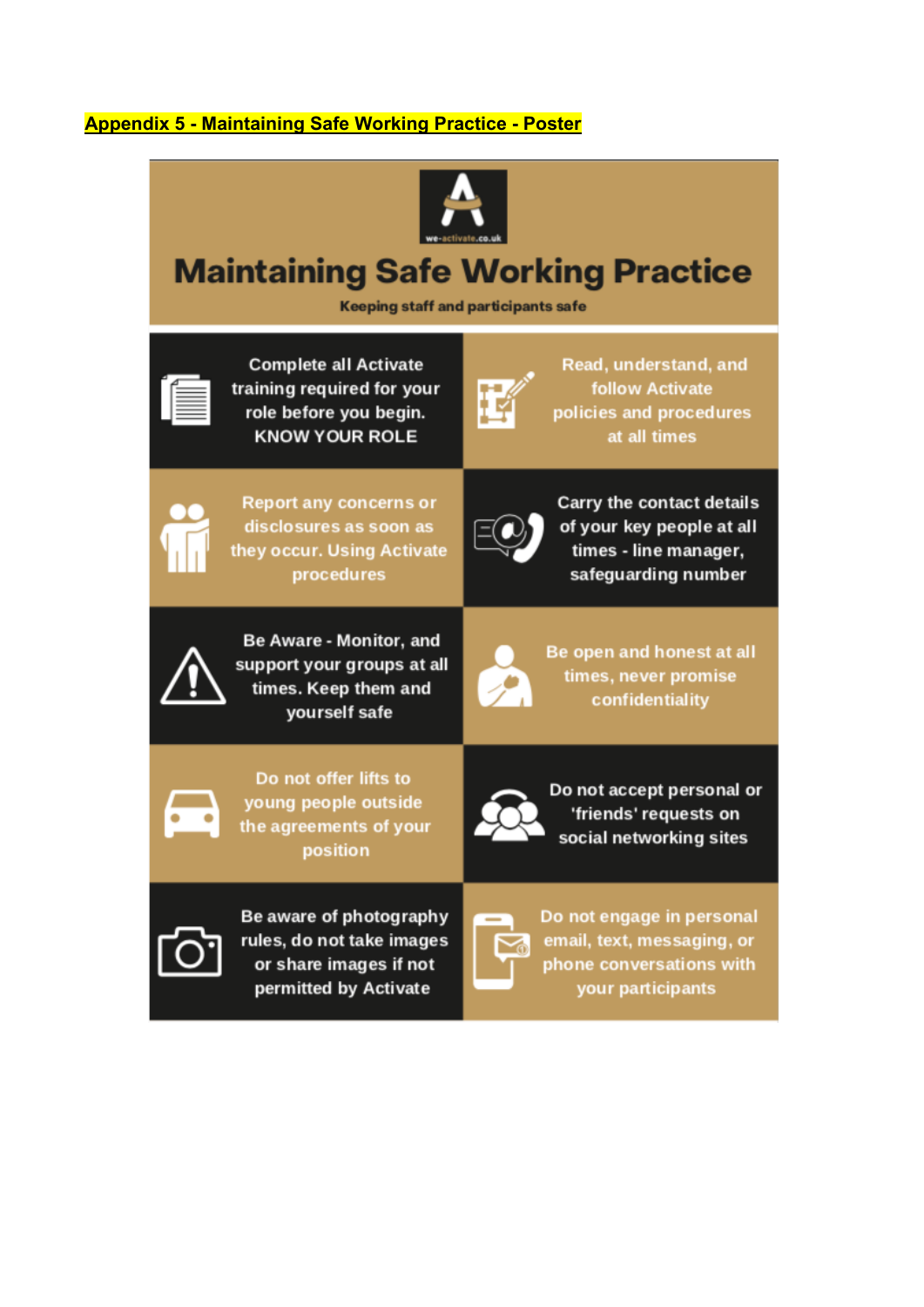### **Appendix 6 – Information Sharing**

#### **Information Sharing, Record Keeping and Confidentiality**

Investigating, assessing and responding to risks facing young people are multi-disciplinary, joint agency activities. They depend on the selective sharing of information, which is normally confidential. Information sharing should still comply with the common law duty of confidentiality, the Data Protection Act and Human Rights Act.

Sharing information is an intrinsic part of any practitioners' job when working with children and young people. The decisions about how much information to share, with whom and when, can have a profound impact on an individual's life. It can ensure that an individual receives the right services at the right time and prevent a 'need' from becoming more acute and difficult to meet. At the other end of the spectrum, it could be the difference between life and death. Poor or non-existent information sharing is a factor repeatedly flagged up as an issue in Safeguarding Partners reviews or Child Death reviews (previously Serious Case Reviews) carried out following the death of, or serious injury to, a child. Fears about sharing information cannot be allowed to stand in the way of the need to safeguard and promote the welfare of children who are at risk of abuse or neglect.

Conversely, there is common law duty to keep information confidential either when the person supplying it says the information is confidential, or where it is clear from the circumstances that it should be treated as confidential. However, a professional who reasonably believes that people will be put at risk of danger if confidential information is not disclosed "is entitled to take such steps as are reasonable in all the circumstances to communicate the grounds of (their) concern to the responsible authorities".

The Government has provided guidance through "Seven Golden Rules" on when it is important to share information with other agencies, despite it being confidential. These are included below. Any decision on sharing information with other agencies can only be made by a Designated Safeguarding Person, Safeguarding Lead, or the Head of programme but only after every attempt is made to seek consent before this information is shared.

It will be the responsibility of the Designated Person to retain information collected about a safeguarding issue. The safeguarding information will be completed for every case and retained by Activate for a period of seven (7) years unless other circumstances prevail.

Information must be made available in the case of any police investigation, a court request or at the request of the Local Safeguarding Partnership Board in the event of a Safeguarding Partners review or a Child Death review. Otherwise, access is only available to the Designated Officer or HR on a need-to-know basis.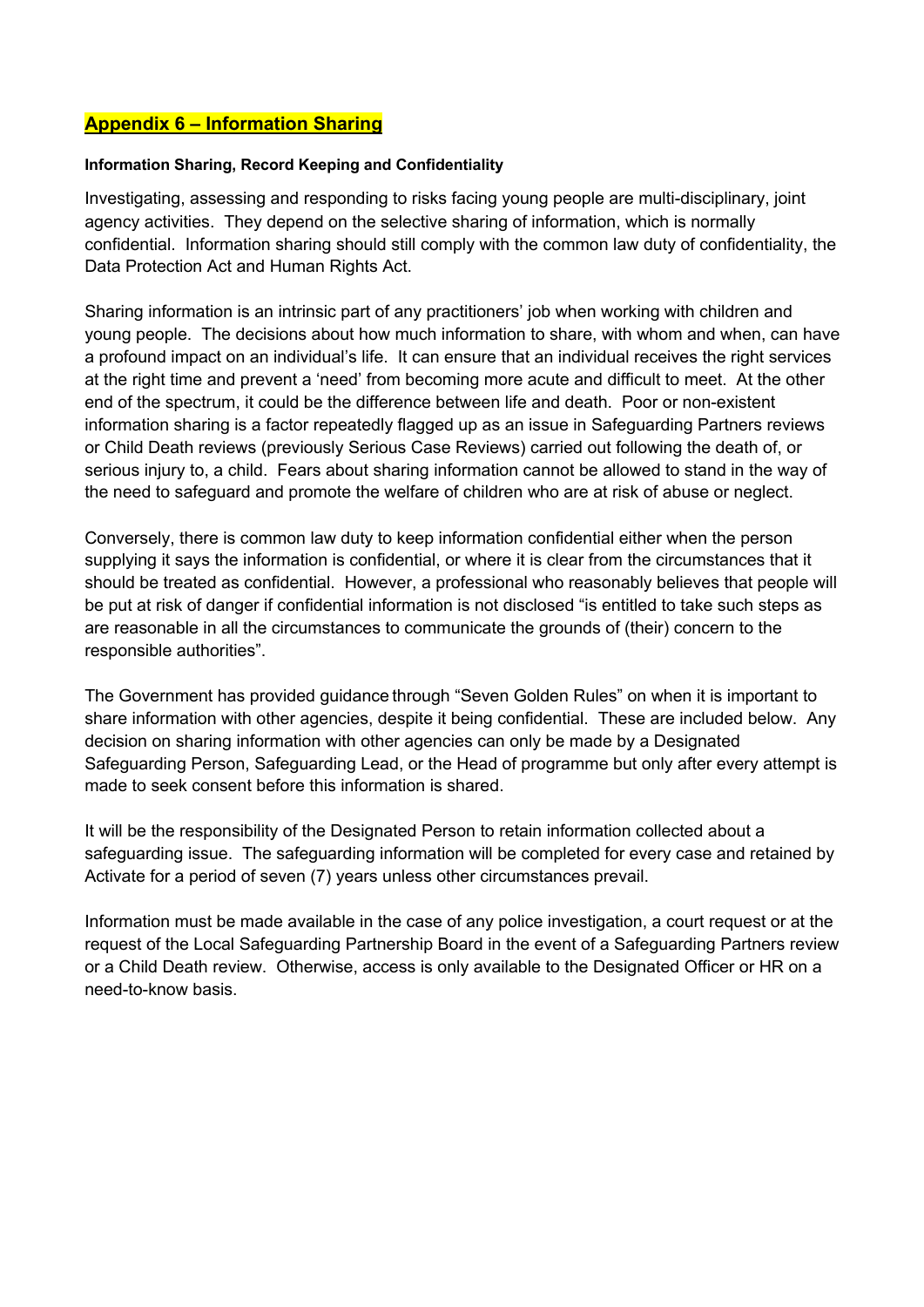#### **The seven golden rules to information sharing include:**

- 1. The Data Protection Act 2018 and human rights law are not barriers to justified information sharing, but provide a framework to ensure that personal information about living individuals is shared appropriately.
- 2. Be open and honest with the individual (and/or their family where appropriate) from the outset about why, what, how and with whom information will, or could be shared, and seek their agreement, unless it is unsafe or inappropriate to do so.
- 3. Seek advice from other staff especially line managers or safeguarding team if you are in any doubt about sharing the information concerned, without disclosing the identity of the individual where possible.
- 4. Share with informed consent where appropriate and, where possible, respect the wishes of those who do not consent to share confidential information. You may still share information without consent if, in your judgement, there is good reason to do so, such as where safety may be at risk. You will need to base your judgement on the facts of the case. When you are sharing or requesting personal information from someone, be certain of the basis upon which you are doing so. Where you have consent, be mindful that an individual might not expect information to be shared.
- 5. Consider safety and well-being: Base your information sharing decisions on considerations of the safety and well-being of the individual and others who may be affected by their actions.
- 6. Necessary, proportionate, relevant, adequate, accurate, timely and secure: Ensure that the information you share is necessary for the purpose for which you are sharing it, is shared only with those individuals who need to have it, is accurate and up-to-date, is shared in a timely fashion, and is shared securely.
- 7. Keep a record of your decision and the reasons for it whether it is to share information or not. If you decide to share, then record what you have shared, with whom and for what purpose.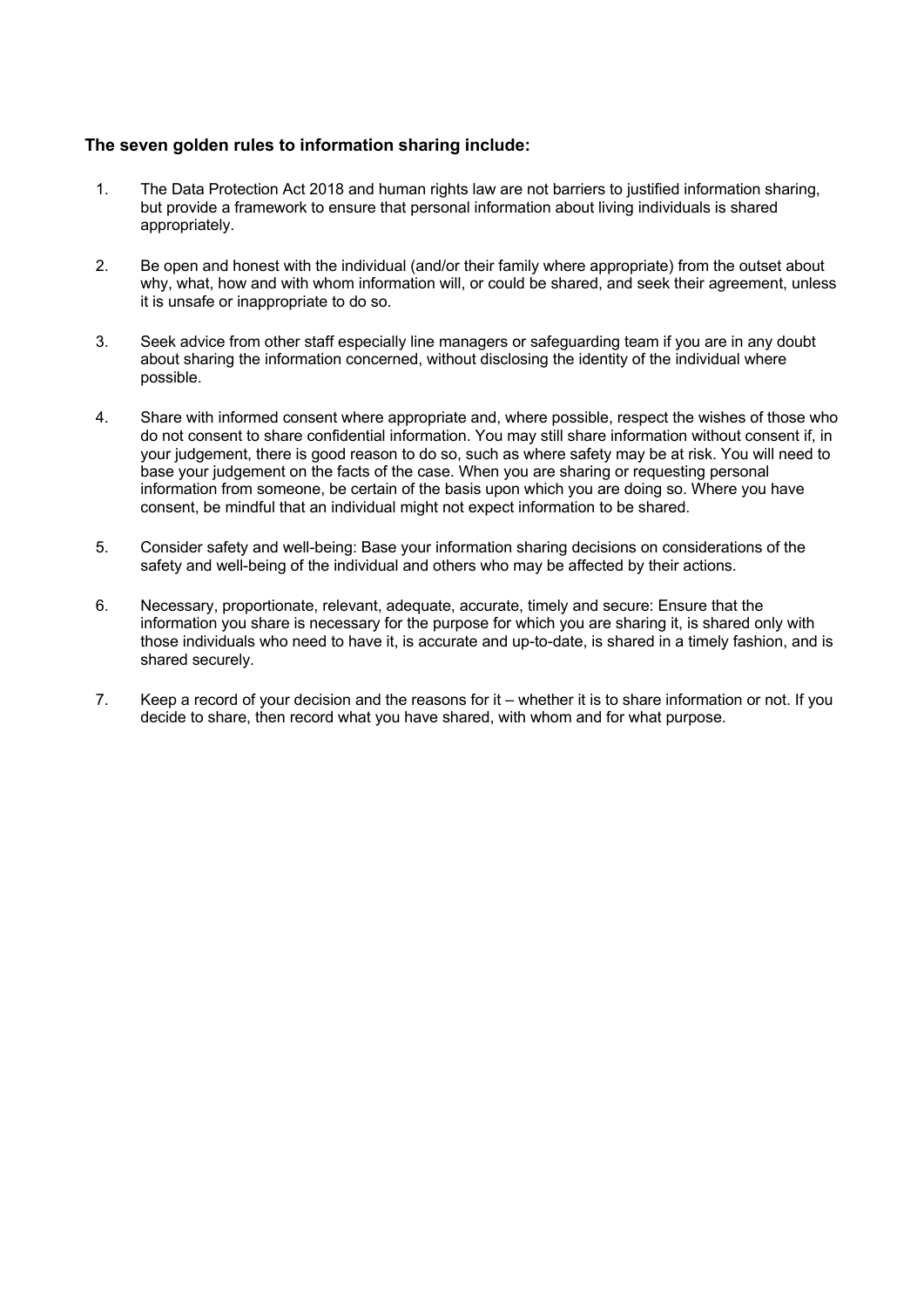### **Appendix 7 – Allegations against a member of staff - Disciplinary Action in relation to safeguarding**

#### **Disciplinary Procedure Following an Allegation against a Member of Staff or Volunteer with Activate**

Given the serious nature of any allegation of misconduct concerning safeguarding children and young people and the statutory nature of much of the guidance, the following procedure is to be followed if an allegation has been made against a member of staff or volunteer directly accountable to Activate. This supplements the Activate general Disciplinary Procedure and is specific and relevant to Safeguarding issues only.

This procedure is triggered if the allegation or concern is that the member of staff has:

- behaved in a way that **has** harmed a child/young person, or **may** have harmed a child/young person.
- possibly committed a criminal offence against or related to a child/young person; or
- behaved towards a child/young person or young persons in a way that indicates they may pose a risk of harm to them.

In such cases, the matter must be referred to the Designated Safeguarding Person on duty and Human Resources. This should be completed within 2 hours of the concern being raised. They should in turn alert the relevant Designated Officers within the Local Authority Safeguarding Children's Team (formerly referred to as the LADO) who will advise and support Activate in the management of the allegation.

On being notified of any such matter the site manager or lead safeguarding officer on duty must:

- o Notify the head of safeguarding
- o Take such steps, as he/she considers necessary to ensure the safety of the child in question and any other child who might be at risk remains safe.
- $\circ$  Report the matter to the local Childrens Services Department in accordance with the procedure set out above.
- o Ensure that a report of the matter as set out above is completed by the person who reported the original concern.

### **In the case of allegations against staff members in relation to work with the National Citizenship Service (NCS), Pharos would also be informed in line with the NCS reporting procedures.**

An investigation will immediately be launched of which, depending on the nature of the allegation, there could be three types:

- Criminal (led by the police).
- Child protection (led by Children Services and/or the Police).
- Performance/capability, Disciplinary/ Misconduct (led by Activate).

If a criminal or child protection investigation is instigated, it would be expected that the staff member would be suspended although serious consideration must be given that the situation warrants such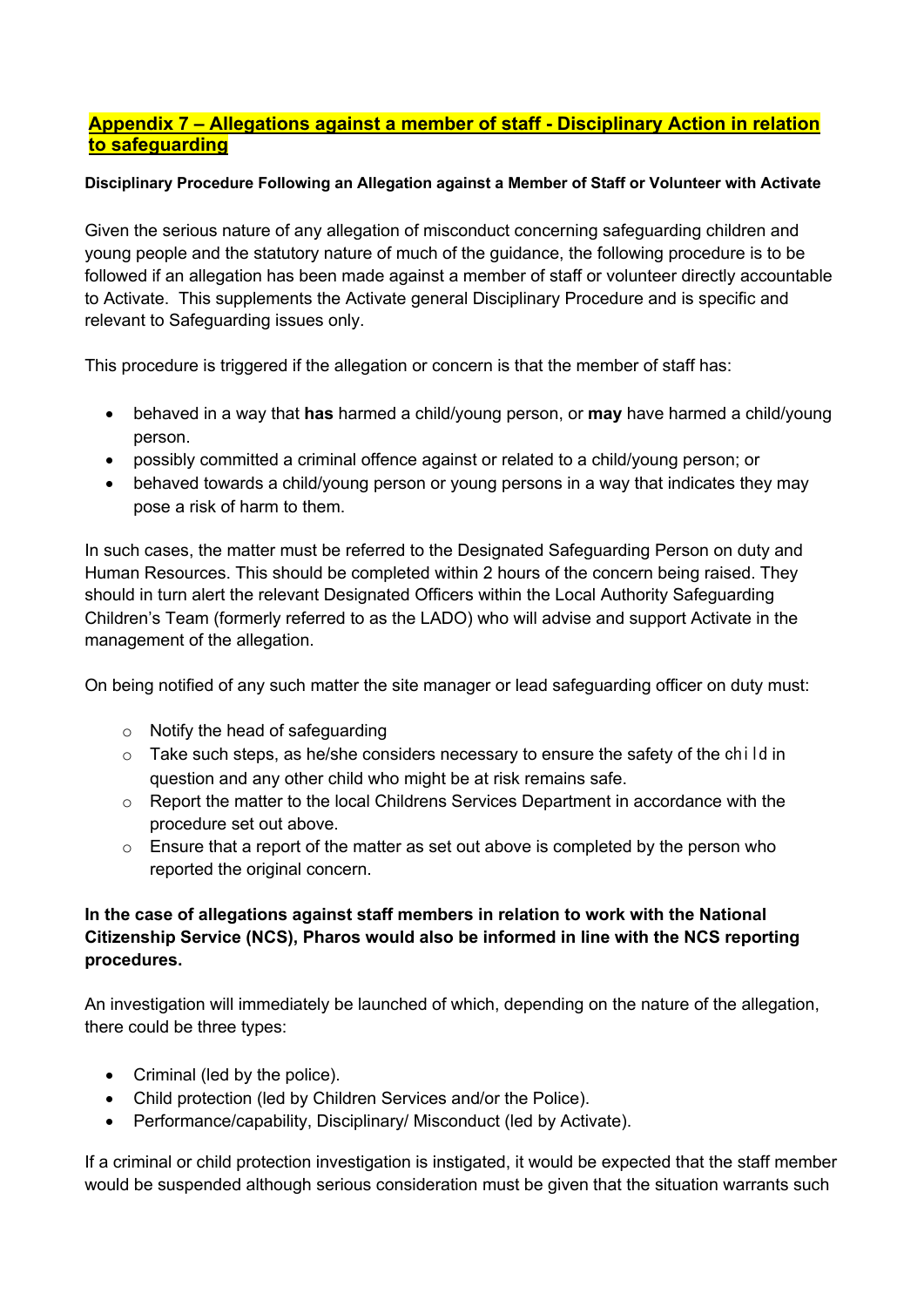action. Temporary removal of the staff member being accused from contact with children and young people until the investigation is complete is also an option at any time an accusation is made.

If a Police and/or Children's Services investigation takes place, the Activate Disciplinary procedure may await the outcome of the investigation which may inform the Activate disciplinary process. Even in the absence of a criminal prosecution, the Activate process may still be activated and may result in sanctions being imposed upon the individual - including dismissal.

If Activate ceases a member of staffs contract of employment or terminates the relationship with a volunteer for reasons of harm, risk of harm or because a consideration has made that they are unsuitable, then a referral will be made to the Disclosure and Barring Service. This should also be done if an individual has received a caution or conviction for a relevant offence, or if they have been removed from working in regulated activity.

If a member of staff is suspended as a result of such allegations, it is essential that no other staff members are in contact with that staff member and staff need to be instructed accordingly. Activate will continue to exercise its duty of care to the staff member who is the subject of the allegation throughout the investigatory process by providing the necessary support and advice by allowing them to liaise with a named contact person.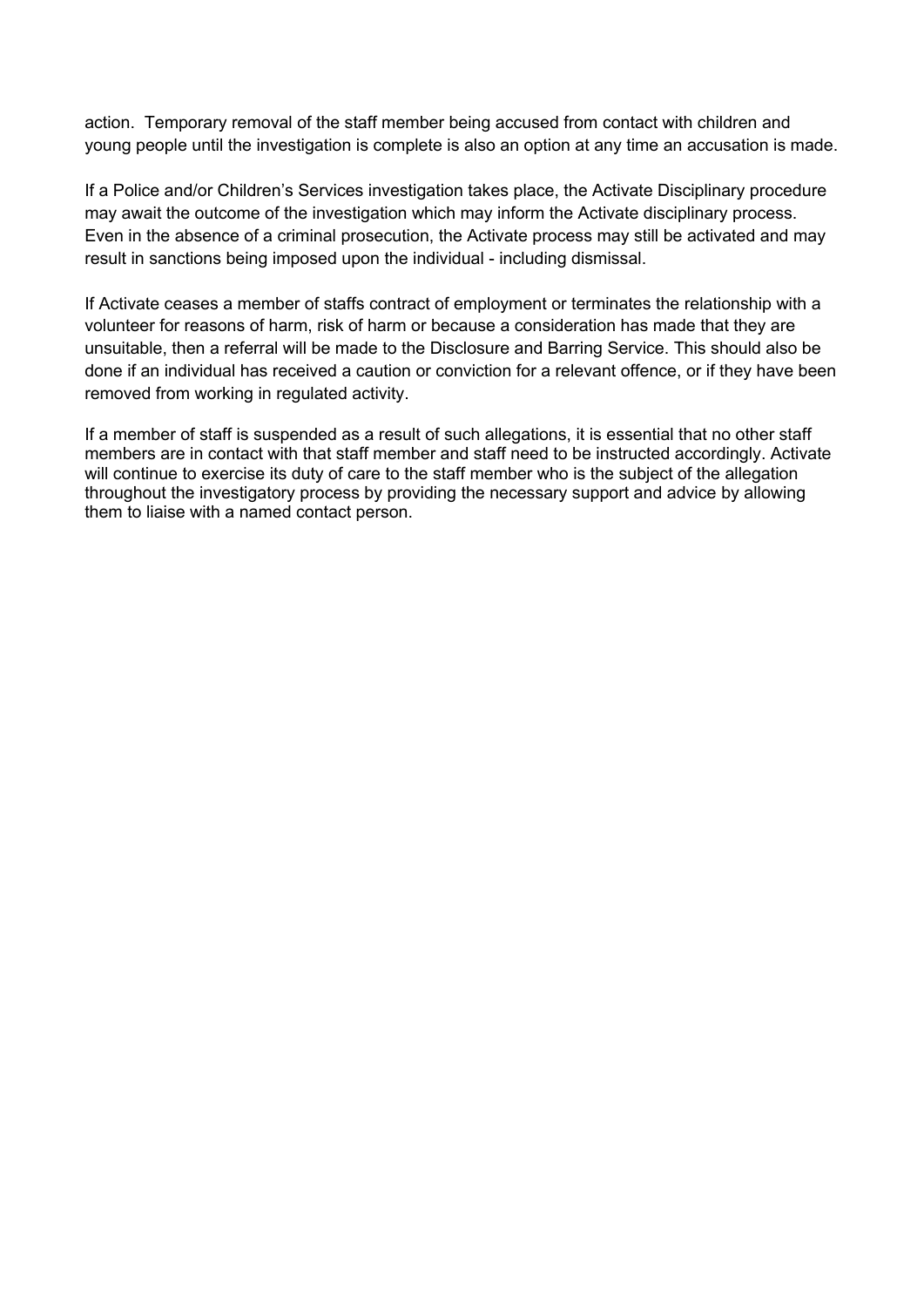### **Appendix 8 – Safeguarding Background**

### **Forms of abuse:**

The following information identifies the different forms of abuse defined by the NSPCC in 2015 and for which Activate staff will be trained in recognizing and reacting to any suspicions. This list has been extended to incorporate additional types of abuse identified within adult safeguarding, and the "Keeping Children Safe in Education" document 2018.

### **Child Abuse**

Child abuse is any action by another person – adult or child – that causes significant harm to a child. It can be physical, sexual or emotional, but can just as often be about a lack of love, care and attention. We know that neglect, whatever form it takes, can be just as damaging to a child as physical abuse.

An abused child will often experience more than one type of abuse, as well as other difficulties in their lives. It often happens over a period of time, rather than being a one-off event. Increasingly it can happen online.

### **Domestic Abuse**

Domestic abuse is any type of controlling, bullying, threatening or violent behaviour between people in a relationship. But it isn't just physical violence – domestic abuse includes any emotional, physical, sexual, financial or psychological abuse.

It can happen in any relationship, and even after the relationship has ended. Both men and women can be abused or abusers.

Witnessing domestic abuse is child abuse, and teenagers can suffer domestic abuse in their relationships. Domestic abuse can seriously harm children and young people.

It's often difficult to tell if domestic abuse is happening, because it usually takes place in the family home and abusers can act very differently when other people are around.

Children who witness domestic abuse may:

- Become aggressive
- Display anti-social behaviour
- Suffer from depression or anxiety
- Not do as well at school due to difficulties at home or disruption of moving to and from refuges.

#### **Sexual Abuse**

A child is sexually abused when they are forced or persuaded to take part in sexual activities. This doesn't have to be physical contact, and it can happen online. Sometimes the child won't understand that what's happening to them is abuse. They may not even understand that it's wrong. There are two different types of child sexual abuse. These are called contact abuse and non-contact abuse.

**Contact abuse** is where an abuser makes physical contact with a child, including penetration.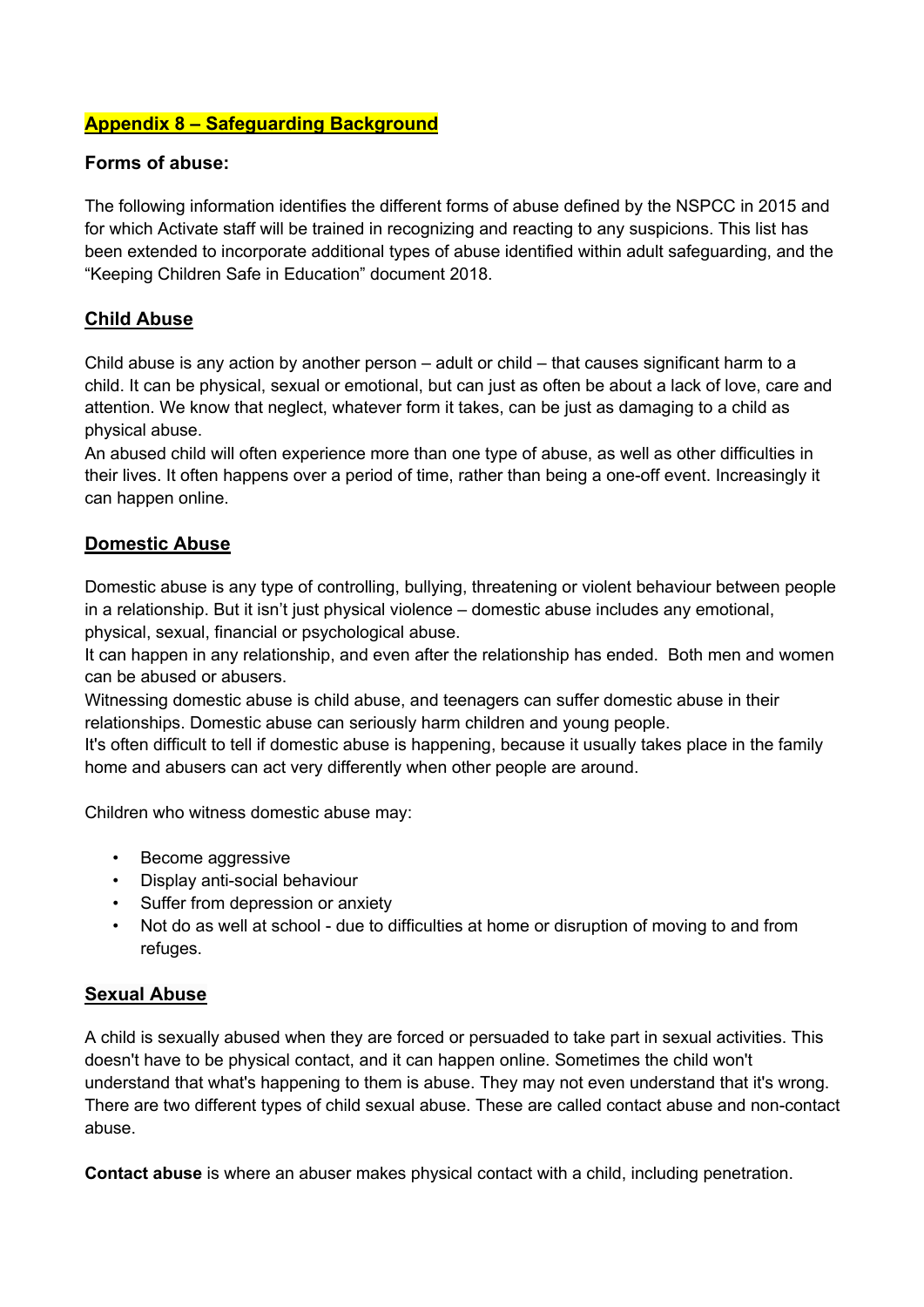**Non-contact abuse** covers other acts where the abuser doesn't touch the child, such as grooming, exploitation, persuading children to perform sexual acts over the Internet and flashing.

Children who are sexually abused may:

- Stay away from certain people
- They might avoid being alone with people, such as family members or friends
- They could seem frightened of a person or reluctant to socialise with them.
- Show sexual behaviour that's inappropriate for their age
- A child might become sexually active at a young age
- They might be promiscuous
- They could use sexual language or know information that you wouldn't expect them to
- Have physical symptoms
	- o Anal or vaginal soreness
	- o An unusual discharge
	- o Sexually transmitted infection (STI)
	- o Pregnancy.

### **Neglect**

Neglect is the on-going failure to meet a child's basic needs. A child may be left hungry or dirty, without adequate clothing, shelter, supervision, medical or health care.

A child may be put in danger or not protected from physical or emotional harm. They may not get the love, care and attention they need from their parents.

A child who's neglected will often suffer from other abuse as well. Neglect is dangerous and can cause serious, long-term damage - even death. Neglect can have serious and long-lasting effects. It can be anything from leaving a child home alone to the very worst cases where a child dies from malnutrition or being denied the care they need. In some cases it can cause permanent disabilities.

Neglect can be really difficult to identify, making it hard for professionals to take early action to protect a child.

Having one of the signs or symptoms below doesn't necessarily mean that a child is being neglected. But if you notice multiple, or persistent, signs then it could indicate there's a serious problem.

Children who are neglected may have:

Poor appearance and hygiene, health and development problems, housing and family issues,

### **Online Abuse**

Online abuse is any type of abuse that happens on the web, whether through social networks, playing online games or using mobile phones. Children and young people may experience cyber bullying, grooming, sexual abuse, sexual exploitation or emotional abuse. Activate recognises the importance of online abuse and as such has a separate Digital Safeguarding Policy.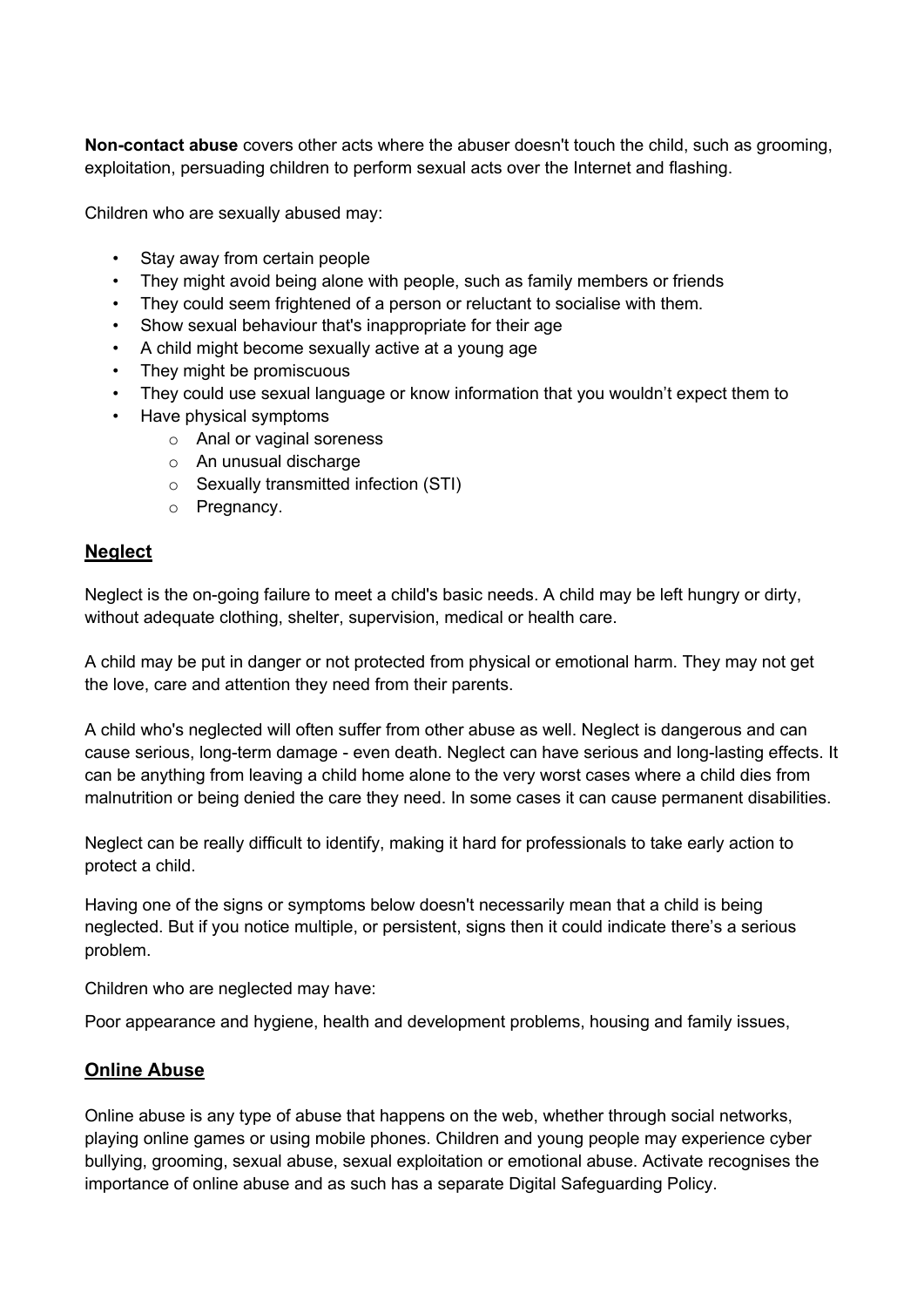Children can be at risk of online abuse from people they know, as well as from strangers. Online abuse may be part of abuse that is taking place in the real world (for example bullying or grooming). Or it may be that the abuse only happens online (for example persuading children to take part in sexual activity online).

Children can feel like there is no escape from online abuse – abusers can contact them at any time of the day or night, the abuse can come into safe places like their bedrooms, and images and videos can be stored and shared with other people.

A child may be experiencing abuse online if they:

- Spend lots, much more or much less time online, texting, gaming or using social media
- Are withdrawn, upset or outraged after using the internet or texting
- Are secretive about who they're talking to and what they're doing online or on their mobile phone
- Have lots of new phone numbers, texts or e-mail addresses on their mobile phone, laptop or tablet.

# **Physical Abuse**

Physical abuse is deliberately hurting a child causing injuries such as bruises, broken bones, burns or cuts.

It isn't accidental - children who are physically abused suffer violence such as being hit, kicked, poisoned, burned, and slapped or having objects thrown at them. Shaking or hitting babies can cause non-accidental head injuries (NAHI). Sometimes parents or carers will make up or cause the symptoms of illness in their child, perhaps giving them medicine they don't need and making the child unwell – this is known as fabricated or induced illness (FII).

There is no excuse for physically abusing a child. It causes serious, and often long-lasting, harm – and in severe cases, death.

Bumps and bruises don't necessarily mean a child is being physically abused – all children have accidents, trips and falls.

There's isn't one sign or symptom to look out for that will say a child is definitely being physically abused. But if a child often has injuries, there seems to be a pattern, or the explanation doesn't match the injury then this should be investigated.

Physical abuse may include signs of – bruising, burns or scalds, bite marks, fracture or broken bones, other injuries and health problems.

# **Emotional Abuse**

Emotional abuse is the on-going emotional maltreatment or emotional neglect of a child. It's sometimes called psychological abuse and can seriously damage a child's emotional health and development.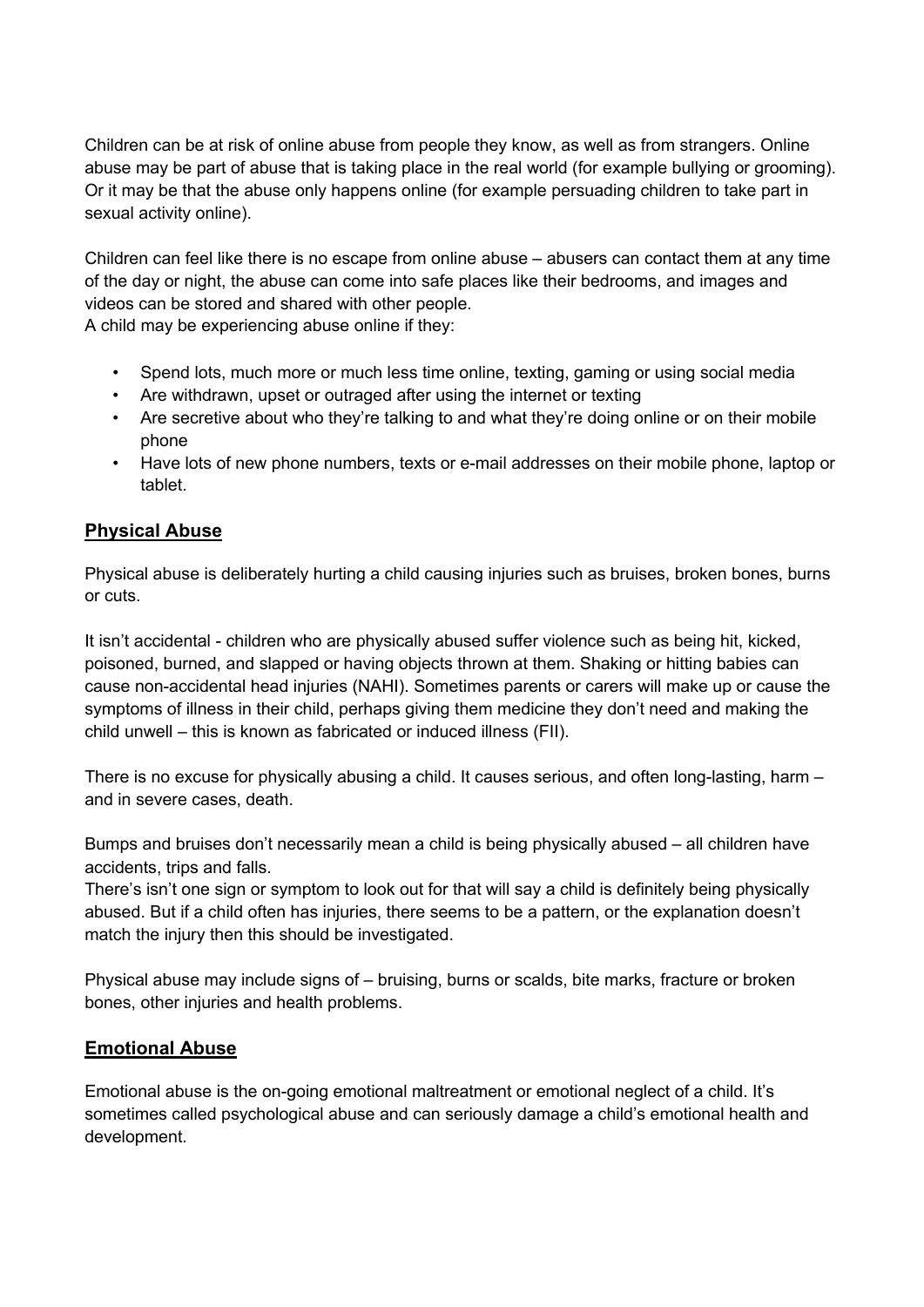Emotional abuse can involve deliberately trying to scare or humiliate a child or isolating or ignoring them.

Children who are emotionally abused are usually suffering another type of abuse or neglect at the same time – but this isn't always the case.

There often aren't any obvious physical symptoms of emotional abuse or neglect but you may spot signs in a child's actions or emotions.

Changes in emotions are a normal part of growing up, so it can be really difficult to tell if a child is being emotionally abused.

Children may:

- Use language, act in a way or know about things that you wouldn't expect them to know for their age
- Struggle to control strong emotions or have extreme outbursts Seem isolated from their parents
- Lack social skills or have few, if any, friends

### **Sexual Exploitation**

Child sexual exploitation (CSE) is a type of sexual abuse in which children are sexually exploited for money, power or status.

Children or young people may be tricked into believing they're in a loving, consensual relationship. They might be invited to parties and given drugs and alcohol. They may also be groomed online. Some children and young people are trafficked into or within the UK for the purpose of sexual exploitation. Sexual exploitation can also happen to young people in gangs.

Sexual exploitation can be very difficult to identify. Warning signs can easily be mistaken for 'normal' teenage behaviour.

Young people who are being sexually exploited may:

- Go missing from home, care or education.
- Be involved in abusive relationships, intimidated and fearful of certain people or situations
- Hang out with groups of older people, or antisocial groups, or with other vulnerable peers
- Associate with other young people involved in sexual exploitation
- Get involved in gangs, gang fights, gang membership
- Have older boyfriends or girlfriends
- Spend time at places of concern, such as hotels or known brothels
- Not know where they are, because they have been moved around the country
- Be involved in petty crime such as shoplifting
- Have unexplained physical injuries
- Have a changed physical appearance, for example lost weight.
- They may also show signs of sexual abuse or grooming.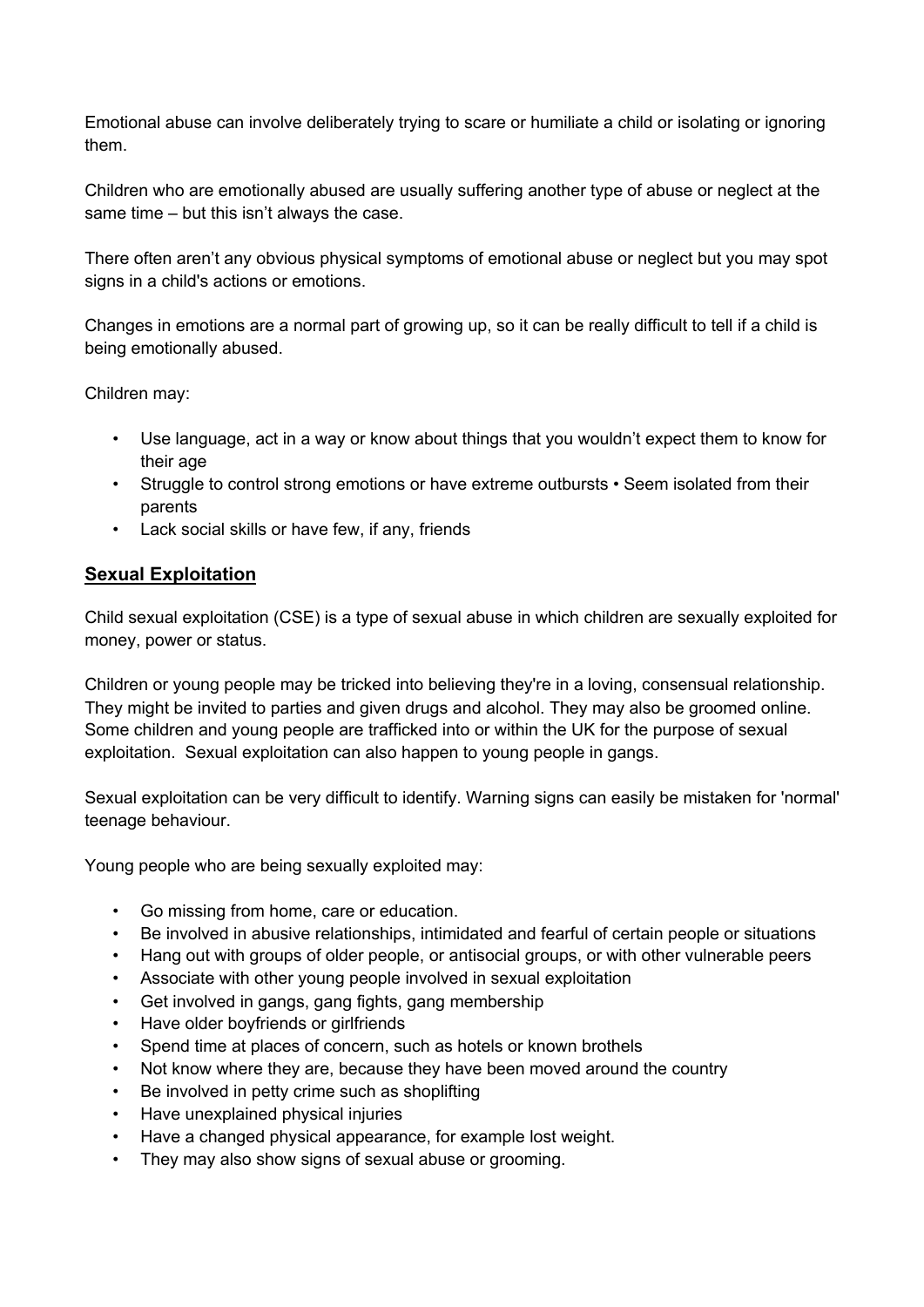# **Female Genital Mutilation (FGM)**

Female genital mutilation is the partial or total removal of external female genitalia for non-medical reasons. It's also known as female circumcision, cutting or Sunna. Religious, social or cultural reasons are sometimes given for FGM. However, FGM is child abuse. It's dangerous and a criminal offence.

There are no medical reasons to carry out FGM. It doesn't enhance fertility and it doesn't make childbirth safer. It is used to control female sexuality and can cause severe and long-lasting damage to physical and emotional health.

A girl at immediate risk of FGM may not know what's going to happen. But she might talk about or you may become aware of:

- A long holiday abroad or going 'home' to visit family
- Relative or cutter visiting from abroad
- A special occasion or ceremony to 'become a woman' or get ready for marriage
- A female relative being cut a sister, cousin, or an older female relative such as a mother or aunt.

A girl or woman who's had female genital mutilation (FGM) may:

- Have difficulty walking, standing or sitting
- Spend longer in the bathroom or toilet
- Appear withdrawn, anxious or depressed
- Have unusual behaviour after an absence from school or college
- Be particularly reluctant to undergo normal medical examinations
- Ask for help but may not be explicit about the problem due to embarrassment or fear.

FGM can be extremely painful and dangerous. It can cause:

- Severe pain
- Shock
- Bleeding
- Infection such as tetanus, HIV and hepatitis B and C
- Organ damage
- Blood loss and infections that can cause death in some cases.

#### **Bullying and Cyber-bullying**

Bullying is behaviour that hurts someone else – such as name calling, hitting, pushing, spreading rumours, threatening or undermining someone.

It can happen anywhere – at school, at home or online. It's usually repeated over a long period of time and can hurt a child both physically and emotionally.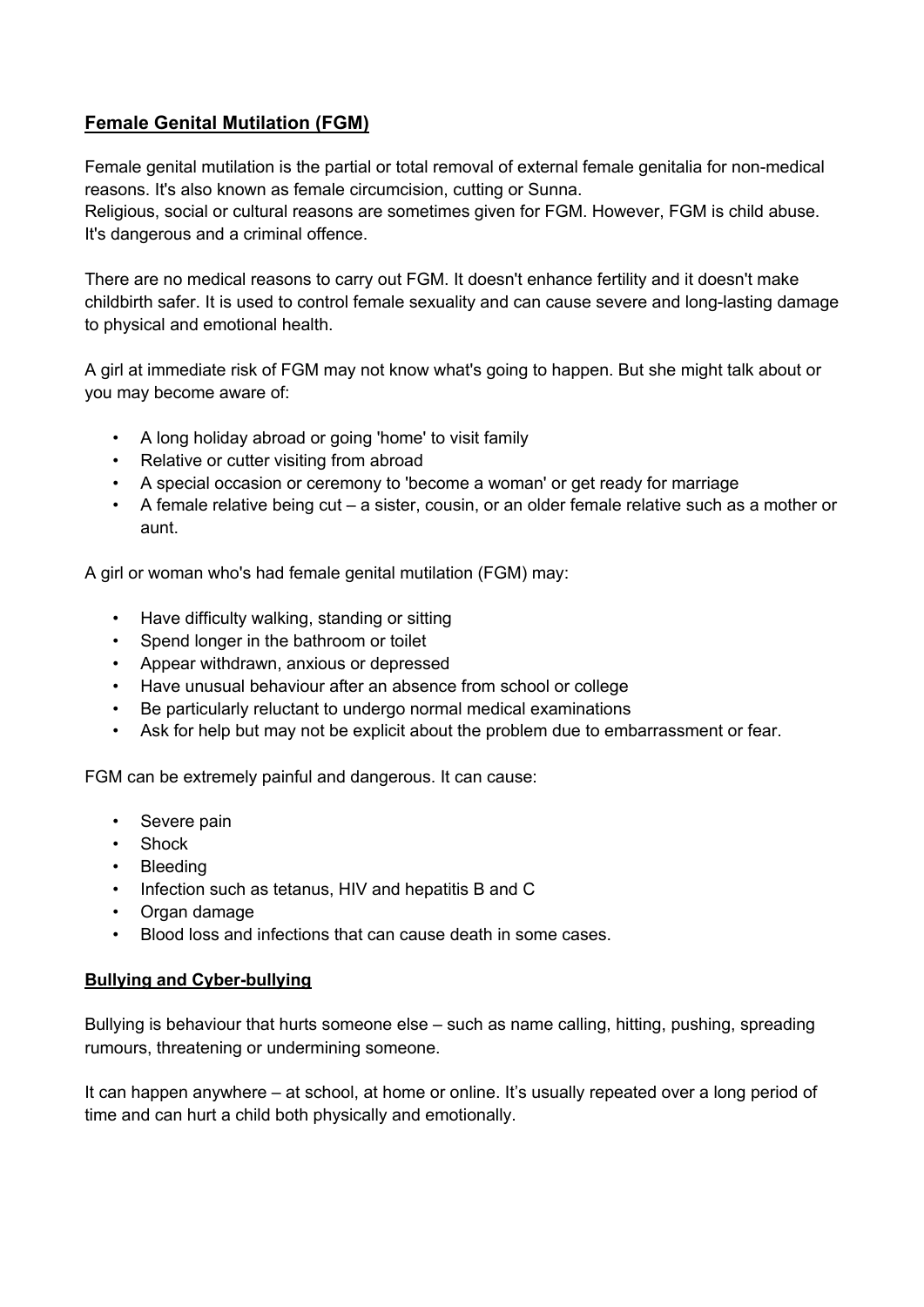Bullying that happens online, using social networks and mobile phones, is often called cyber bullying. A child can feel like there's no escape because it can happen wherever they are, at any time of day or night. Activate has a specific Digital Safeguarding Policy

It can be hard for adults, including parents, to know whether or not a child is being bullied. A child might not tell anyone because they're scared the bullying will get worse. They might think that they deserve to be bullied, or that it's their fault.

You can't always see the signs of bullying. And no one sign indicates for certain that a child's being bullied. But you should look out for:

- Belongings getting "lost" or damaged
- Physical injuries such as unexplained bruises
- Being afraid to go to school, being mysteriously 'ill' each morning, or skipping school
- Not doing as well at school
- Asking for, or stealing, money (to give to a bully)
- Being nervous, losing confidence, or becoming distressed and withdrawn
- Problems with eating or sleeping
- Bullying others.

### **Child Trafficking**

Child trafficking is child abuse. Children are recruited, moved or transported and then exploited, forced to work or sold. They are often subject to multiple forms of exploitation.

Children are trafficked for:

- Child sexual exploitation
- Benefit fraud
- Forced marriage
- Domestic servitude such as cleaning, childcare, cooking
- Forced labour in factories or agriculture
- Criminal activity such as pickpocketing, begging, transporting drugs, working on cannabis farms, selling pirated DVDs, bag theft.

Many children are trafficked into the UK from abroad, but children can also be trafficked from one part of the UK to another.

Signs that a child has been trafficked may not be obvious, but you might notice unusual behaviour or events. These include a child who:

- Spends a lot of time doing household chores
- Rarely leaves their house, has no freedom of movement and no time for playing
- Is orphaned or living apart from their family, often in unregulated private foster care
- Lives in substandard accommodation
- Isn't sure which country, city or town they're in
- Is unable or reluctant to give details of accommodation or personal details
- Might not be registered with a school or a GP practice
- Has no documents or has falsified documents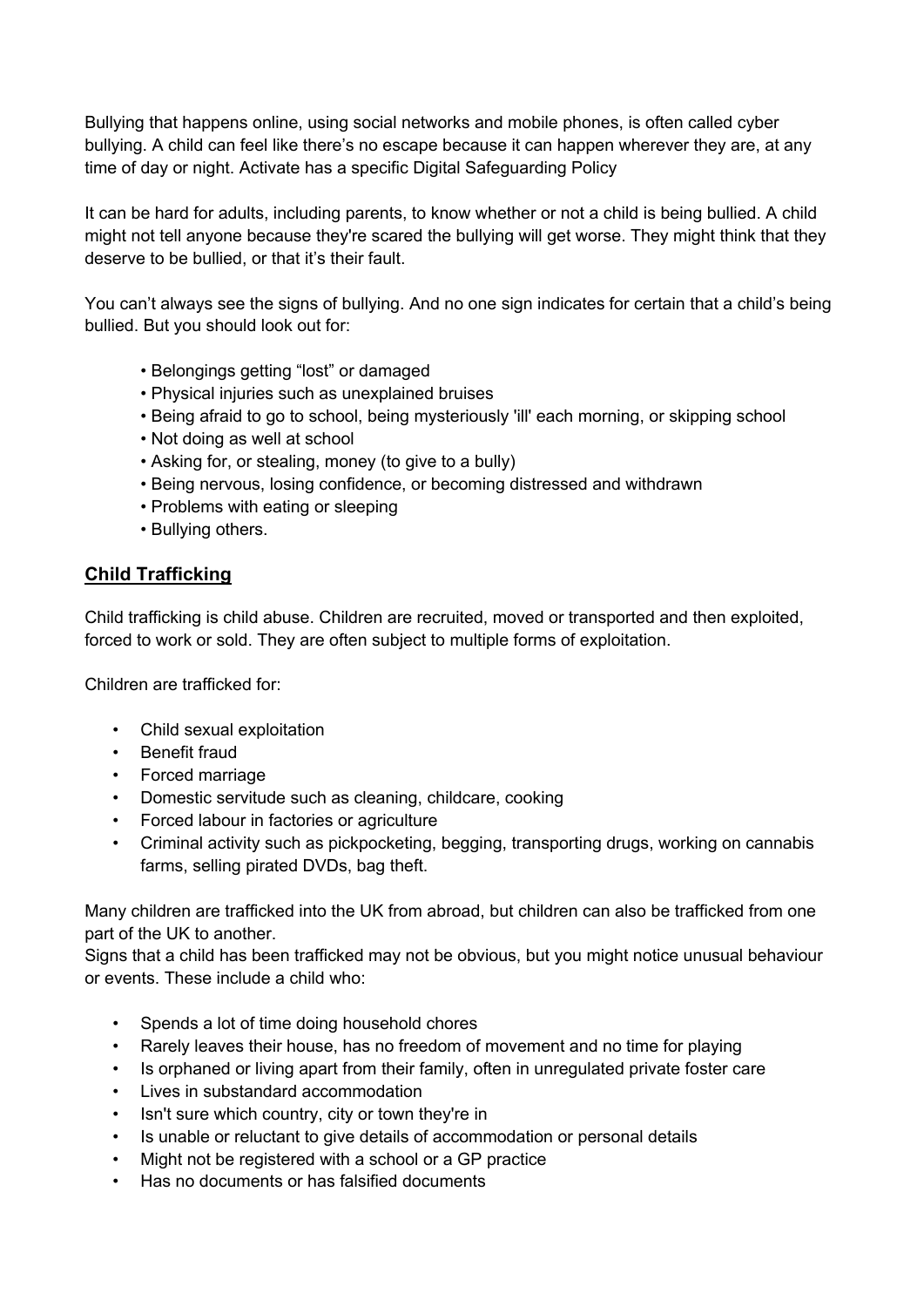- Has no access to their parents or guardians
- Is seen in inappropriate places such as brothels or factories Possesses unaccounted for money or goods
- Is permanently deprived of a large part of their earnings, required to earn a minimum amount of money every day or pay off an exorbitant debt
- Has injuries from workplace accidents
- Gives a prepared story, which is very similar to stories given by other children.

### **Grooming**

Grooming is when someone builds an emotional connection with a child to gain their trust for the purposes of sexual abuse or exploitation.

Children and young people can be groomed online or in the real world, by a stranger or by someone they know - for example a family member, friend or professional.

Groomers may be male or female. They could be any age.

Many children and young people don't understand that they have been groomed, or that what has happened is abuse.

The signs of grooming aren't always obvious, and groomers will often go to great lengths not to be identified.

If a child is being groomed, they may:

- Be very secretive, including about what they are doing online Have older boyfriends or girlfriends
- Go to unusual places to meet friends
- Have new things such as clothes or mobile phones that they can't or won't explain
- Have access to drugs and alcohol.

In older children, signs of grooming can easily be mistaken for 'normal' teenage behaviour, but you may notice unexplained changes in behaviour or personality, or inappropriate sexual behaviour for their age.

### **Harmful Sexual Behaviour**

Harmful sexual behaviour includes:

- Using sexually explicit words and phrases
- Inappropriate touching
- Using sexual violence or threats
- Full penetrative sex with other children

Children and young people who develop harmful sexual behaviour harm themselves and others. If you're unsure whether behaviour is healthy, Brook provides a helpful, easy to use traffic light tool. The traffic light system is used to describe healthy (green) sexual behaviours, potentially unhealthy (amber) sexual behaviours and unhealthy (red) sexual behaviours.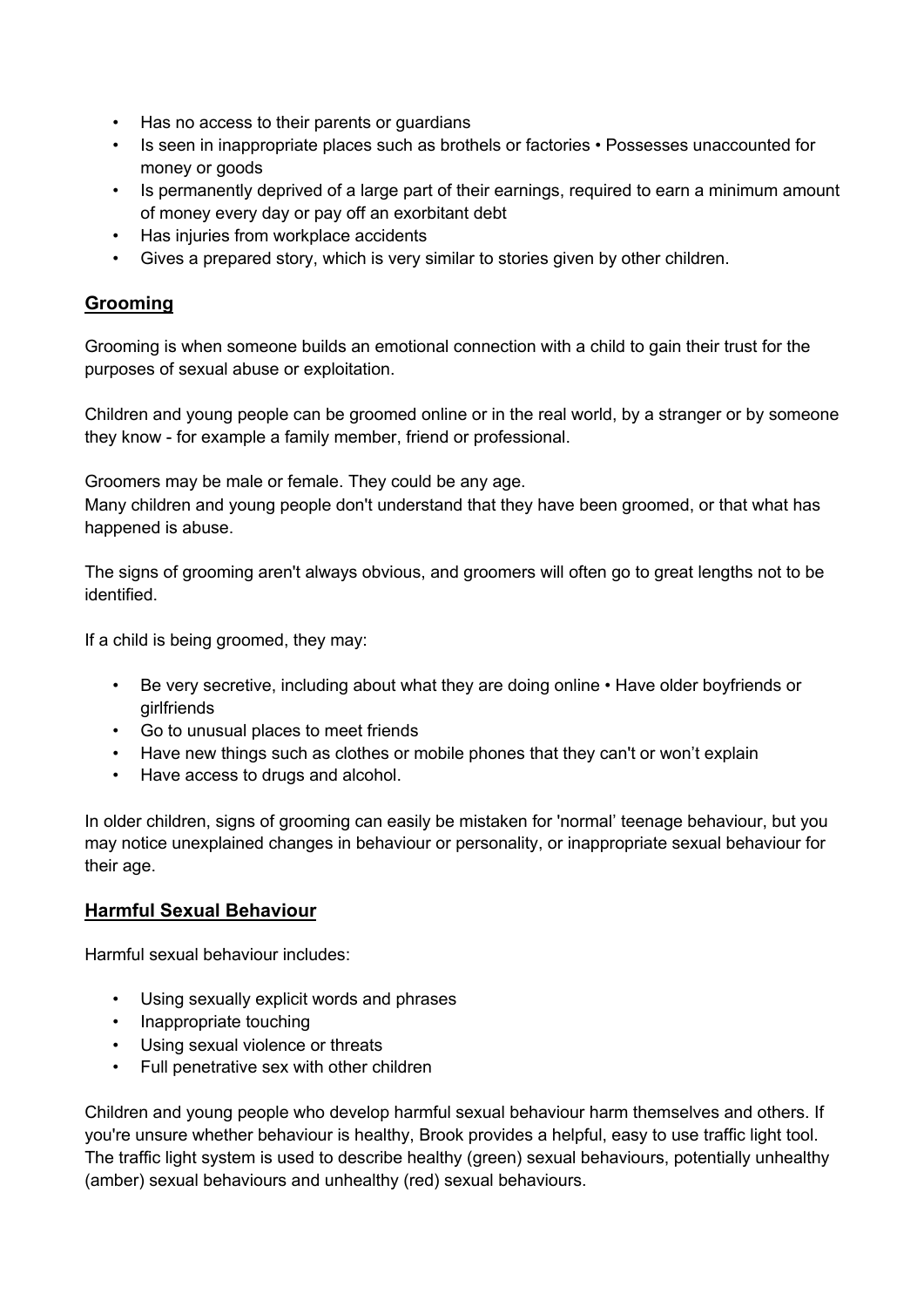The tool suggests what kind of attention and response you should give to each type of behaviour. And it suggests what kind of help might be necessary to ensure the child's safety. Parents and professionals can use the tool.

# **Financial Abuse**

Financial abuse can take many forms which includes:

- Theft of money or possessions
- Fraud, scamming
- Preventing a person from accessing their own money, benefits or assets
- Employees taking a loan from a person using the service Undue pressure, duress, threat or undue influence put on the person in connection with loans, wills, property, inheritance or financial transactions
- Arranging less care than is needed to save money to maximise inheritance
- Denying assistance to manage/monitor financial affairs
- Denying assistance to access benefits
- Misuse of personal allowance in a care home
- Misuse of benefits or direct payments in a family home
- Someone moving into a person's home and living rent free without agreement or under duress
- False representation, using another person's bank account, cards or documents
- Exploitation of a person's money or assets, e.g. unauthorised use of a car
- Misuse of a power of attorney, deputy, appointee ship or other legal authority
- Rogue trading e.g. unnecessary or overpriced property repairs and failure to carry out agreed repairs or poor workmanship
- Indicators of financial abuse include:
- Missing personal possessions
- Unexplained lack of money or inability to maintain lifestyle Unexplained withdrawal of funds from account.
- Power of attorney or lasting power of attorney (LPA) being obtained after the person has ceased to have mental capacity
- Failure to register an LPA after the person has ceased to have mental
- capacity to manage their finances, so that it appears that they are continuing to do so
- The person allocated to manage financial affairs is evasive or uncooperative
- The family or others show unusual interest in the assets of the person Signs of financial hardship in cases where the person's financial affairs are being managed by a court appointed deputy, attorney or LPA • Recent changes in deeds or title to property
- Rent arrears and eviction notices
- A lack of clear financial accounts held by a care home or service Failure to provide receipts for shopping or other financial transactions carried out on behalf of the person
- Disparity between the person's living conditions and their financial resources, e.g. insufficient food in the house
- Unnecessary property repairs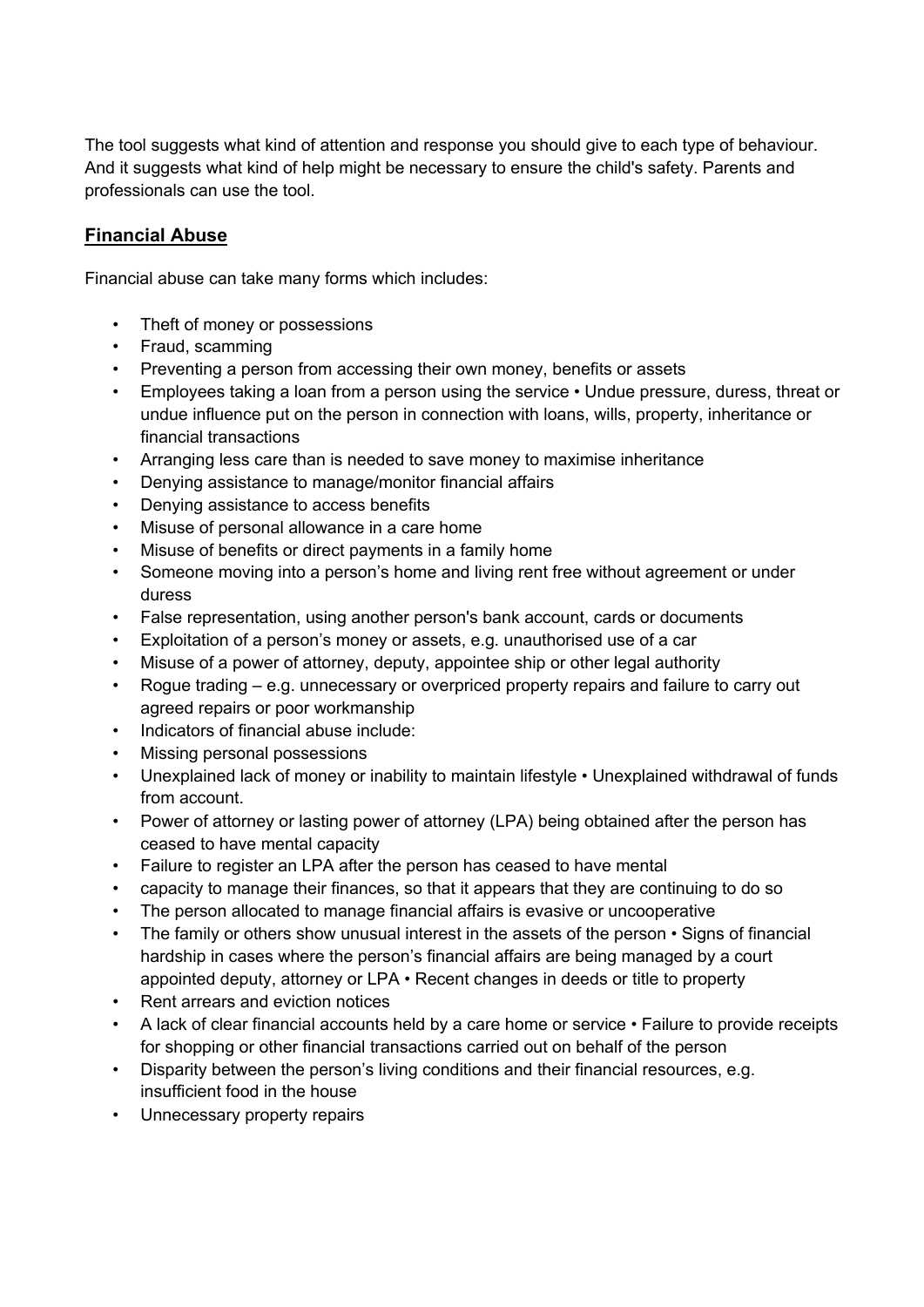### **Modern Slavery**

The following are classed as types of modern slavery:

- Human trafficking
- Forced labour
- Domestic servitude
- Sexual exploitation, such as escort work, prostitution and pornography Debt bondage being forced to work to pay off debts that realistically they never will be able to
- The following are indicators of modern slavery:
- Signs of physical or emotional abuse
- Appearing to be malnourished, unkempt or withdrawn
- Isolation from the community, seeming under the control or influence of others
- Living in dirty, cramped or overcrowded accommodation and or living and working at the same address
- Lack of personal effects or identification documents
- Always wearing the same clothes
- Avoidance of eye contact, appearing frightened or hesitant to talk to strangers
- Fear of law enforcers

### **Discriminatory Abuse**

Discriminatory abuse is based on any form of abuse and includes the following types:

- Unequal treatment based on age, disability, gender reassignment, marriage and civil partnership, pregnancy and maternity, race, religion and belief, sex or sexual orientation (known as 'protected
- characteristics' under the Equality Act 2010)
- Verbal abuse, derogatory remarks or inappropriate use of language related to a protected characteristic
- Denying access to communication aids, not allowing access to an interpreter, signer or lipreader
- Harassment or deliberate exclusion on the grounds of a protected characteristic
- Denying basic rights to healthcare, education, employment and criminal justice relating to a protected characteristic
- Substandard service provision relating to a protected characteristic The following are possible signs of discriminatory abuse:
- The person appears withdrawn and isolated
- Expressions of anger, frustration, fear or anxiety
- The support on offer does not take account of the person's individual needs in terms of a protected characteristic

# **Radicalisation and Extremism**

Radicalisation is a new and emerging risk to young people. Emerging government guidance, particularly the "Prevent Strategy" has been published in 2011 with regular updates (2015). Almost half of all of the people referred to the Government's de-radicalisation scheme, established in the wake of the Prevent Strategy, were under the age of 18. At all times, the welfare of the child is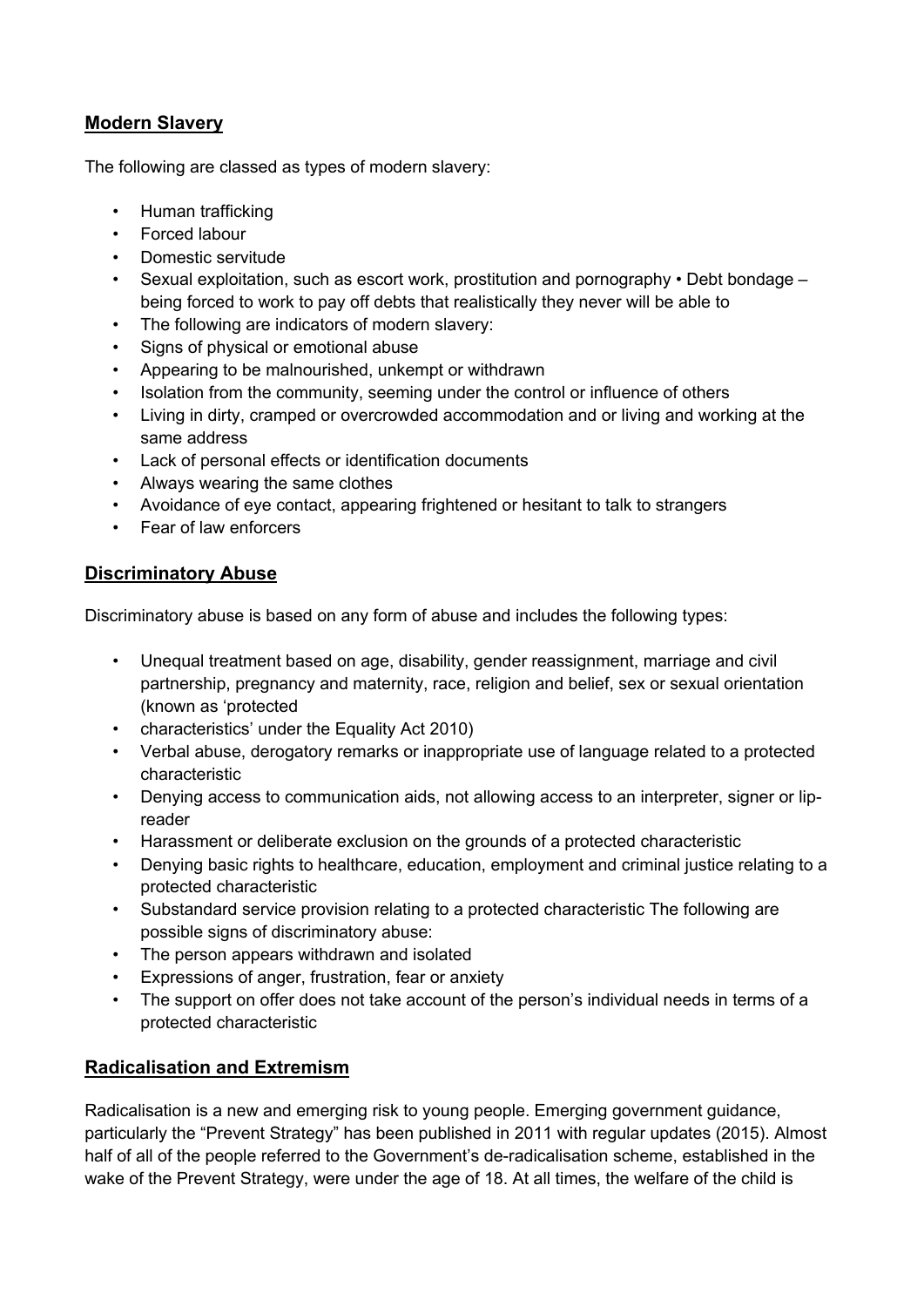paramount. BCC Ltd has a moral and legal obligation to ensure that young people are protected from harm. Partners and their third party deliverers need to ensure they have policies and procedures in place to protect children and young people from exposure to highly radical or extremist views either via social media and the internet or from volunteers, officials, coaches or employees. Police forces and other statutory bodies are working more closely together than ever on this highly political and sensitive issue and are quick to act when there are concerns about a child's welfare.

For more information about the Prevent Strategy go to

### https://www.gov.uk/government/uploads/system/uploads/attachment\_data/file/ 439598/prevent-duty-departmental-advice-v6.pdf

# **Special Notes on Peer on Peer abuse:**

Children and young people may be harmful to one another in a number of ways, which would be classified as peer on peer abuse.

# Introduction to abuse and harmful behaviour

Abusive behaviour can happen to pupils in schools and settings and it is necessary to consider what abuse is and looks like, how it can be managed and what appropriate support and intervention can be put in place to meet the needs of the individual and what preventative strategies may be put in place to reduce further risk of harm.

Abuse is abuse and should never be tolerated or passed off as 'banter' or 'part of growing up'. Equally, abuse issues can sometimes be gender specific e.g. girls being sexually touched/assaulted and boys being subject to initiation/hazing type violence (KCSIE, 2016). It is important to consider the forms abuse may take and the subsequent actions required.

# **Types of abuse**

There are many forms of abuse that may occur between peers and this list is not exhaustive. Each form of abuse or prejudiced behaviour is described in detail followed by advice and support on actions to be taken.

# **Physical abuse e.g. (biting, hitting, kicking, hair pulling etc.)**

Physical abuse may include, hitting, kicking, nipping, shaking, biting, hair pulling, or otherwise causing physical harm to another person. There may be many reasons why a child harms another and it is important to understand why a young person has engaged in such behaviour, including accidently before considering the action or punishment to be undertaken.

### **Sexually harmful behaviour/sexual abuse e.g. (inappropriate sexual language,** touching, sexual assault etc.)

Sexually harmful behaviour from young people is not always contrived or with the intent to harm others. There may be many reasons why a young person engages in sexually harmful behaviour and it may be just as distressing to the young person who instigates it as well as the young person it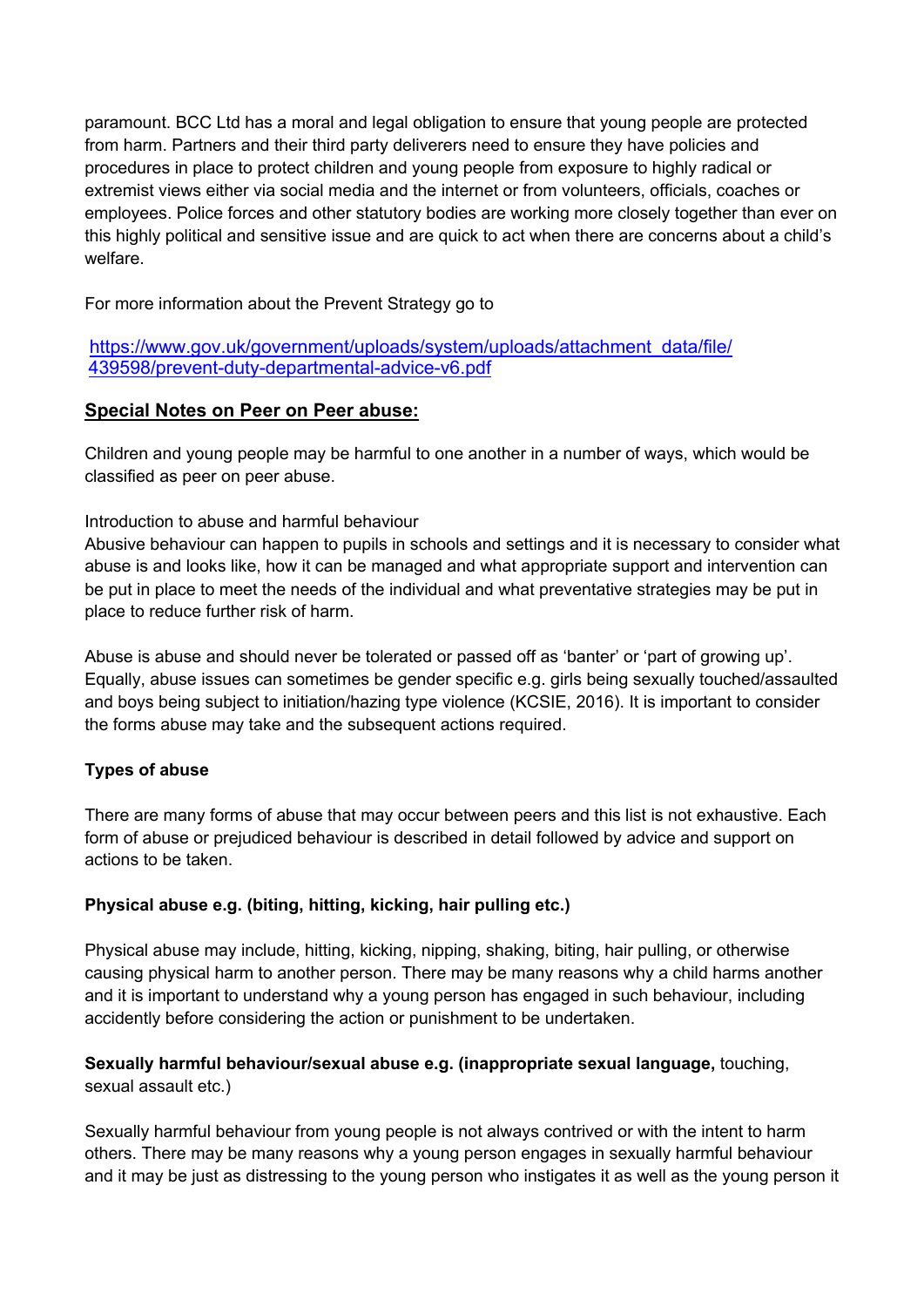is intended towards. Sexually harmful behaviour may range from inappropriate sexual language, inappropriate role-play, to sexually touching another or sexual assault/abuse.

### **Bullying (physical, name calling, homophobic etc.)**

Bullying is unwanted, aggressive behaviour among school-aged children that involves a real or perceived power imbalance. The behaviour is repeated, or has the potential to be repeated, over time. Both young people who are bullied and who bully others may have serious, lasting problems. In order to be considered bullying, the behaviour must be aggressive and include:

- An Imbalance of Power: Young people who bully use their power— such as physical strength, access to embarrassing information, or popularity—to control or harm others. Power imbalances can change over time and in different situations, even if they involve the same people.
- Repetition: Bullying behaviours happen more than once or have the potential to happen more than once.

Bullying includes actions such as making threats, spreading rumours, attacking someone physically or verbally or for a particular reason e.g. size, hair colour, gender, sexual orientation, and excluding someone from a group on purpose.

### **Cyber bullying**

Cyber bullying is the use of phones, instant messaging, e-mail, chat rooms or social networking sites such as Facebook and Twitter to harass threaten or intimidate someone for the same reasons as stated above. Activate has a separate digital safeguarding policy which should be adhered to.

It is important to state that cyber bullying can very easily fall into criminal behaviour under the Malicious Communications Act 1988 under section 1 which states that electronic communications which are indecent or grossly offensive, convey a threat or false information or demonstrate that there is an intention to cause distress or anxiety to the victim would be deemed to be criminal. This is also supported by the Communications Act 2003, Section 127 which states that electronic communications which are grossly offensive or indecent, obscene or menacing, or false, used again for the purpose of causing annoyance, inconvenience or needless anxiety to another could also be deemed to be criminal behaviour.

If the behaviour involves the use of taking or distributing indecent images of young people under the age of 18 then this is also a criminal offence under the Sexual Offences Act 2003. Outside of the immediate support young people may require in these instances, the school will have no choice but to involve the police to investigate these situations.

### **Sexting**

Sexting is when someone sends or receives a sexually explicit text, image or video. This includes sending 'nude pics', 'rude pics' or 'nude selfies'. Pressuring someone into sending a nude picture can happen in any relationship and to anyone, whatever their age, gender or sexual preference.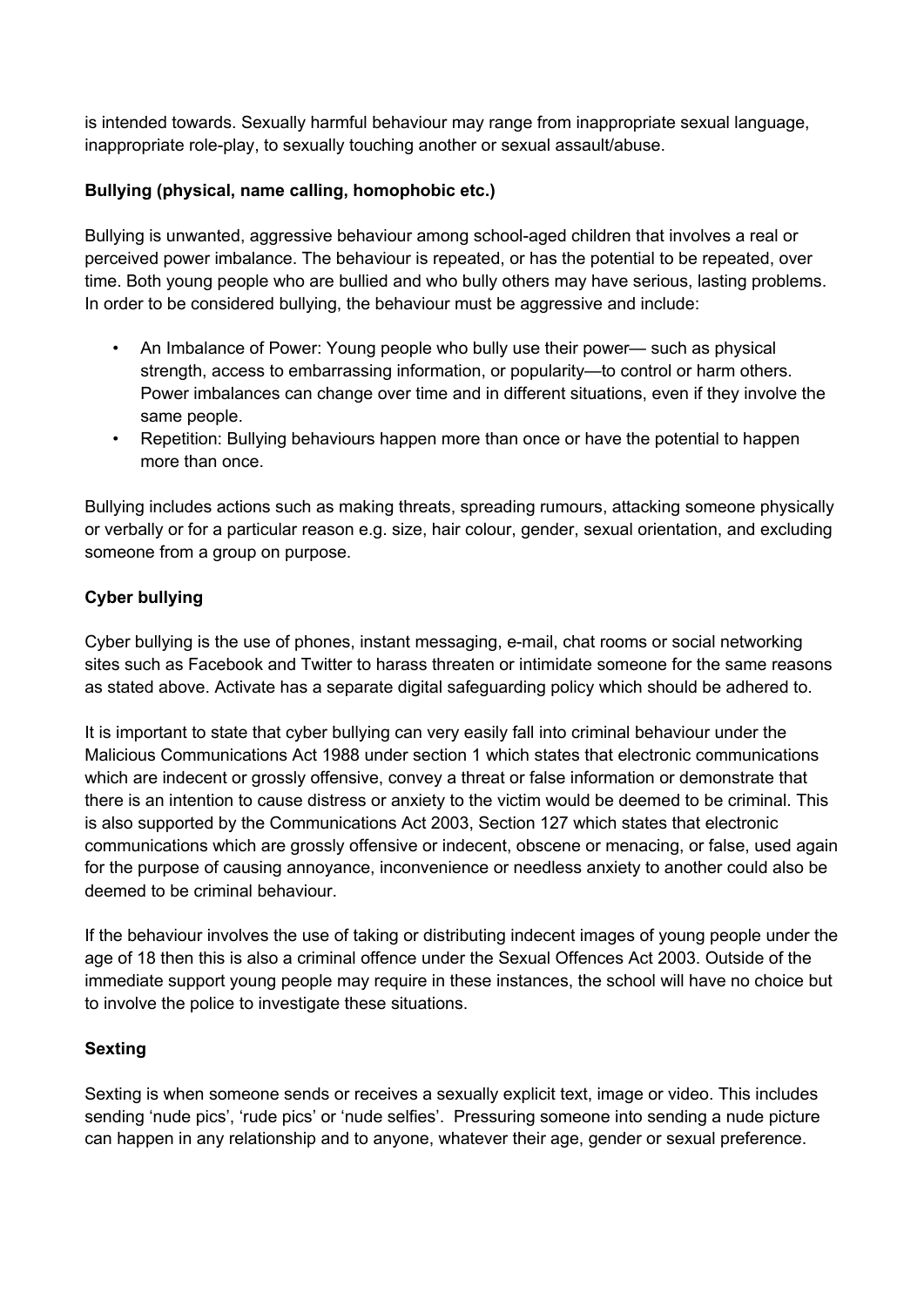However, once the image is taken and sent, the sender has lost control of the image and these images could end up anywhere. By having in their possession, or distributing, indecent images of a person under 18 on to someone else, young people are not even aware that they could be breaking the law as stated as these are offences under the Sexual Offences Act 2003.

### **Initiation/Hazing**

Hazing is a form of initiation ceremony, which is used to induct newcomers into an organisation such as a private school, sports team etc. There are a number of different forms, from relatively mild rituals to severe and sometimes violent ceremonies.

The idea behind this practice is that it welcomes newcomers by subjecting them to a series of trials, which promote a bond between them. After the hazing is over, the newcomers also have something in common with older members of the organisation, because they all experienced it as part of a rite of passage. Many rituals involve humiliation, embarrassment, abuse, and harassment.

#### **Prejudiced Behaviour**

The term prejudice-related bullying refers to a range of hurtful behaviour, physical or emotional or both, which causes someone to feel powerless, worthless, excluded or marginalised, and which is connected with prejudices around belonging, identity and equality in wider society – in particular, prejudices to do with disabilities and special educational needs, ethnic, cultural and religious backgrounds, gender, home life, (for example in relation to issues of care, parental occupation, poverty and social class) and sexual identity (homosexual, bisexual, transsexual).

#### **Teenage relationship abuse**

Teenage relationship abuse is defined as a pattern of actual or threatened acts of physical, sexual, and/or emotional abuse, perpetrated by an adolescent (between the ages of 13 and 18) against a current or former partner. Abuse may include insults, coercion, social sabotage, sexual harassment, threats and/or acts of physical or sexual abuse. The abusive teen uses this pattern of violent and coercive behaviour, in a heterosexual or same gender relationship, in order to gain power and maintain control over the partner.

### **Expected action taken from all staff**

Staff should always follow the Activate Safeguarding Flowchart and procedures contained in the "Safeguarding Methods" document.

Although the type of abuse may have a varying effect on the victim and initiator of the harm, these simple steps can help clarify the situation and establish the facts before deciding the consequences for those involved in perpetrating harm.

It is important to deal with a situation of peer abuse immediately and sensitively. It is necessary to gather the information as soon as possible to get the true facts around what has occurred as soon after the child(ren) may have forgotten. It is equally important to deal with it sensitively and think about the language used and the impact of that language on both the children and the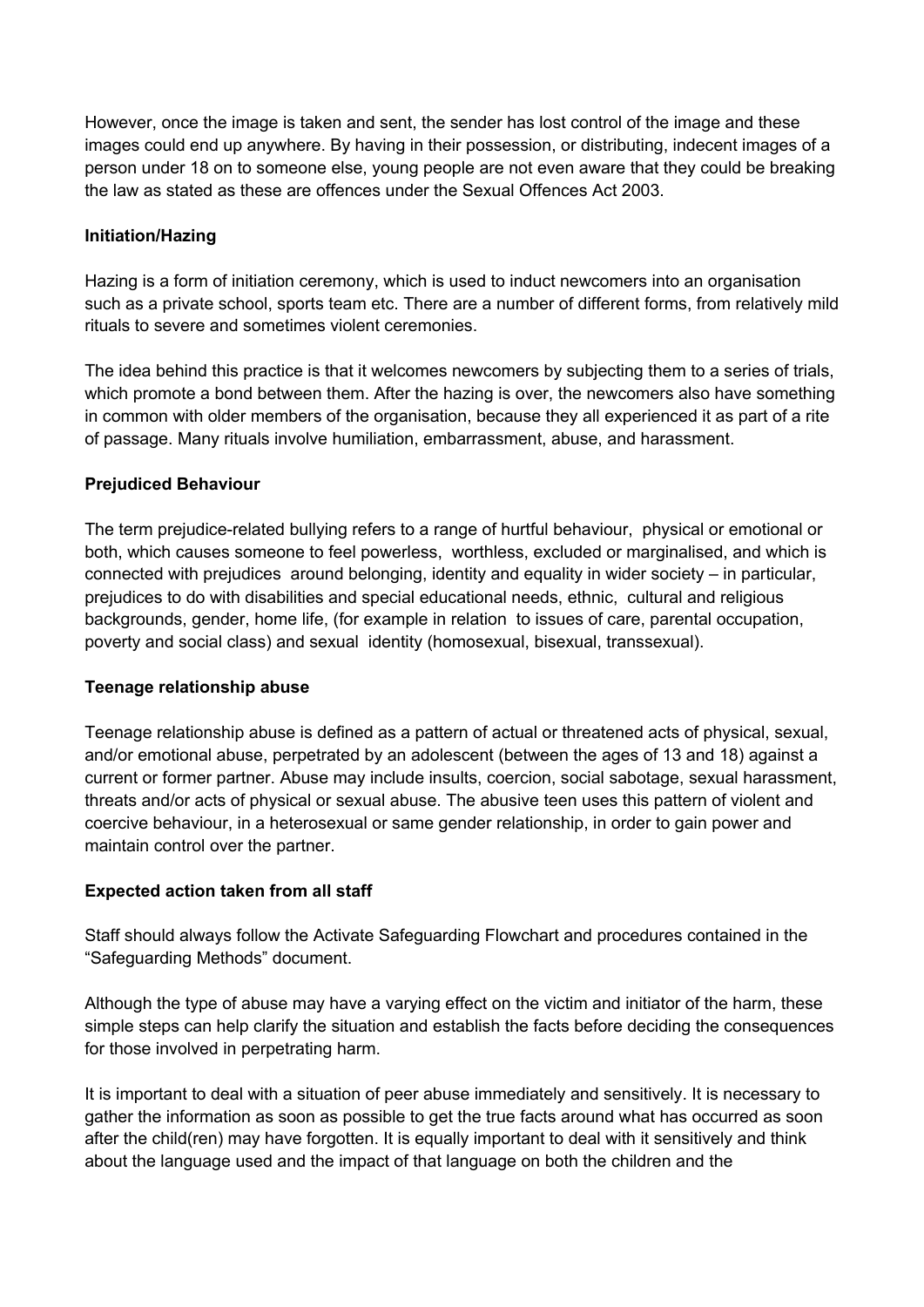parents when they become involved. For example, do not use the word perpetrator, this can quickly create a 'blame' culture and leave a child labelled.

In all cases of peer on peer abuse it is necessary that all staff are trained in dealing with such incidents, talking to young people and instigating immediate support in a calm and consistent manner. Staff should not be prejudiced, judgmental, dismissive or irresponsible in dealing with such sensitive matters.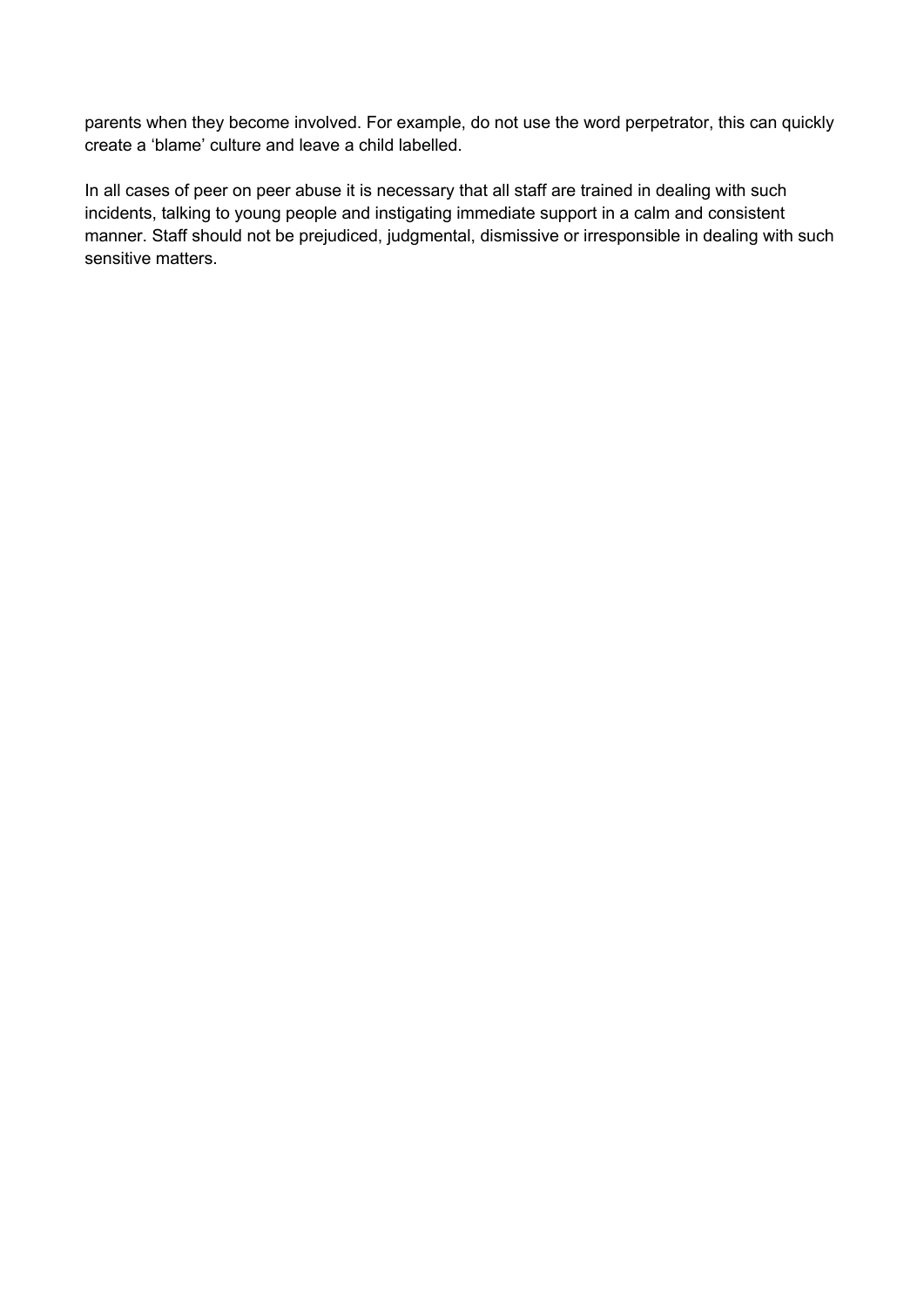#### **Appendix 9 – Trans and Transgender inclusion**

Activate are committed to supporting transgender young people to ensure that there are no practical, physical and discriminatory barriers to them accessing the NCS or any other programme. **Gender, Sexual Orientation and Gender Identity** are defined as being a *'protected characteristic'* and the **Equality Act 2010** makes it clear that it's against the law to discriminate someone under any of these categories. Though there is legislation in place to prevent this type of abuse from happening it does still take place, and happens when people are motivated by discriminatory and oppressive attitudes and feelings towards others.

Discrimination or abuse could be physical, sexual, and emotional abuse or assault, as well as verbal, sexist, homophobic or transphobic comments or harassment. Negative attitudes towards someone's sexuality have been shown to affect a person's mental health.

**Homophobic bullying** is when people behave or speak in a way which makes someone feel bullied because of their actual or perceived sexuality. People may be a target of this type of bullying because of their appearance, behaviour, physical traits or because they have friends or family who are lesbian, gay, bisexual, transgender, or questioning or possibly just because they are seen as being different.

**Transphobic Bullying** is bullying of any form that has the added dimension of being based on someone's actual or perceived gender identity.

While gender identity and sexual orientation are very different, there is a relationship between transphobia and homophobia, Trans\* people often experience homophobic abuse, and lesbian, gay and bisexual people will often experience discrimination based on their gender presentation.

#### **Zero Tolerance Awareness & Safeguarding understanding**

Activate has a zero tolerance to any type of abuse or bullying and Activate commits to making sure that staff, young people and their parent / carers from sign up until the end of programme are aware that we have a zero-tolerance policy on any homophobic or transphobic behaviour during any phase of the programme, and sanctions will apply if it is identified that this has taken place.

A young person who identifies as trans or transgender, doesn't immediately constitute a safeguarding concern. However there may be occasions where transphobic bullying has wider safeguarding implications, or involves criminal behaviour, and in these cases staff need to follow their safeguarding processes and escalation systems.

It is important to remember that any transphobic behaviour that is dealt with and challenged so that the young person who identifies as trans or transgender, but hasn't disclosed this to others, does not get 'outed' by the member of staff; which could then result in further targeting. 'Outing' is the term used to describe disclosing a LGBTQ person's sexual orientation or gender identity without their consent.

#### **Definitions**

Below is a list of definitions of people who identify as transgender or trans person. However it is important to recognise that individuals should be asked to say how they identify or describe themselves:-

- o Transgender
- o Trans person
- o Cross-Dresser
- o Intersex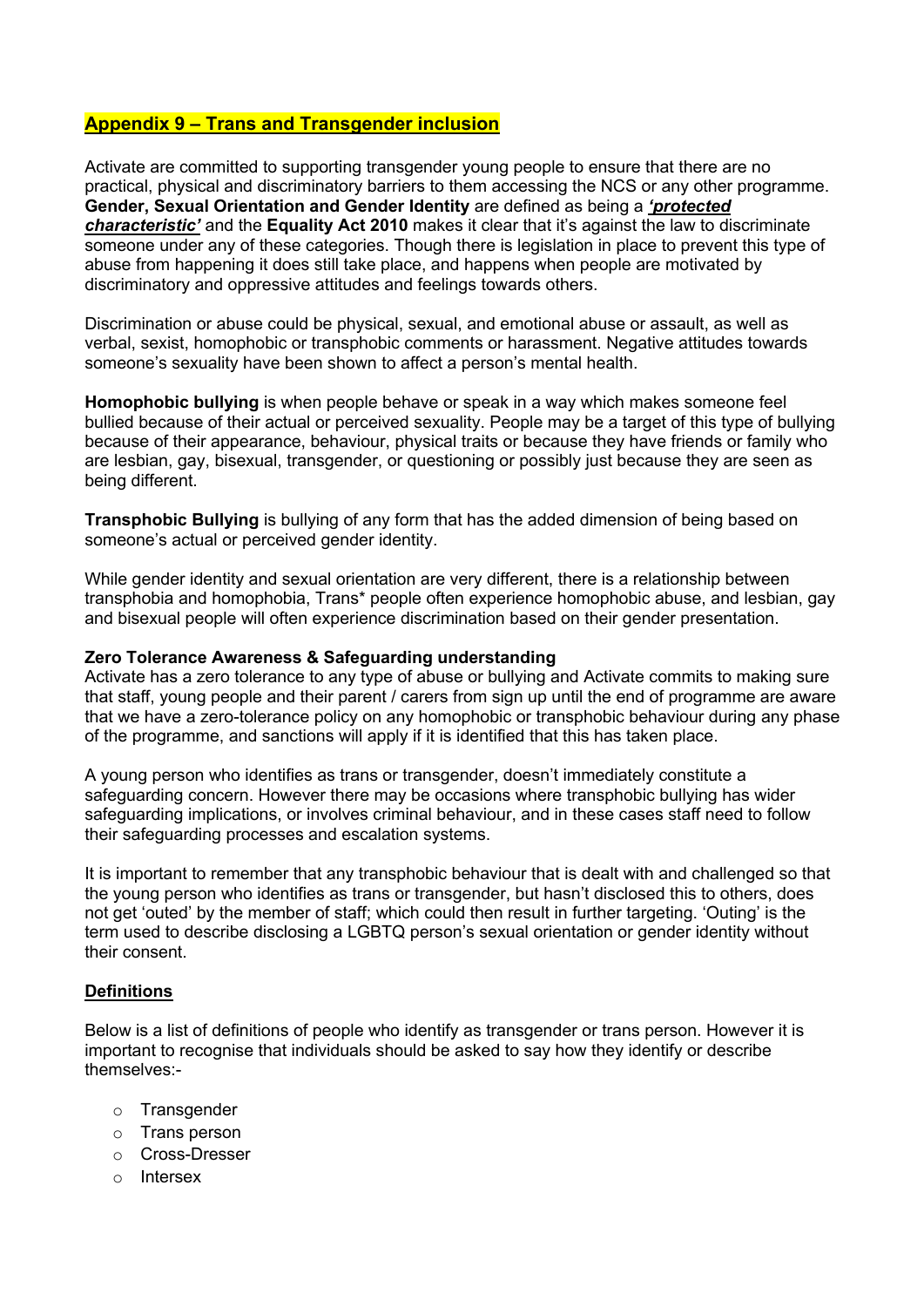- o Neither male nor female
- o Androgynous
- $\circ$  A third gender, or who have a gender identity which we do not yet have words to describe

**Transgender Person** - A person whose gender identity is different from the sex they were assigned at birth. Some transgender people will choose to transition socially and some will also take medical steps to physically transition (with the help of hormone therapy and/or surgery) to live in the gender role of their choice.

**Trans Person** - A person with a consistent and overwhelming desire to transition and fulfil their life as the opposite gender. Most transsexual people actively desire and complete reassignment surgery.

It is important that all young people on programme are encouraged to report any transphobic or homophobic abuse that they witness or experience, and staff must ensure that all derogatory comments are challenged and recorded. Trans and transgender young people are more susceptible to bullying, as is any child or young person who does not conform to gender norms and stereotypes. Transphobic bullying therefore may be perpetrated by peers, parents, carers or other people on programme and could be directed at:

- o Trans or transgender young people outside of their community
- o Young people who do not conform to gender stereotypes
- o Young people with trans or transgender parents, relatives and/or friends
- o Lesbian, gay and bisexual young people

#### **How we can support a young person who is transgender or questioning their gender identity**

- $\circ$  Be led by the young person and be supportive to the parents/carers. Be aware of the possibility that parents/carers may have their own prejudices or may be unaware of how the young person feels.
- o Ensure when addressing the young person that you use their preferred gender, name, and pronouns. Deal with any mistakes sensitively, correcting by use of the young person's preferred name.
- o If the young person chooses to change their name/gender prior to programme or on programme, ensure records are changed.
- $\circ$  Some young people may be disclosing for the first time and may not have told their parents/carers. Ensure that you understand the status and circumstances of a young person before engaging in any conversation with parents/carers
- $\circ$  Find out whether or not the young person is happy for others to know that they are transgender. Respect the young person's rights and privacy, and reassure of complete confidentiality; do not tell others without their consent.
- o Don't ask for information about what medical treatment they have had unless you need to ask for a valid reason, i.e. for their health and safety.
- $\circ$  Be vigilant at looking for signs of bullying. Treat this in the same way as any other bullying. It may be that effectively raising young people's understanding of gender identity issues will prevent or eliminate any bullying.
- o A degree of discussion, care and preparation is required to enable trans or transgender young people to participate in residential trips. To exclude trans and transgender young people from residential trips would be contravening the Equality Act.
- $\circ$  Once Activate is aware that they will be having a trans or transgender young person on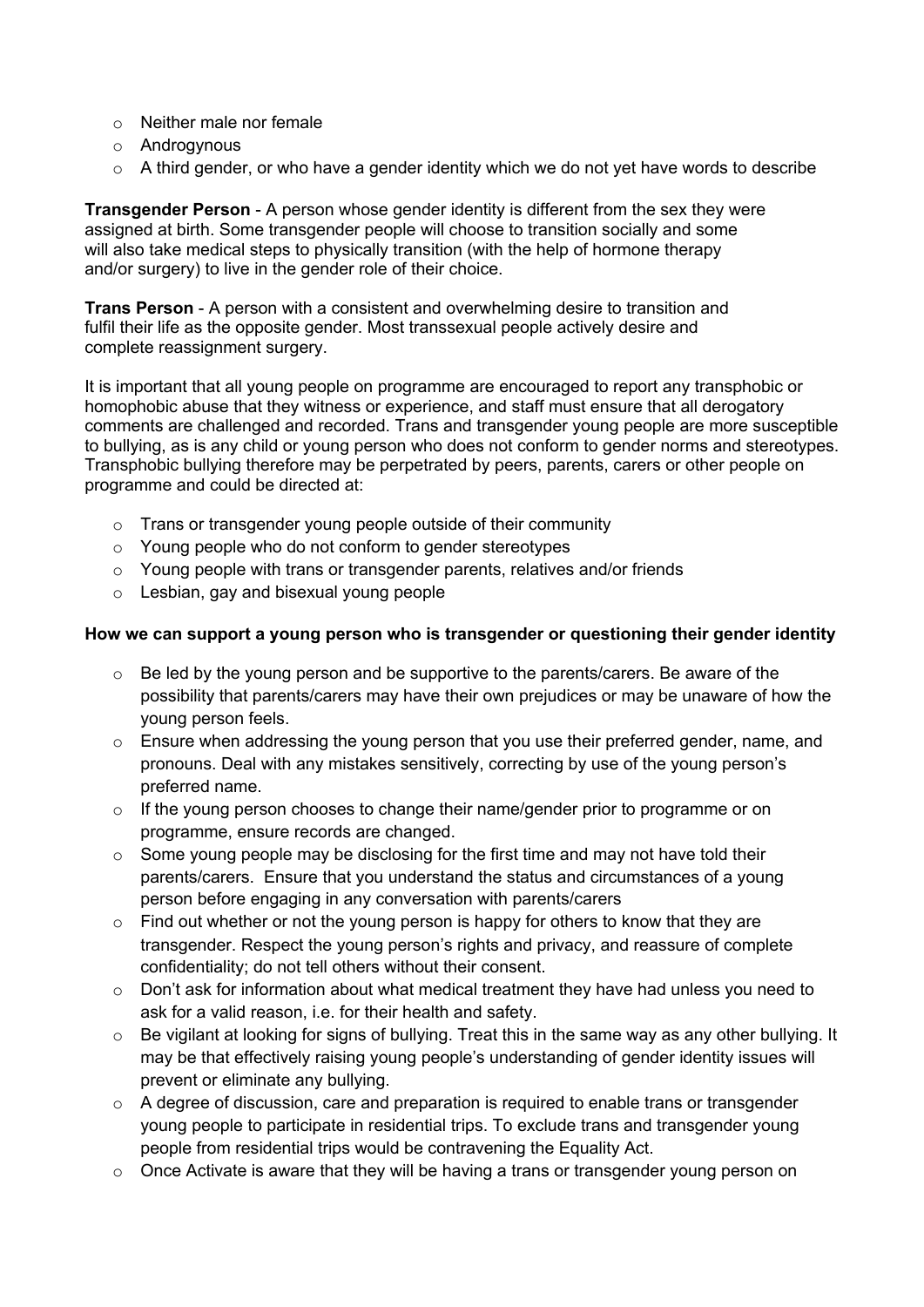programme, all reasonable adjustments need to be explored to support the young person's involvement, including exploring alternative sleeping / showering / toilet arrangements. This will be carried out in liaison with regional managers as well as designated safeguarding leads to ensure that the young person can be accommodated effectively. Consideration always needs to be given to the Equality Act, potential risks of direct or indirect discrimination, as well as the emotional wellbeing of the young person and their peers.

#### **Working with parents and carers**

Many parents and carers of a young person who identifies as trans or trans gender will be supportive of their child's gender identity; however, this is not always the case. When working with young people and carers, Activate staff should bear in mind that they are representing the interests of the child or young person. As far as possible, care should be taken to ensure the wishes of the individual young person are considered, with a view to supporting them during potential transition. Confidential information must not be shared even with the parents and carers without the young person's permission, unless there are safeguarding reasons for doing so.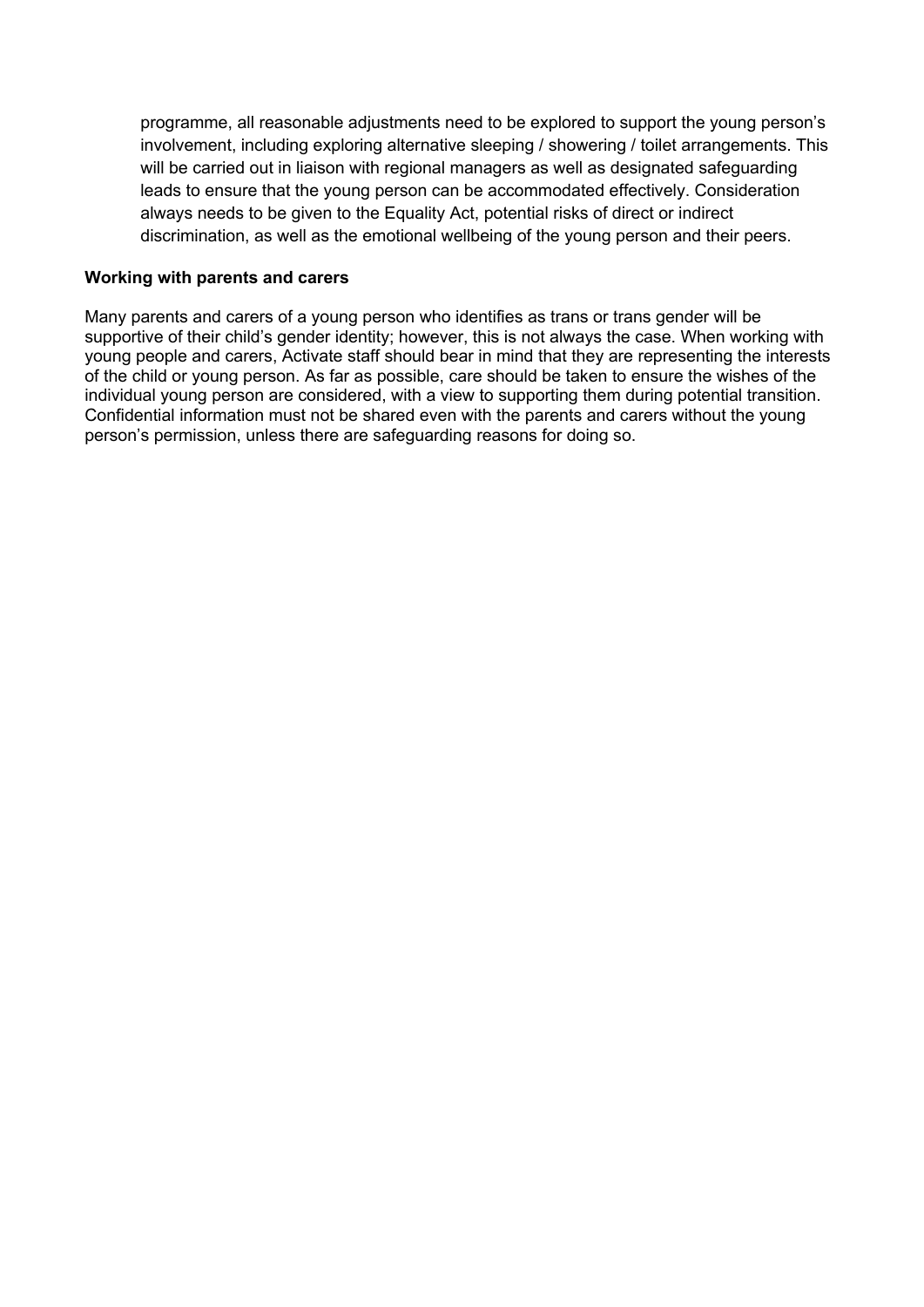# **Appendix 10 - Harmful Sexual Behaviour Help**

### **5 to 9 Years**

# **Green behaviours**

- Feeling and touching own genitals
- Curiosity about other children's genitals
- Curiosity about sex and relationships, e.g. differences between boys and girls, how sex happens, where babies come from, same-sex relationships
- Sense of privacy about bodies
- Telling stories or asking questions using swear and slang words for parts of the body

# **Amber behaviours**

- Questions about sexual activity which persist or are repeated frequently, despite an answer having been given
- Sexual bullying face to face or through texts or online messaging Engaging in mutual masturbation
- Persistent sexual images and ideas in talk, play and art Use of adult slang language to discuss sex

# **Red behaviours**

- Frequent masturbation in front of others
- Sexual behaviour engaging significantly younger or less able children Forcing other children to take part in sexual activities
- Simulation of oral or penetrative sex
- Sourcing pornographic material online

# **9 – 13 Years**

# **Green behaviours**

• Solitary masturbation

• Use of sexual language including swear and slang words • Having girl/boyfriends who are of the same, opposite or any gender • Interest in popular culture, e.g. fashion, music, media, online games, chatting online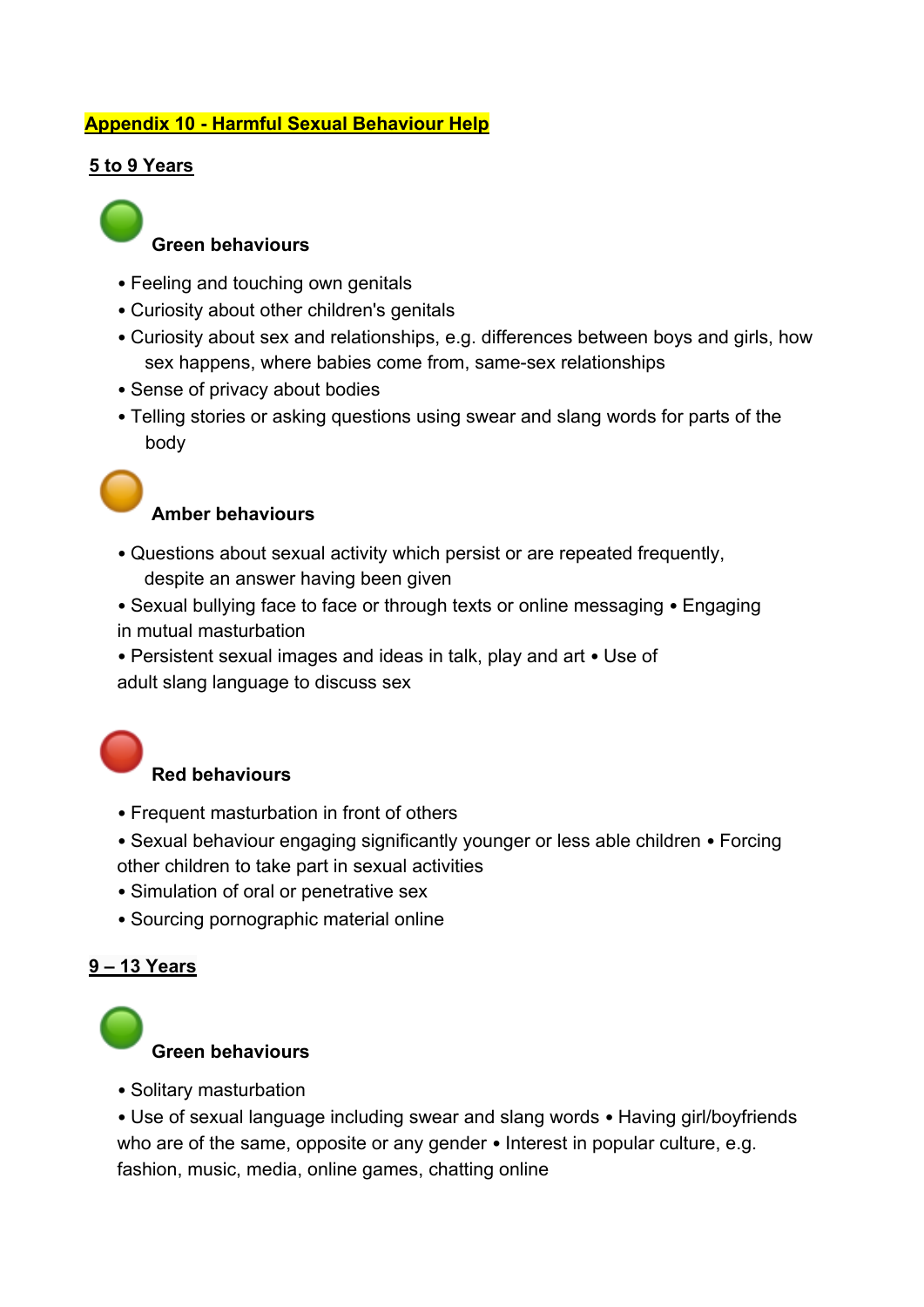- Need for privacy
- Consensual kissing, hugging, holding hands with peer



# **Amber behaviours**

- Uncharacteristic and risk-related behaviour, e.g. sudden and/or provocative changes in dress, withdrawal from friends, mixing with new or older people, having more or less money than usual, going missing
- Verbal, physical or cyber/virtual sexual bullying involving sexual aggression
- LGBT (lesbian, gay, bisexual, transgender) targeted bullying •
- Exhibitionism, e.g. flashing or mooning
- Giving out contact details online
- Viewing pornographic material
- Worrying about being pregnant or having STIs

# **Red behaviours**

- Exposing genitals or masturbating in public
- Distributing naked or sexually provocative images of self or others Sexually explicit talk with younger children
- Sexual harassment
- Arranging to meet with an online acquaintance in secret Genital
- injury to self or others
- Forcing other children of same age, younger or less able to take part in sexual activities
- Sexual activity e.g. oral sex or intercourse
- Presence of sexually transmitted infection (STI)
- Evidence of pregnancy

# **13 – 17 Years**



- Solitary masturbation
- Sexually explicit conversations with peers
- Obscenities and jokes within the current cultural norm
- Interest in erotica/pornography
- Use of internet/e-media to chat online
- Having sexual or non-sexual relationships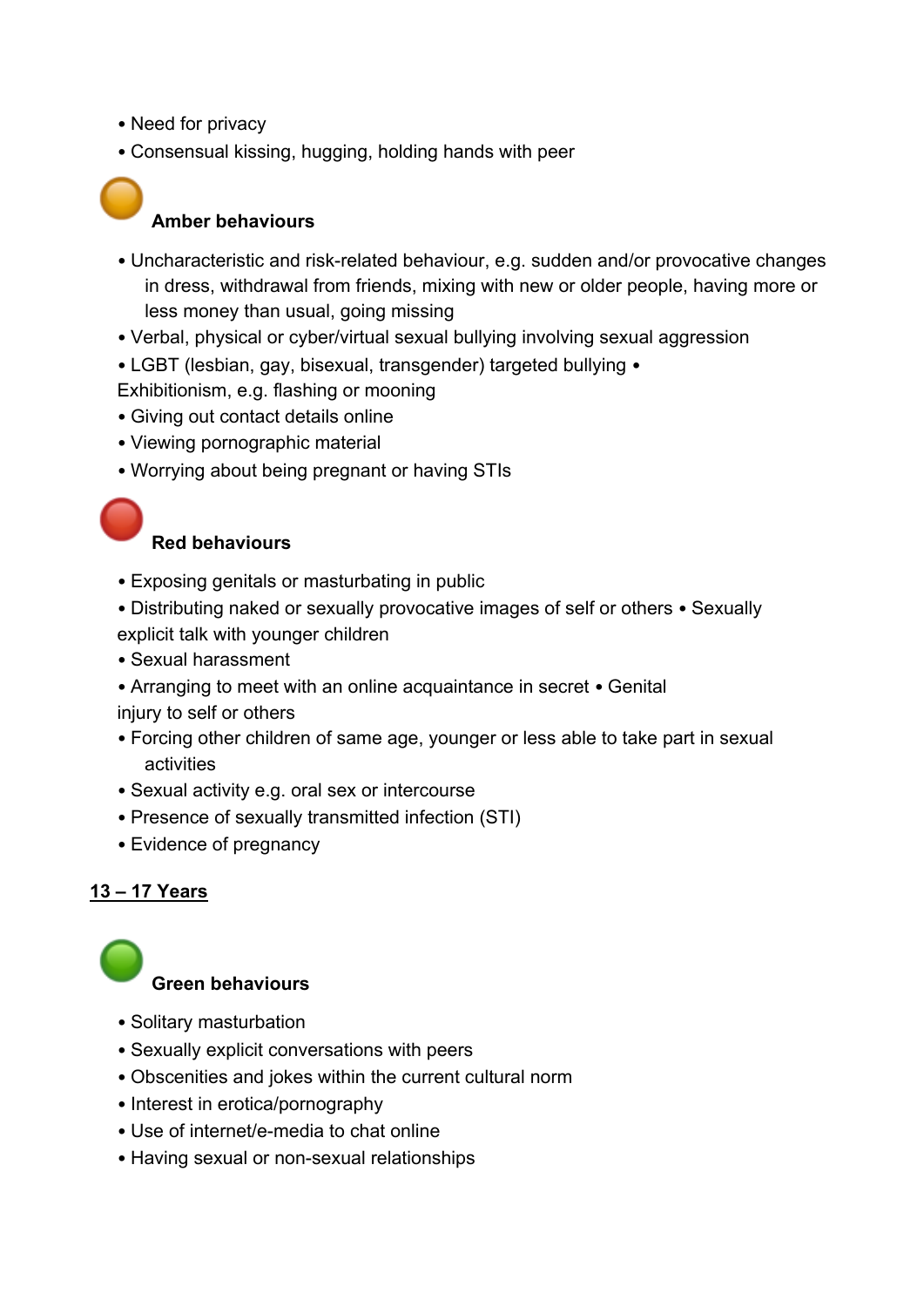• Sexual activity including hugging, kissing, holding hands • Consenting oral and/or penetrative sex with others of the same or opposite gender who are of similar age and developmental ability • Choosing not to be sexually active

# **Amber behaviours**

• Accessing exploitative or violent pornography

• Uncharacteristic and risk-related behaviour, e.g. sudden and/or provocative changes in dress, withdrawal from friends, mixing with new or older people, having more or less money than usual, going missing • Concern about body image

- Taking and sending naked or sexually provocative images of self or others
- Single occurrence of peeping, exposing, mooning or obscene gestures Giving out contact details online
- Joining adult- only social networking sites and giving false personal information
- Arranging a face to face meeting with an online contact alone



# **Red behaviours**

- Exposing genitals or masturbating in public
- Preoccupation with sex, which interferes with daily function Sexual degradation/humiliation of self or others
- Attempting/forcing others to expose genitals
- Sexually aggressive/exploitative behaviour
- Sexually explicit talk with younger children
- Sexual harassment
- Non-consensual sexual activity
- Use of/acceptance of power and control in sexual relationships Genital injury to self or others
- Sexual contact with others where there is a big difference in age or ability
- Sexual activity with someone in authority and in a position of trust Sexual activity with family members
- Involvement in sexual exploitation and/or trafficking
- Sexual contact with animals
- Receipt of gifts or money in exchange for sex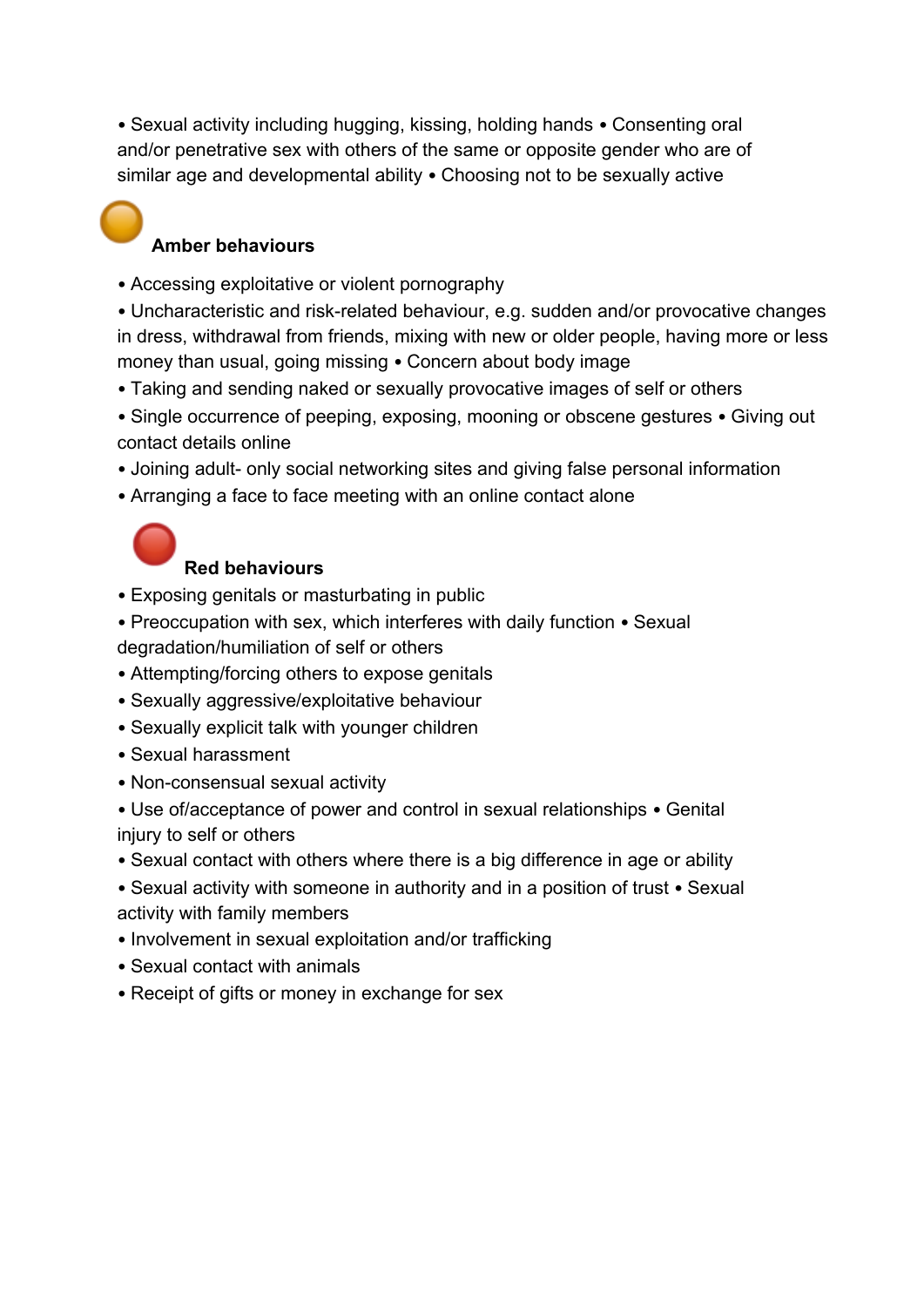### **Appendix 11 – DBS Referral Background**

The following guidance is sourced from: https://www.gov.uk/guidance/making barringreferrals-to-the-dbs#introduction

The below extracts do not contain the full guidance, staff are required to read the guidance in the event that the following information leads them to believe that a referral may be required.

### **What is a referral?**

A referral is information about a person. It tells us of concerns that an individual may have harmed a child or adult at risk or put a child or adult at risk at risk of harm.

When a person has been referred, DBS consider if they need to be added to a barred list(s).

#### **Who can make a referral?**

The power to refer happens when an organisation is not acting as a regulated activity provider. This will usually be when the organisation is undertaking their safeguarding role.

The power to refer can be used when an organisation thinks a person has either:

- harmed or poses a risk of harm to a child or adult at risk
- has satisfied the harm test; or
- has received a caution or conviction for a relevant offence and
- the person they're referring is, has or might in future be working in regulated activity and.
- the DBS may consider it appropriate for the person to be added to a barred list

#### **Regulated Activities and Activate**

Activate has a duty to make referrals based upon its involvement in the provision of regulated activities. Information about regulated activities can be found at: https://www.gov.uk/government/publications/keeping-children-safe in-education--2

### **Who has a legal duty to refer?**

Regulated activity providers (employers or volunteer managers of people working in regulated activity in England, Wales and Northern Ireland) and personnel suppliers have a legal duty to refer to DBS where conditions are met. This applies even when a referral has also been made to a local authority safeguarding team or professional regulator.

#### **Legal duty to refer: the two conditions that must be met**

If you are a regulated activity provider or fall within the category of personnel supplier, you must make a referral when both of the following conditions have been met: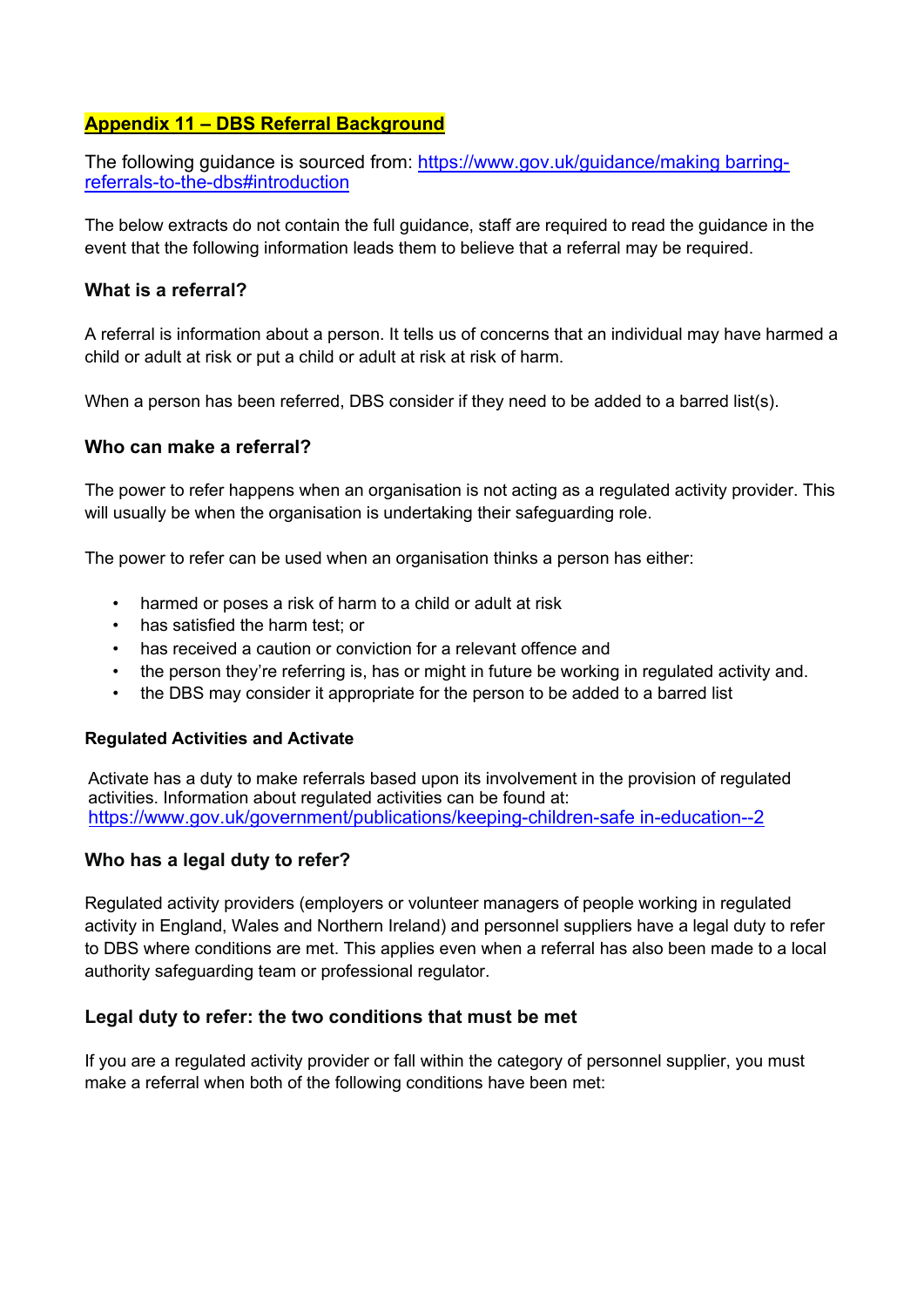### **Condition 1**

• you withdraw permission for a person to engage in regulated activity with children and/or adult at risks. Or you move the person to another area of work that isn't regulated activity.

This includes situations when you would have taken the above action, but the person was redeployed, resigned, retired, or left. For example, a teacher resigns when an allegation of harm to a student is first made.

### **Condition 2**

You think the person has carried out 1 of the following:

- engaged in relevant conduct in relation to children and/or adults. An action or inaction has harmed a child or adult at risk or put them at risk or harm or.
- satisfied the harm test in relation to children and / or adult at risks. e.g. there has been no relevant conduct but a risk of harm to a child or vulnerable still exists. Or
- been cautioned or convicted of a relevant (automatic barring either with or without the right to make representations) offence

### **Relevant conduct in relation to children**

A child is a person under 18 years of age.

Relevant conduct is:

- endangers a child or is likely to endanger a child
- if repeated against or in relation to a child would endanger the child or be likely to endanger the child
- involves sexual material relating to children (including possession of such material)
- involves sexually explicit images depicting violence against human beings (including possession of such images)
- is of a sexual nature involving a child
- A person's conduct endangers a child if they:
- harm a child
- cause a child to be harmed
- put a child at risk of harm
- attempt to harm a child
- incite another to harm a child

Look at a list of examples of harm to children (PDF, 57.6KB, 2 pages).

#### **Relevant conduct in relation to adults:**

A adult at risk is a person aged 18 years or over who is being provided with or getting a service or assistance which is classed as regulated activity for adults.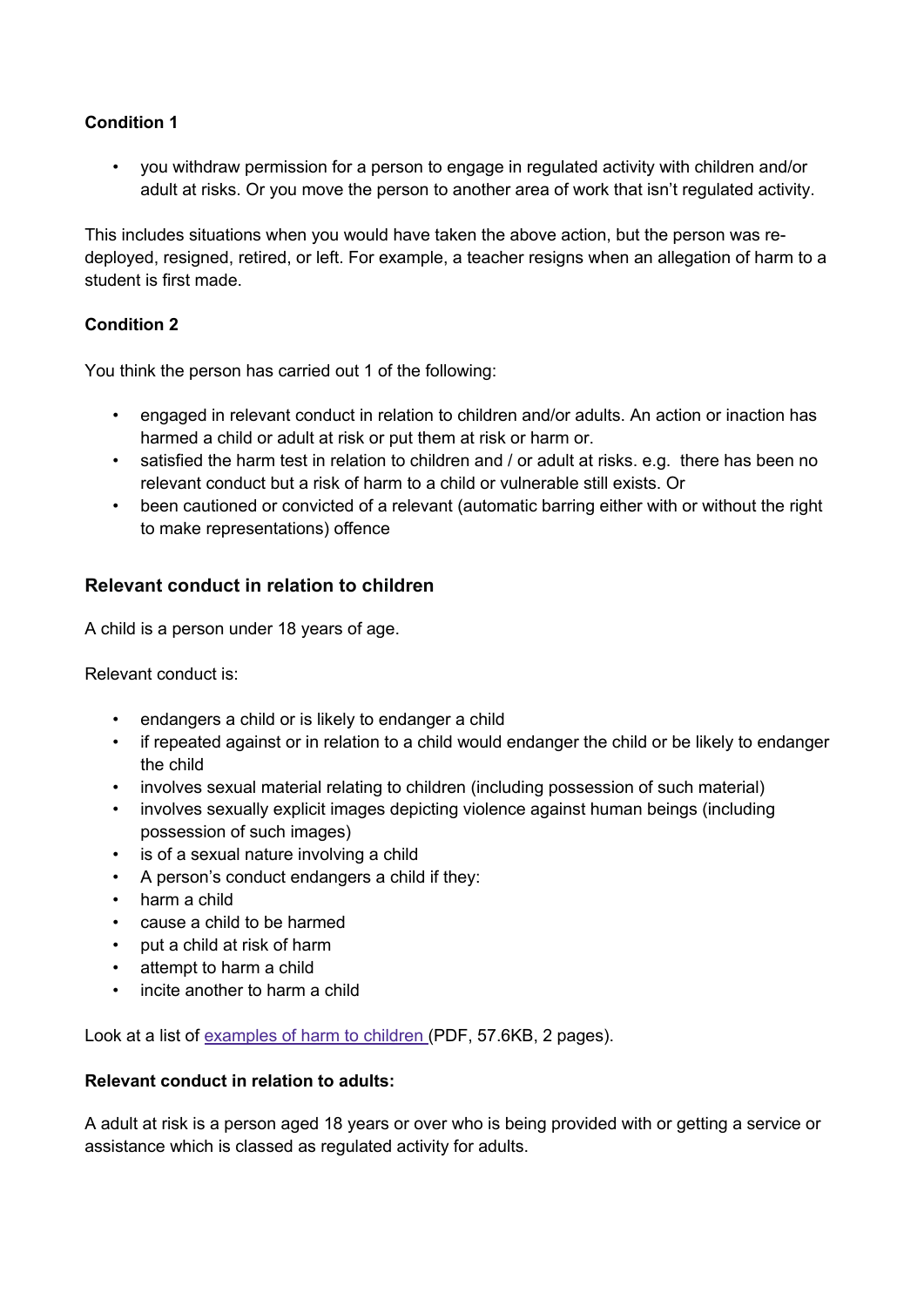Relevant conduct is:

- endangers a adult at risk or is likely to endanger a adult at risk  $\cdot$  if repeated against or in relation to a adult at risk would endanger the adult at risk or be likely to endanger the adult at risk • involves sexual material relating to children (including possession of such material)
- involves sexually explicit images depicting violence against human beings (including possession of such images)
- is of a sexual nature involving a adult at risk
- A person's conduct endangers a adult at risk if they:
- harm a adult at risk
- cause a adult at risk to be harmed
- put a adult at risk at risk of harm
- attempt to harm a adult at risk
- incite another to harm a adult at risk
- A person satisfies the harm test if they may:
- harm a adult at risk
- cause a adult at risk to be harmed
- put a adult at risk at risk of harm
- attempt to harm a adult at risk
- incite another to harm a adult at risk

Look at a list of examples of harm to adult at risks (PDF, 56.3KB, 1 page).

### **What is harm?**

This is not defined in legislation. DBS view harm as its common understanding or the definition you may find in a dictionary.

Harm is considered in its widest context and may include:

- sexual harm
- physical harm
- financial harm
- neglect
- emotional harm
- psychological harm
- verbal harm

This is not a fully comprehensive list; harm can take many different forms.

### **What is the harm test?**

A person satisfies the harm test if they may harm a child or adult at risk or put them at risk of harm. It is something a person may do to cause harm or pose a risk of harm to a child or adult at risk.

### **Must I make a referral?**

If you engaged a person to work in regulated activity, you have a legal duty to refer where the relevant conditions are met.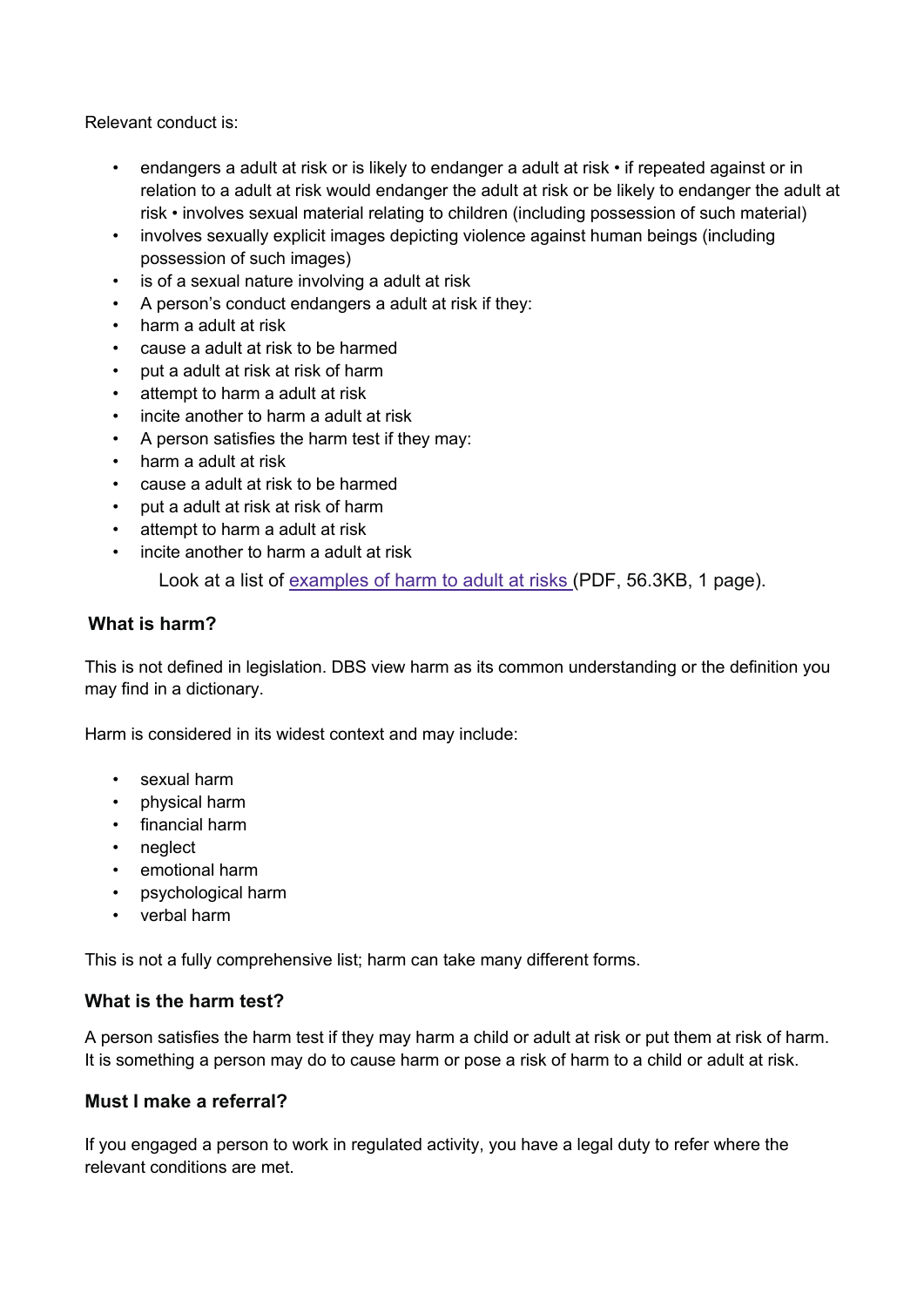The duty to refer applies even when a report has been made to another body such as a local authority safeguarding team.

The duty to refer applies irrespective of whether another body has made a referral to the DBS in relation to the same person.

This helps to make sure the DBS have all the relevant information to consider a case. DBS can then make a fair, consistent and thorough decision about whether to bar a person from working with vulnerable groups.

A person who is under a duty to refer and fails to refer to us without reasonable justification is committing an offence. If convicted they may be subject to a fine up to £5,000.

### **Can I make a referral to the DBS if the legal conditions are not met?**

There could be times when you consider that you should make a referral in the interests of safeguarding children or adult at risks even if you have not removed the person from working in regulated activity.

This could include acting on advice of the police or a safeguarding professional, or in situations where you don't have enough evidence to dismiss or remove a person from working with vulnerable groups.

DBS are required by law to consider any and all information sent to us from any source. This includes information sent to us where the legal referral conditions are not met.

DBS will use legal powers and barring processes to determine whether the person should be barred from working in regulated activity with children and / or adult at risks.

If you want to make a referral to us where the referral conditions are not met, you should do so in consideration of relevant employment and data protection laws.

### **How to make a referral**

We accept referrals made using our online referral form (further information can be found below regarding how to create an online account and/or make an online referral) or by post (paper).

Activate staff must not complete a referral. If a member of staff believes that a referral is required, they must inform the Head of Recruitment or the Operations Director who are responsible for making all referrals.

Should I make a referral when an allegation is first made, or when I temporarily suspend someone?

When an allegation is made, you should investigate and gather enough evidence to establish if it has foundation.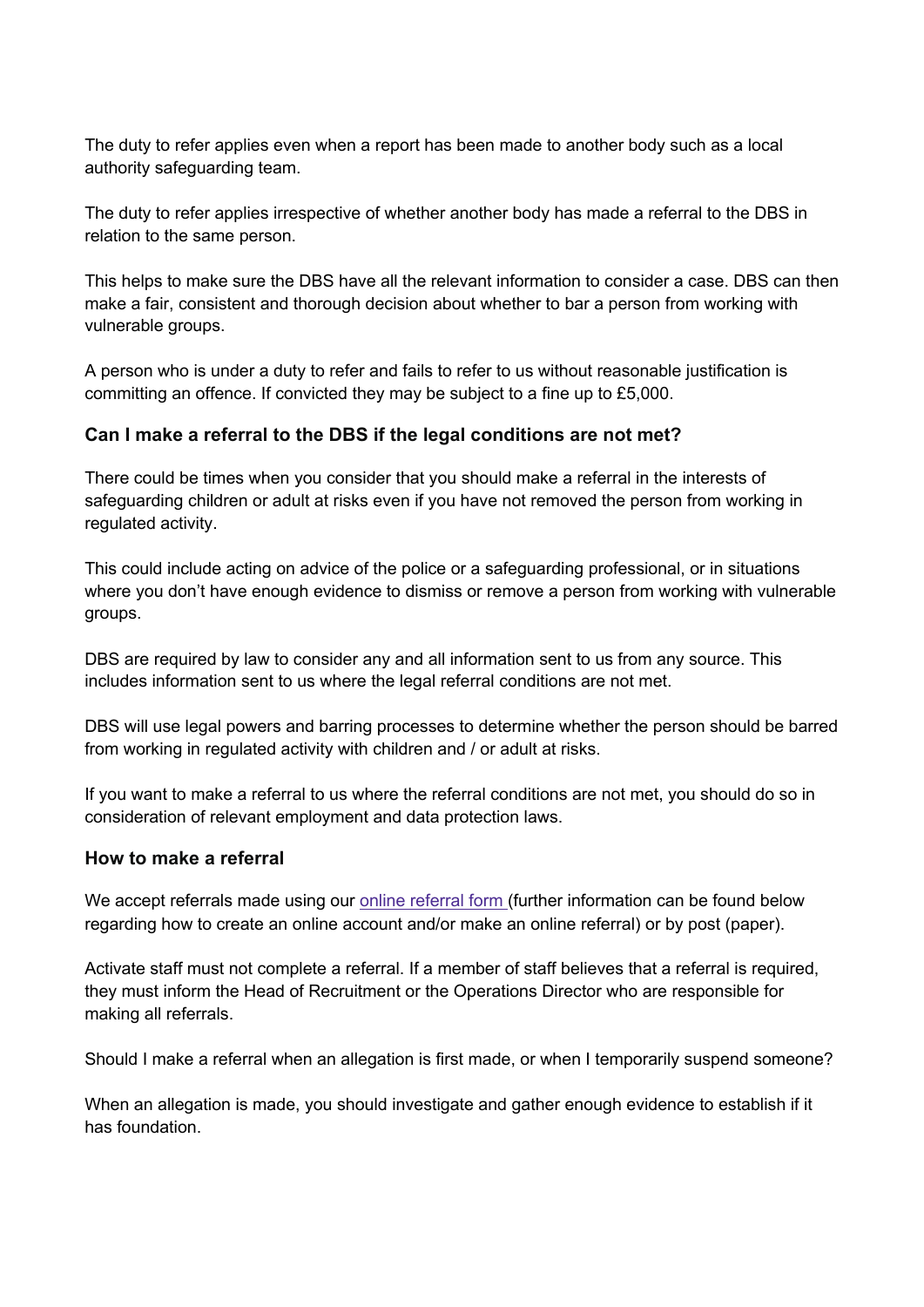This will inform your processes for any decision to dismiss or remove the person from working in regulated activity.

You should make a referral even if a significant period of time has passed between the allegation and the gathering of evidence to support a decision to make a referral.

You should complete your investigations and disciplinary processes (even if the person has left your employment).

This is particularly important as DBS rely on referral evidence and any other relevant evidence gathered.

The duty to make a referral may not be triggered by temporary suspension, it depends if you have sufficient information to meet the referral duty criteria. You may suspend a person pending an investigation where there have been allegations of harm or risk of harm.

Following investigation, if you decide to let the person return to a position working in regulated activity with children or adult at risks then there may not be a legal duty to make a referral.

But if you decide to dismiss the person or remove them from working in regulated activity then you would need to make a referral.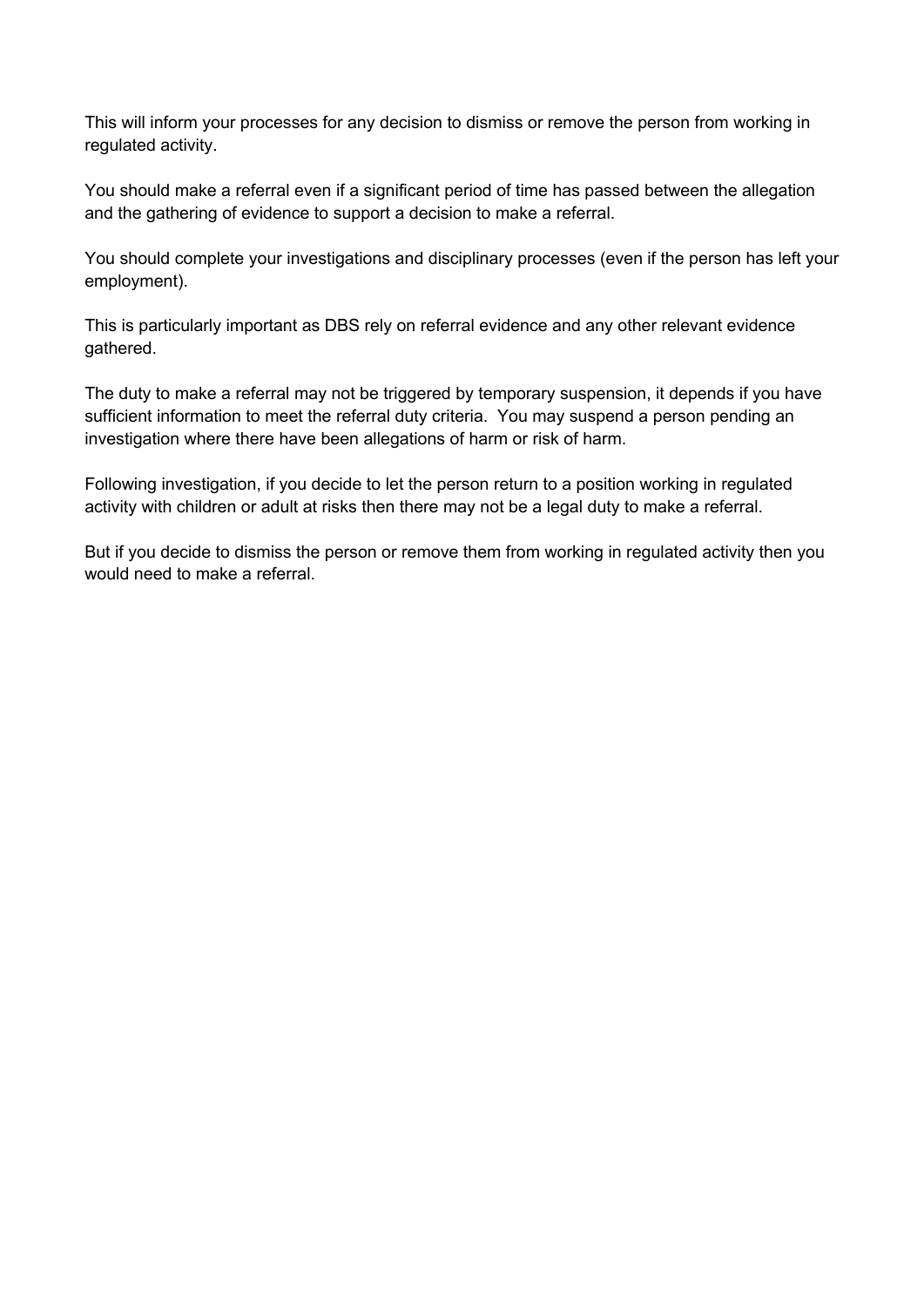#### **Appendix 12 – Coercive Control**

#### **What is coercive abuse.**

Note that coercive behaviour can be observed within teenage relationships and as such we have included it in both the adult and child safeguarding policies.

#### **Domestic abuse:**

"Any incident or pattern of incidents of controlling, coercive or threatening behaviour, violence or abuse between those aged 16 or over who are, or have been, intimate partners or family members, regardless of gender or sexuality."

- **Controlling behaviour** is a range of acts designed to make a person subordinate and/or dependent by isolating them from sources of support, exploiting their resources and capacities for personal gain, depriving them of the means needed for independence, resistance and escape and regulating their everyday behaviour.
- **Coercive behaviour** is a continuing act or a pattern of acts of assault, threats, humiliation and intimidation or other abuse that is used to harm, punish, or frighten their victim.

#### **Legislation:**

The offence of Coercive Control came into force on 29th December 2015 as part of The Serious Crime Act 2015.

#### **Definitions:**

Coercive control involves the use of abusive behaviours used frequently in daily interactions to gain and maintain power and control over an intimate partner and is not gender specific. Physical and sexual violence are typically used only occasionally to reinforce and add power to the abuse when the emotional tactics are not achieving the desired goals.

To be classed as coercive control the following need to be the case:

- On at least two occasions the victim has feared that violence will be used against them
- They have felt serious alarm or distress and it has had a substantial effect on their usual day to day activities, or serious psychological impact
- It has caused them to change the way in which they live e.g. the way in which they socialise, do household chores or how they care for their children
- There is related deterioration in their physical or mental health
- The perpetrator should know or "ought to have known" that the behaviour would have a serious effect on the victim
- As a result of the Domestic Abuse Act 2021, control and coercion can now apply after a relationship has ended, acknowledging that abusers will often seek to continue this abusive behaviour to control and coerce a victim even after the end of a relationship.

Although physical violence is more overt, behaviours involved in coercive control are even more emotionally harmful. These sometimes-subtle behaviours are more difficult to detect and prove. Coercive control is central to the definition of intimate partner violence. Such control creates an ongoing sense of fear and the victim adapts their behaviour to survive.